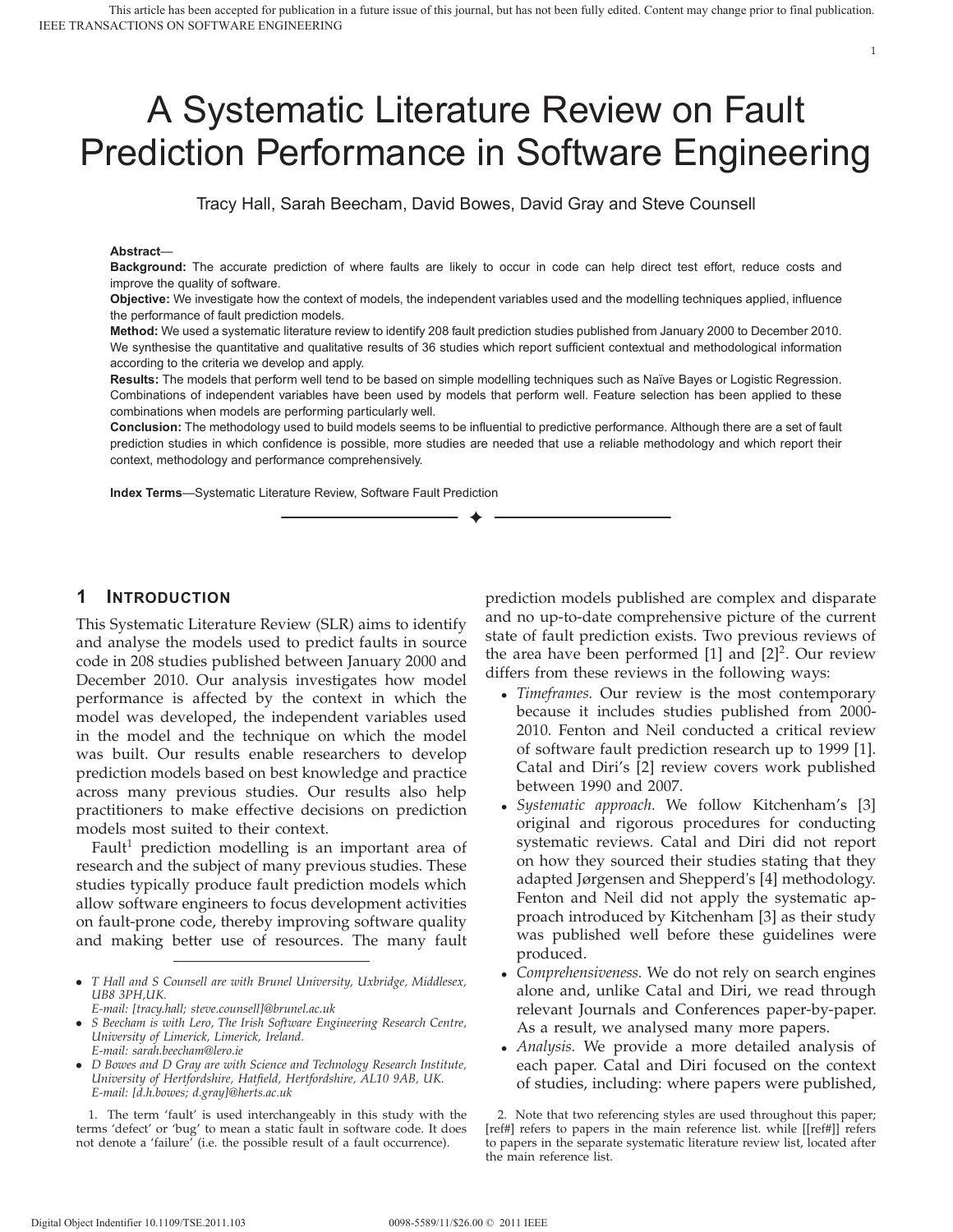year of publication, types of metrics used, datasets used and modelling approach. In addition, we report on the performance of models and synthesise the findings of studies.

We make four significant contributions by presenting:

- 1) A set of 208 studies addressing fault prediction in software engineering from January 2000 to December 2010. Researchers can use these studies as the basis of future investigations into fault prediction.
- 2) A subset of 36 fault prediction studies which report sufficient contextual and methodological detail to enable these studies to be reliably analysed by other researchers and evaluated by model users planning to select an appropriate model for their context.
- 3) A set of criteria to assess that sufficient contextual and methodological detail is reported in fault prediction studies. We have used these criteria to identify the 36 studies mentioned above. They can also be used to guide other researchers to build credible new models that are understandable, usable, replicable and in which researchers and users can have a basic level of confidence. These criteria could also be used to guide journal and conference reviewers in determining that a fault prediction paper has adequately reported a study.
- 4) A synthesis of the current state-of-the-art in software fault prediction as reported in the 36 studies satisfying our assessment criteria. This synthesis is based on extracting and combining: qualitative information on the main findings reported by studies; quantitative data on the performance of these studies; detailed quantitative analysis of the 206 models (or model variants) reported in 19 studies which report (or we can calculate from what is reported) precision, recall and f-measure performance data.

This paper is organised as follows. In the next section, we present our systematic literature review methodology. In Section 3, we present our criteria developed to assess whether or not a study reports sufficient contextual and methodological detail to enable us to synthesise a particular study. Section 4 shows the results of applying our assessment criteria to 208 studies. Section 5 reports the results of extracting data from the 36 studies which satisfy our assessment criteria. Section 6 synthesises our results and Section 7 discusses the methodological issues associated with fault prediction studies. Section 8 identifies the threats to validity of this study. Finally, in Section 9 we summarise and present our conclusions.

## **2 METHODOLOGY**

We take a systematic approach to reviewing the literature on the prediction of faults in code. Systematic literature reviews are well established in medical research and increasingly in software engineering. We follow the systematic literature review approach identified by Kitchenham and Charters [3].

## **2.1 Research Questions**

The aim of this systematic literature review (SLR) is to analyse the models used to predict faults in source code. Our analysis based on the research questions in Table 1.

 $\overline{2}$ 

## **2.2 Inclusion criteria**

To be included in this review, a study must be reported in a paper published in English as either a Journal paper or Conference proceedings. The criteria for studies to be included in our SLR are based on the inclusion and exclusion criteria presented in Table 2.

Before accepting a paper into the review, we excluded repeated studies. If the same study appeared in several publications we included only the most comprehensive or most recent.

## **2.3 Identification of papers**

Included papers were published between January 2000 and December 2010. Our searches for papers were completed at the end of May 2011 and it is therefore unlikely that we missed any papers published in our time period as a result of publication time lags. There were four elements to our searches:

- 1) Key word searching using the search engines: ACM Digital Library, IEEExplore and the ISI Web of Science. These search engines covered the vast majority of software engineering publications and the search string we used is given in Appendix A.
- 2) An issue-by-issue manual reading of paper titles in relevant journals and conferences. The journals and conferences searched are shown in Appendix B. These were chosen as highly relevant software engineering publications found previously to be good sources of software engineering research [4].
- 3) A manual search for publications from key authors using  $DBLP<sup>3</sup>$ . These authors were selected as appearing most frequently in our list of papers: Khoshgoftaar, Menzies, Nagappan, Ostrand and Weyuker.
- 4) The identification of papers using references from included studies.

Table 3 shows that our initial searches elicited 2,073 papers. The title and abstract of each was evaluated and 1,762 were rejected as not relevant to fault prediction. This process was validated using a randomly selected 80 papers from the initial set of 2,073. Three researchers separately interpreted and applied the inclusion and exclusion criteria to the 80 papers. Pairwise inter-rater reliability was measured across the three sets of decisions to get a fair/good agreement on the first iteration of this process. Based on the disagreements, we clarified our inclusion and exclusion criteria. A second iteration resulted in 100% agreement between the three researchers.

We read the remaining 311 papers in full. This resulted in a further 178 papers being rejected. An additional 80

<sup>3.</sup> http://www.informatik.uni-trier.de/~ley/db/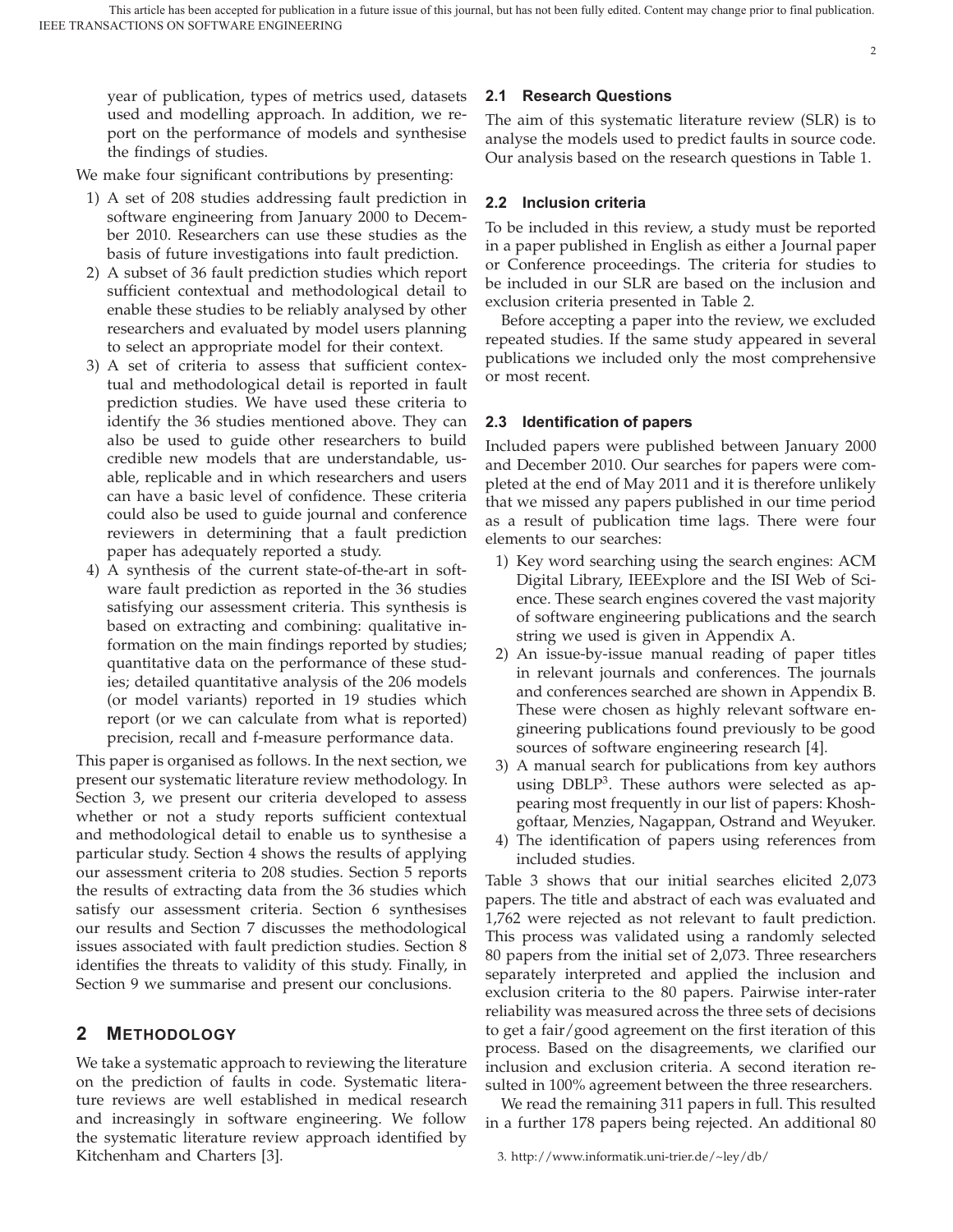## Table 1 The research questions addressed

| <b>Research Questions</b> |                                                                                     | Motivation                                                                                                                                                                                                                                                                                                                                                                                                                                                                                                                                                                                                                           |
|---------------------------|-------------------------------------------------------------------------------------|--------------------------------------------------------------------------------------------------------------------------------------------------------------------------------------------------------------------------------------------------------------------------------------------------------------------------------------------------------------------------------------------------------------------------------------------------------------------------------------------------------------------------------------------------------------------------------------------------------------------------------------|
| RO <sub>1</sub>           | How does context affect<br>fault prediction?                                        | Context has been shown to be a key factor in the comparative use of software metrics in general [5].<br>Context is important in fault prediction modelling as it can affect the performance of models in a<br>particular context and the transferability of models between contexts. Currently the impact context<br>variables have on the transferability of models is not clear. This makes it difficult for potential model<br>users to select models that will perform well in a particular context. We aim to present a synthesis<br>of current knowledge on the impact of context on models and the transferability of models. |
| RO <sub>2</sub>           | Which independent<br>variables should be<br>included in fault<br>prediction models? | There are a range of independent variables that have been used in fault prediction models. Currently<br>the impact individual independent variables have on model performance is not clear. Although the<br>performance of independent variables has been investigated within individual studies, no comparison<br>of performance across studies has been done. This makes it difficult for model builders to make<br>informed decisions about the independent variables on which to base their models. We aim to present<br>a synthesis of current knowledge on the impact independent variables have on models.                    |
| RO <sub>3</sub>           | Which modeling<br>techniques perform<br>best when used in fault<br>prediction?      | Fault prediction models are based on a wide variety of both machine learning and regression<br>modelling techniques. Currently the impact modelling technique has on model performance is<br>not clear. Again, the performance of modelling techniques has been investigated within individual<br>studies, but no comparison of performance across studies has been done. This makes it difficult<br>for model builders to make effective technique selections. We aim to present a synthesis of current<br>knowledge on the impact of modelling technique on model performance.                                                     |

Table 2 Inclusion and exclusion criteria

| Inclusion criteria (a paper must be)                         | Exclusion criteria (a paper must not be)                         |
|--------------------------------------------------------------|------------------------------------------------------------------|
|                                                              | - Focused on: testing, fault injection, inspections, reliability |
| - An empirical study                                         | modelling, aspects, effort estimation, debugging, faults re-     |
| - Focused on predicting faults in units of a software system | lating to memory leakage, nano-computing, fault tolerance.       |
| - Faults in code is the main output (dependent variable)     | - About the detection or localisation of existing individual     |
|                                                              | known faults.                                                    |

secondary papers were identified from references and after being read in full, accepted into the included set. We also included two extra papers from Catal and Diri's [2] review which overlapped our timeframe. Our initial searches omitted these two of Catal and Diri's papers as their search terms included the word 'quality'. We did not include this word in our searches as it generates a very high false positive rate. This process resulted in the 208 papers included in this review.

## **3 ASSESSING THE SUITABILITY OF PAPERS FOR SYNTHESIS**

The previous section explained how we included papers which both answered our research questions and satisfied our inclusion criteria. This section describes how we identified a subset of those papers as suitable from which to extract data and synthesise an overall picture of fault prediction in software engineering. We then describe the extraction and synthesis process.

## **3.1 The assessment criteria**

Our approach to identifying papers suitable for synthesis is motivated by Kitchenham and Charter's [3] notion of a quality check. Our assessment is focused specifically on identifying only papers reporting sufficient information to allow synthesis across studies in terms of answering our research questions. To allow this, a basic set of information must be reported in papers. Without this it is difficult to properly understand what has been done in a study and equally difficult to adequately contextualise the findings reported by a study. We have developed and applied a set of criteria focused on ensuring sufficient contextual and methodological information is reported in fault prediction studies. Our criteria are organised in four phases described below.

*Phase 1: Establishing that the study is a prediction study.* In this SLR it is important that we consider only models which actually do some form of prediction. Some studies which seem to be reporting prediction models actually turn out to be doing very little prediction. Many of these types of studies report correlations between metrics and faults. Such studies only indicate the propensity for building a prediction model. Furthermore, a model is only doing any prediction if it is tested on unseen data (i.e. data that was not used during the training process) [[112]]. To be considered a prediction model it must be trained and tested on different data [6]. Table 4 shows the criteria we apply to assess whether a study is actually a prediction study.

Table 4 shows that a study can pass this criterion as long as they have separated their training and testing data. There are many ways in which this separation can be done. Holdout is probably the simplest approach, where the original data set is split into two groups comprising: {training set, test set}. The model is devel-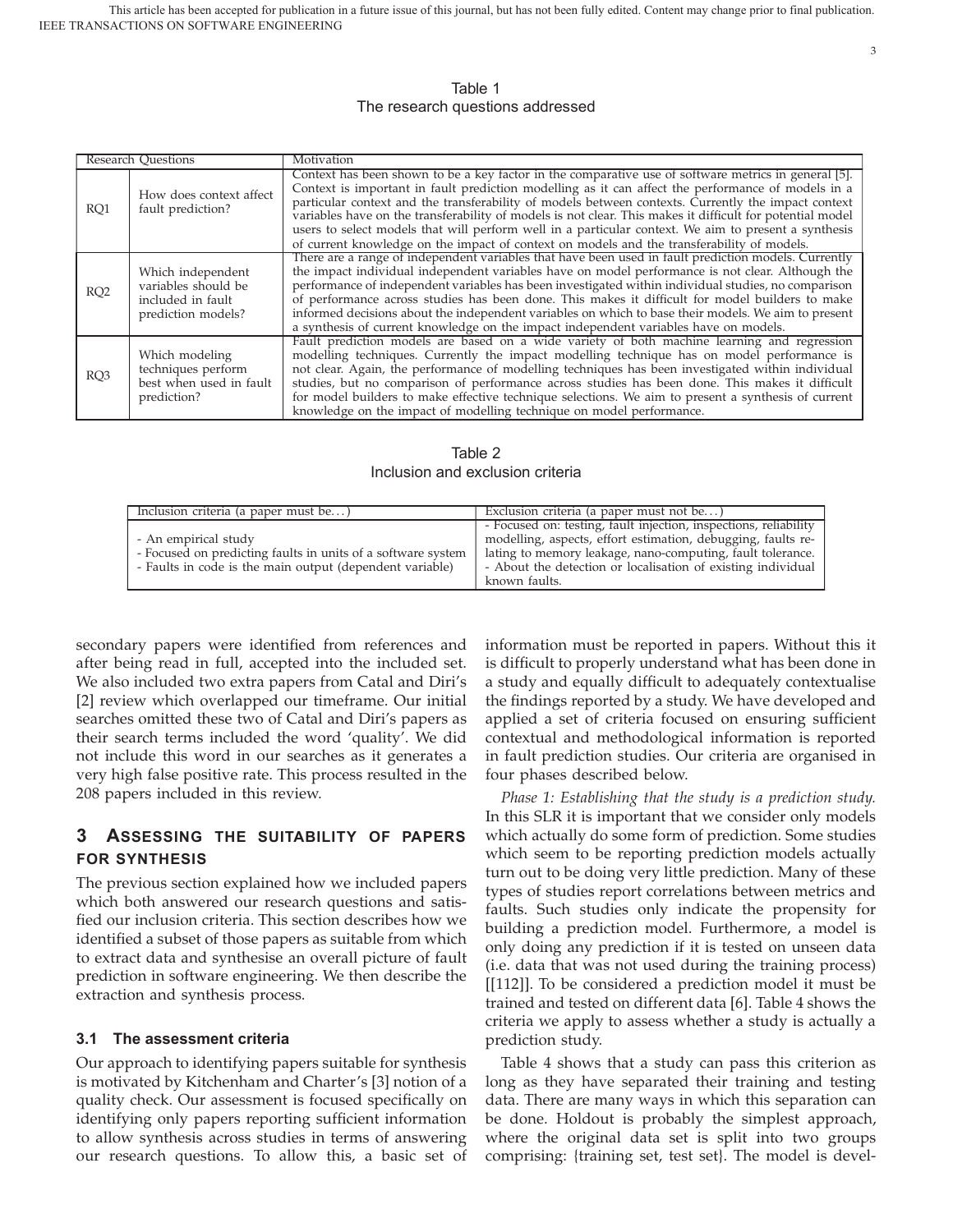| <b>Selection Process</b>                               | # of papers           | Validation                                        |
|--------------------------------------------------------|-----------------------|---------------------------------------------------|
| Papers extracted from databases, conferences and jour- | 2,073                 | 80 random papers independently classified by      |
| nals                                                   |                       | 3 researchers                                     |
| Sift based on title and abstract                       | $-1,762$ rejected     | Fair/good inter-rater agreement on first sift     |
|                                                        |                       | (k statistic test)                                |
| Full papers considered for review                      | 311 primary           | Each paper is read in full and 80 secondary       |
|                                                        | 80 secondary          | papers are identified from references             |
| Rejected on full reading                               | -185 rejected         | Papers are rejected on the basis that they do not |
|                                                        |                       | answer our research questions                     |
| Comparison to Catal and Diri's review                  |                       |                                                   |
|                                                        | (our searches missed) |                                                   |
| Papers accepted for the review                         | 208 papers            |                                                   |

Table 3 Paper selection and validation process

oped using the training set and its performance is then assessed on the test set. The weakness of this approach is that results can be biased because of the way the data has been split. A safer approach is often n-fold cross validation, where the data is split into *n* groups  $\{g_1, g_n\}$ . Ten-fold cross validation is very common, where the data is randomly split into ten groups, and ten experiments carried out. For each of these experiments, one of the groups is used as the testing set, and all others combined are used as the training set. Performance is then typically reported as an average across all ten experiments. M-N fold cross validation adds another step by generating M different N-fold cross validations which increases the reliability of the results and reduces problems due to the order of items in the training set.

Stratified cross validation is an improvement to this process, and keeps the distribution of faulty and nonfaulty data points approximately equal to the overall class distribution in each of the *n* bins. Although there are stronger and weaker techniques available to separate training and testing data we have not made a judgment on this and have accepted any form of separation in this phase of assessment.

## *Phase 2: Ensuring sufficient contextual information is reported.*

We check that basic contextual information is presented by studies to enable appropriate interpretation of findings. A lack of contextual data limits the user's ability to: interpret a model's performance, apply the model appropriately or repeat the study. For example, a model may have been built using legacy systems with many releases over a long time period and has been demonstrated to perform well on these systems. It may not then make sense to rely on this model for a new system where the code has only recently been developed. This is because the number and type of faults in a system are thought to change as a system evolves [[83]]. If the maturity of the system on which the model was built is not reported, this severely limits a model user's ability to understand the conditions in which the model performed well and to select this model specifically for legacy systems. In this situation the model could be applied to newly developed systems with disappointing

predictive performance.

The contextual criteria we applied are shown in Table 5 and are adapted from the context checklist developed by Petersen and Wohlin [7]. Our context checklist also overlaps with the 40 project characteristics proposed by Zimmermann et al. [[208]] as being relevant to understanding a project sufficiently for cross project model building (it was impractical for us to implement all 40 characteristics as none of our included studies report all 40).

Context data is particularly important in this SLR as it is used to answer Research Question 1 and interpret our overall findings on model performance. We only synthesise papers that report all the required context information as listed in Table 5. Note that studies reporting several models based on different data sets can pass the criteria in this phase if sufficient contextual data is reported for one or more of these models. In this case, data will only be extracted from the paper based on the properly contextualised model.

*Phase 3: Establishing that sufficient model building information is reported*

For a study to be able to help us to answer our research questions it must report its basic model building elements. Without clear information about the independent and dependent variables used as well as the modelling technique, we cannot extract sufficient data to allow synthesis. Table 6 describes the criteria we apply.

*Phase 4: Checking the model building data*

Data used is fundamental to the reliability of models. Table 7 presents the criteria we apply to ensure that studies report basic information on the data they used.

In addition to the criteria we applied in Phases 1 to 4, we also developed more stringent criteria that we did not apply. These additional criteria relate to the quality of the data used and the way in which predictive performance is measured. Although we initially intended to apply these, this was not tenable because the area is not sufficiently mature. Applying these criteria would have resulted in only a handful of studies being synthesised. We include these criteria in Appendix C as they identify further important criteria that future researchers should consider when building models.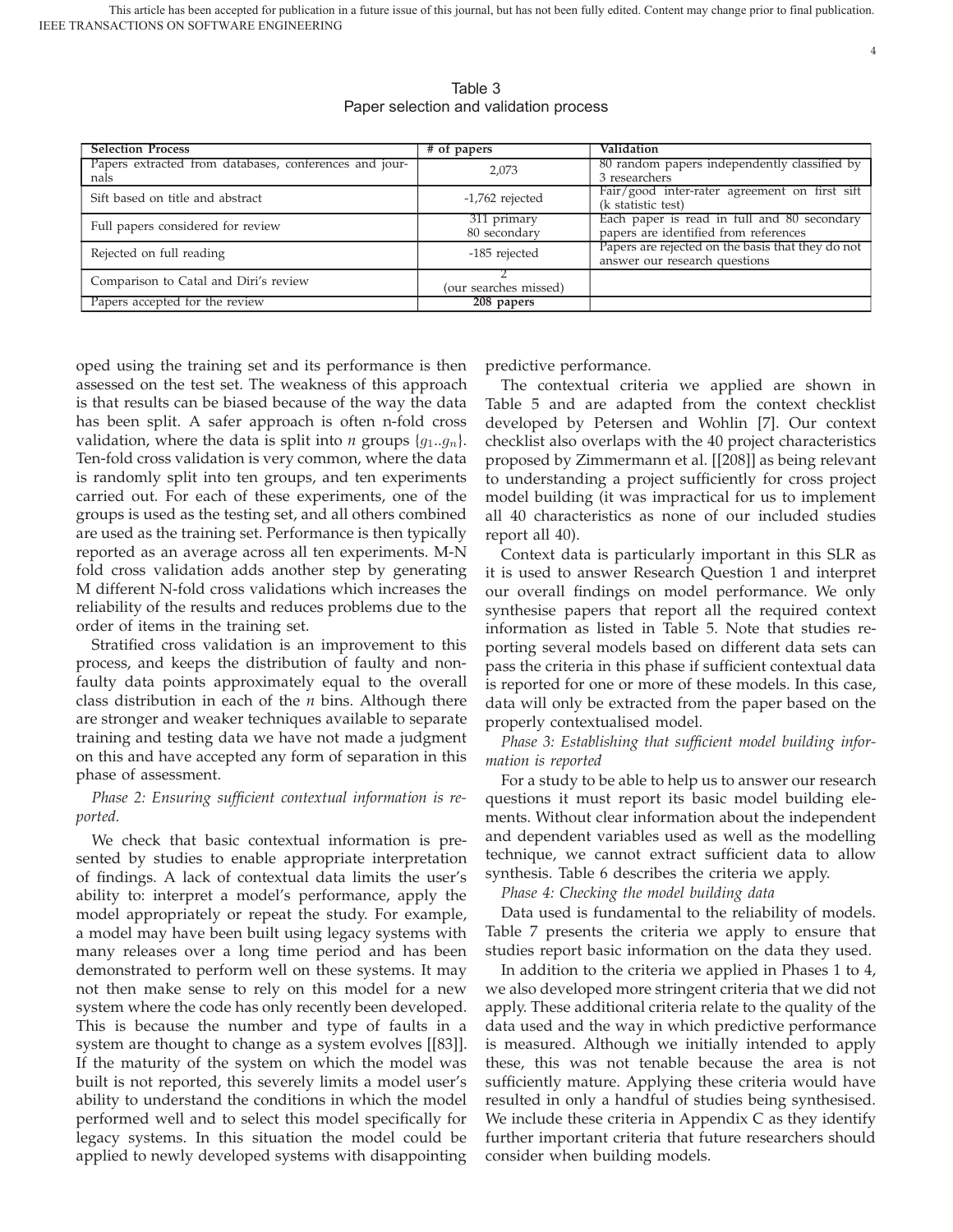IEEE TRANSACTIONS ON SOFTWARE ENGINEERING This article has been accepted for publication in a future issue of this journal, but has not been fully edited. Content may change prior to final publication.

## Table 4 Prediction Criteria

| Prediction criteria | Criteria definitions                      | Why the criteria is important                                            |  |
|---------------------|-------------------------------------------|--------------------------------------------------------------------------|--|
|                     | The study must report some form of        | Such studies provide useful insights into observed patterns of faults    |  |
| Is a prediction     | prediction. Not just report a correlation | but do not present prediction models as such. Nor do they validate       |  |
| model reported?     | study of the relationship between faults  | their findings using unseen data. We do not therefore take these studies |  |
|                     | and independent variables.                | forward for synthesis.                                                   |  |
|                     | The prediction model must be devel-       | The performance of predictions based only on training data gives us no   |  |
| Is the prediction   | oped and tested on different data. This   | information on which to judge the performance of how such models         |  |
| model tested on     | means that some form of hold-out or       | generalise to new data. Such studies are therefore not taken forward     |  |
| unseen data?        | cross validation is necessary.            | for synthesis.                                                           |  |

## Table 5 Context Criteria

| Contextual<br>criteria  | Criteria definitions                                                                                                                                                                                                                                                                                                                                                                                                                                                                                                          | Why the criteria is important                                                                                                                                                                                                                                                                                                                                                                                                                                                                                                                                                                                            |
|-------------------------|-------------------------------------------------------------------------------------------------------------------------------------------------------------------------------------------------------------------------------------------------------------------------------------------------------------------------------------------------------------------------------------------------------------------------------------------------------------------------------------------------------------------------------|--------------------------------------------------------------------------------------------------------------------------------------------------------------------------------------------------------------------------------------------------------------------------------------------------------------------------------------------------------------------------------------------------------------------------------------------------------------------------------------------------------------------------------------------------------------------------------------------------------------------------|
| Source of<br>data       | The source of the system data on which the study<br>is based must be given. For example whether<br>the system data is industrial, open source, NASA,<br>Promise. If NASA/Promise data is used the names<br>of the datasets used must be given. Studies using<br>data that is in the public domain, the context of<br>which is accessible via the public domain, need not<br>explicitly report all these criteria to pass this phase.<br>However the version studied must be specified to<br>enable access to contextual data. | Different models may perform differently when applied to different<br>data sets; for example some models may perform better on OS data<br>than industrial data. It is therefore essential for synthesis that we can<br>establish the source of the data.                                                                                                                                                                                                                                                                                                                                                                 |
| Maturity                | Some indication of the maturity of the system<br>being studied must be reported. Readers must be<br>able to generally determine whether the system is<br>a mature system with many releases which has<br>been in the field for many years, or whether it is<br>a relatively newly developed system, or whether<br>the system has yet to be released.                                                                                                                                                                          | The age of a system has a significant impact on how it behaves. Espe-<br>cially in terms of the faults in the system. Many factors contribute to<br>why the age of the system impacts on faults in the system, including<br>the amount of change the system has undergone. This means that<br>some models are likely to perform better than others on newly<br>developed as opposed to legacy systems. It is therefore essential that<br>we can establish the maturity of the system(s) on which the model<br>was based, as without this it is difficult to correctly interpret study<br>findings for synthesis.         |
| Size in<br><b>KLOC</b>  | An indication of the size of the system being<br>studied must be given in KLOC. The overall size<br>of the system will suffice, i.e. it is not necessary<br>to give individual sizes of each component of the<br>system being studied, even if only sub-sets of the<br>system are used during prediction. Size indicated<br>by measures other than KLOC are not acceptable<br>(e.g. number of classes) as there are great variations<br>in the KLOC of such other measures.                                                   | The size of systems is likely to impact on the behaviour of systems.<br>Consequently, the faults in a system may be different in small as<br>opposed to large systems. This means that it is also likely that<br>different types of models will perform differently on systems of<br>different sizes. It is therefore essential that we can establish the size<br>of the system(s) on which the model was built as without this it<br>is difficult to correctly interpret study findings for synthesis. Using<br>KLOC does have limitations. The definitions of KLOC can vary and<br>KLOC can be language dependent [8]. |
| Application<br>domain   | A general indication of the application domain<br>of the system being studied must be given, e.g.<br>telecoms, customer support, etc.                                                                                                                                                                                                                                                                                                                                                                                         | Some models are likely to be domain specific. Different domains<br>apply different development practices and result in different faults.<br>It is therefore important that domain information is given so that<br>this factor can be taken into account when model performance is<br>evaluated. It is therefore essential that we establish the domain of<br>the system(s) on which the model was built, as without this it is<br>difficult to correctly interpret study findings for synthesis.                                                                                                                         |
| Programming<br>language | The programming language(s) of the system being<br>studied must be given.                                                                                                                                                                                                                                                                                                                                                                                                                                                     | Different languages may result in different faults. In particular it may<br>be that OO languages perform differently from procedural languages.<br>This makes it likely that some models will perform better for some<br>languages. It is therefore essential that we can establish the language<br>of the system(s) on which the model was built as without this it is<br>difficult to correctly interpret study findings for synthesis.                                                                                                                                                                                |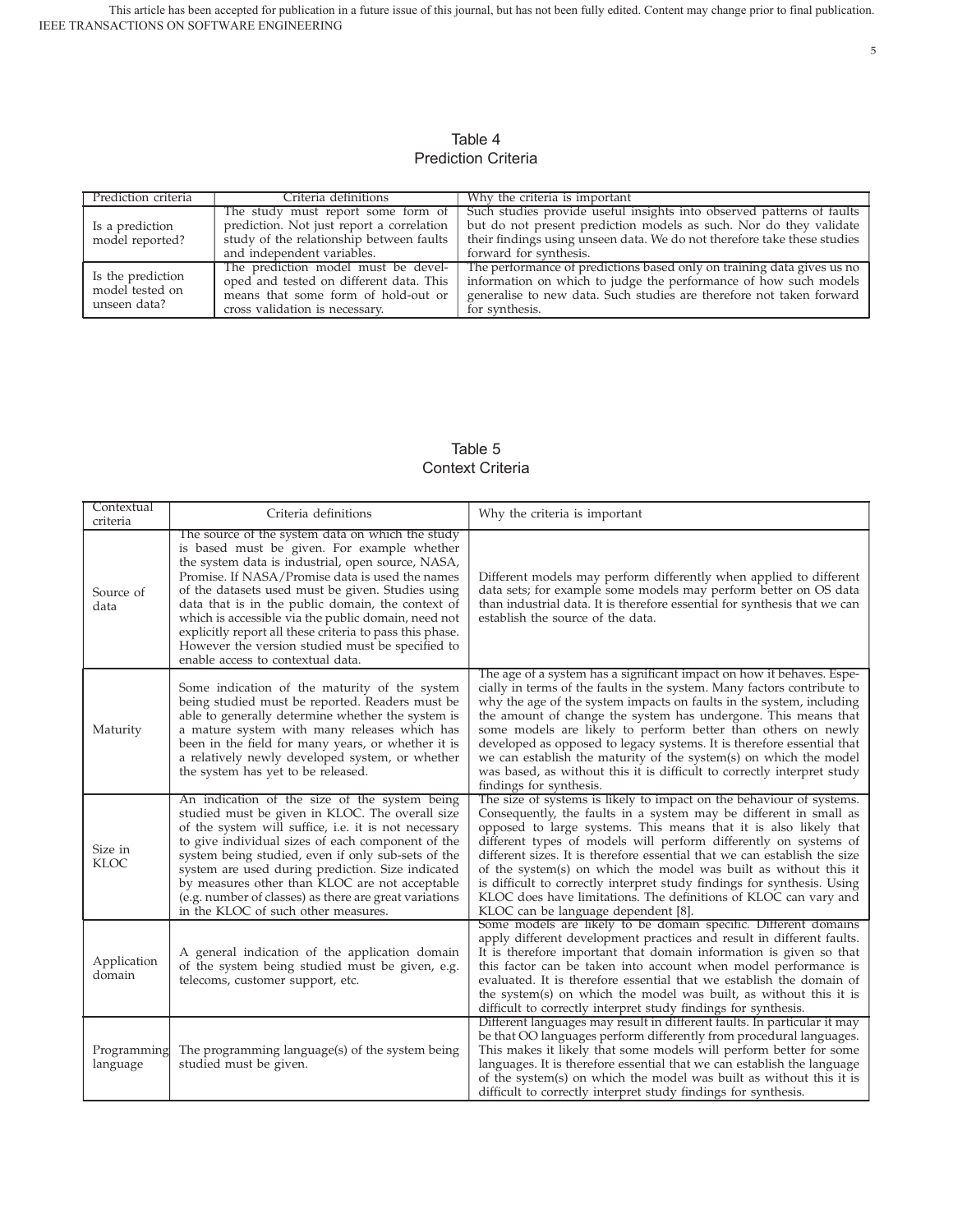| Model building<br>criteria                                   | Criteria definitions                                                                                                                                                                                                                                                                                                                                                                                                                                                                       | Why the criteria is important                                                                                                                                                                                                                                                                                                                                                                                                                                                       |
|--------------------------------------------------------------|--------------------------------------------------------------------------------------------------------------------------------------------------------------------------------------------------------------------------------------------------------------------------------------------------------------------------------------------------------------------------------------------------------------------------------------------------------------------------------------------|-------------------------------------------------------------------------------------------------------------------------------------------------------------------------------------------------------------------------------------------------------------------------------------------------------------------------------------------------------------------------------------------------------------------------------------------------------------------------------------|
| Are the<br>independent<br>variables clearly<br>reported?     | The basis on which the model is making predic-<br>tions must be clear and explicit. For example in-<br>dependent variables (or predictor variables) could<br>include: static code metrics (complexity etc.), code<br>churn metrics, previous fault metrics, etc.                                                                                                                                                                                                                           | In any experimental work which shows the performance of<br>a method it is essential that the independent variables tested<br>are explicitly identified. Without this, confidence in the work<br>is significantly lowered and it is difficult to evaluate the<br>impact of those variables across studies during synthesis.                                                                                                                                                          |
| Is the dependent<br>variable clearly<br>reported?            | It must be distinguishable whether studies are pre-<br>dicting faults in terms of whether a module is fault<br>prone or not fault prone (i.e. using a categorical<br>dependent variable) or in terms of the number of<br>faults in a code unit (i.e. using a continuous de-<br>pendent variable). Some continuous studies addi-<br>tionally report ranked results (i.e. the identification<br>of the faultiest 20% of files).                                                              | In any experimental work it is essential that the dependent<br>variables are explicitly identified. Without this, confidence<br>in the work is significantly lowered. Furthermore, the eval-<br>uation of fault prediction models is related to whether the<br>dependent variable is categorical or continuous. It is therefore<br>essential for synthesis that this information is clear.                                                                                          |
| Is the granularity of<br>the dependent<br>variable reported? | The unit of code granularity of predictions must be<br>reported. For example fault predictions in terms of<br>faults per module, per file, per package etc. These<br>terms may be used differently by different authors,<br>e.g. 'module' is often used to mean different code<br>units by different authors. Studies must indicate<br>the code unit being used, i.e. if the term 'module'<br>is used, readers must be able to work out what unit<br>of code is being defined as a module. | It is difficult to directly compare the performance of one<br>model reporting faults per file to another model reporting<br>faults per method. Furthermore it may be that studies re-<br>porting faults at a file level are more able to perform well<br>than studies reporting at a method level. The granularity of<br>the dependent variable must therefore be taken into account<br>during synthesis and so an indication of the unit of fault<br>granularity must be reported. |
| Is the modelling<br>technique used<br>reported?              | It must be clear what modelling technique is being<br>used, e.g. linear regression, decision trees, etc. It is<br>not acceptable to present results from a tool based<br>on a model that is not discussed in the paper.                                                                                                                                                                                                                                                                    | Different modelling techniques are likely to perform differ-<br>ently in different circumstances. A study must report the<br>modelling technique used, as we cannot examine the impact<br>of method on performance without this information.                                                                                                                                                                                                                                        |

## Table 6 Model Building Criteria

## Table 7 Data Criteria

| Data criteria                                                                                                                                                   | Criteria definitions                                                                                                                                                                                                                                                                                                                                                                                                                                                                                                                                             | Why the criteria is important                                                                                                                                                                                                                                                                                                                                                                                                                                                                                                                                                                                                                                                                                                                                                                                                                                                                                                                                                                                                                          |
|-----------------------------------------------------------------------------------------------------------------------------------------------------------------|------------------------------------------------------------------------------------------------------------------------------------------------------------------------------------------------------------------------------------------------------------------------------------------------------------------------------------------------------------------------------------------------------------------------------------------------------------------------------------------------------------------------------------------------------------------|--------------------------------------------------------------------------------------------------------------------------------------------------------------------------------------------------------------------------------------------------------------------------------------------------------------------------------------------------------------------------------------------------------------------------------------------------------------------------------------------------------------------------------------------------------------------------------------------------------------------------------------------------------------------------------------------------------------------------------------------------------------------------------------------------------------------------------------------------------------------------------------------------------------------------------------------------------------------------------------------------------------------------------------------------------|
| Is the fault data<br>acquisition process<br>described?                                                                                                          | The process by which the fault data was<br>obtained must be described. A high level<br>indication of this will suffice, e.g. obtained<br>from the CVS records. However at least an<br>overview of how the data was obtained must<br>be provided. If the data has been obtained<br>from a third party (e.g. NASA), some indica-<br>tion of how that data was obtained by that<br>third party must be given or referenced or<br>available in the public domain.                                                                                                    | In order to have confidence in the data on which a model was<br>built it is necessary to have some information on how the data was<br>collected. Data is fundamental to the quality of the models built<br>and the collection process has a huge impact on the quality of that<br>data. It is not possible to have any confidence in a study where<br>the data seems to have come from thin air. Collecting software<br>engineering data of any sort is difficult and error-prone. We do<br>not synthesise papers which give no indication of how the data<br>was collected. In an ideal world studies would also indicate the<br>development point at which fault data collection starts and stops.<br>This is because fault data may be unreliable for several reasons:<br>fault data may be extracted from a different version of the system to<br>which the independent variable relates; faults are likely to emerge<br>after fault counting ends, and data collected at the start of system<br>development is unlikely to be stable or complete. |
| Is the independent<br>variable data<br>acquisition process<br>described?                                                                                        | Some indication of how the independent<br>variable data (e.g. static code data) was ob-<br>tained should be given. For example the<br>static analysis tools used should be reported<br>or the process by which code churn data<br>collected should be described. This does not<br>need to be at a great level of detail, just an<br>indication given. If the data has been ob-<br>tained from a third party (e.g. NASA), some<br>indication of how that data was obtained by<br>that third party must be given, referenced or<br>available in the public domain. | As above.                                                                                                                                                                                                                                                                                                                                                                                                                                                                                                                                                                                                                                                                                                                                                                                                                                                                                                                                                                                                                                              |
| For categorical<br>studies, has the<br>number of faulty<br>versus non-faulty<br>units on which the<br>model has been<br>trained and tested<br>on been reported? | The balance of faulty versus non-faulty units<br>used for training and testing must be re-<br>ported. For studies using open source sys-<br>tems it is not essential to report this (though<br>preferable) as this data should be possible to<br>identify from the public data source.                                                                                                                                                                                                                                                                           | The balance of faulty versus non-faulty units used for training and<br>testing can affect the reliability of some performance measures (see<br>Appendix F). It is essential that class distributions are reported (i.e.<br>number of faulty and number of non-faulty units in the data used).<br>This makes it possible to appropriately interpret performances<br>reported using these measures. We use this information for our<br>synthesis of categorical studies. As where precision and recall are<br>not reported by such studies we re-compute an approximation of<br>it. The faulty/non-faulty balance of data is often needed in this<br>calculation.                                                                                                                                                                                                                                                                                                                                                                                        |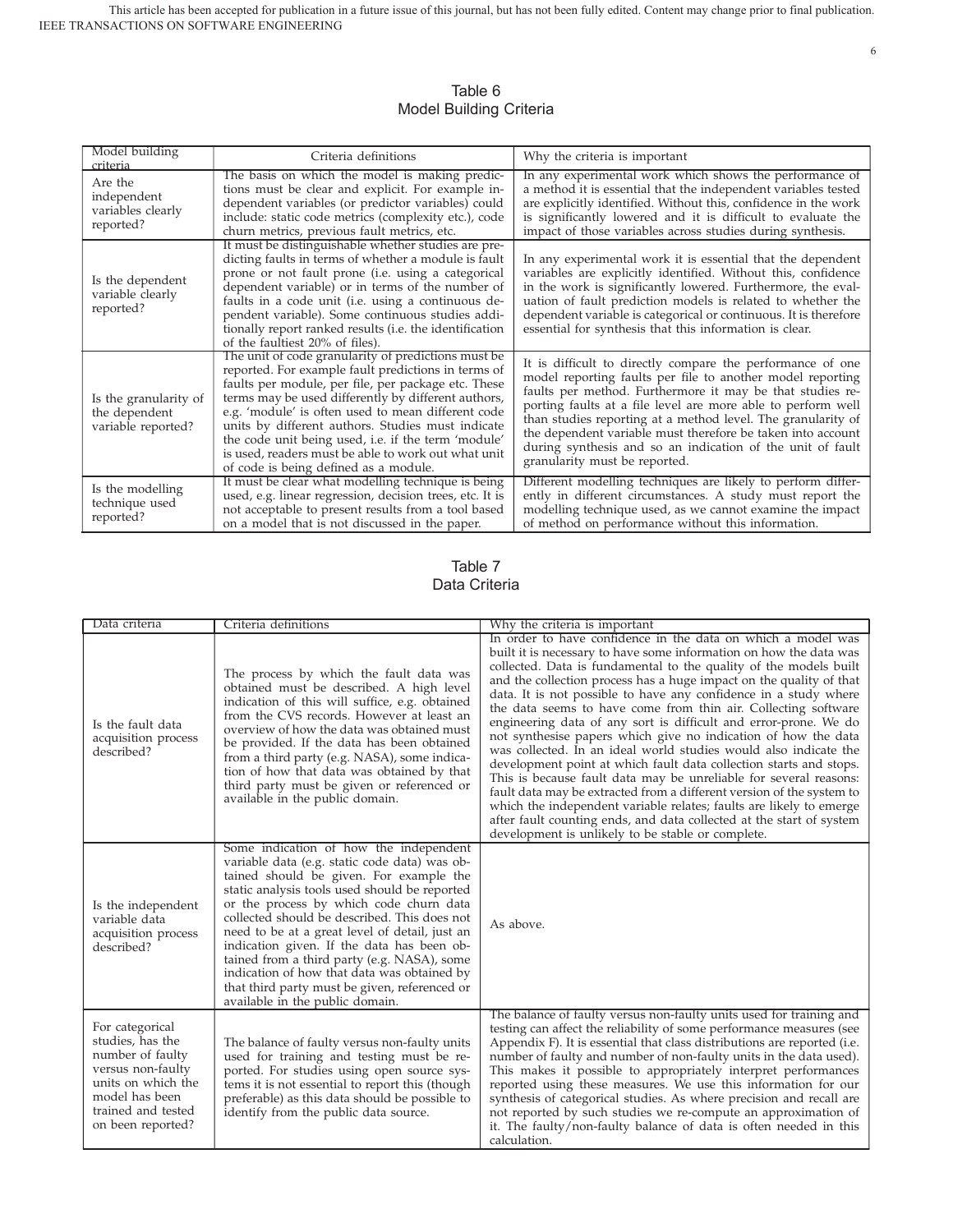IEEE TRANSACTIONS ON SOFTWARE ENGINEERING This article has been accepted for publication in a future issue of this journal, but has not been fully edited. Content may change prior to final publication.

#### **3.2 Applying the assessment criteria**

Our criteria have been applied to our included set of 208 fault prediction studies. This identified a subset of 36 finally included studies from which we extracted data and on which our synthesis is based. The initial set of 208 included papers was divided between the five authors. Each paper was assessed by two authors independently (with each author being paired with at least three other authors). Each author applied the assessment criteria to between 70 and 80 papers. Any disagreements on the assessment outcome of a paper were discussed between the two authors and, where possible, agreement established between them. Agreement could not be reached by the two authors in 15 cases. These papers were then given to another member of the author team for moderation. The moderator made a final decision on the assessment outcome of that paper.

We applied our four phase assessment to all 208 included studies. The phases are applied sequentially. If a study does not satisfy all of the criteria in a phase then the evaluation is stopped and no subsequent phases are applied to the study. This is to improve the efficiency of the process as there is no point in assessing subsequent criteria if the study has already failed the assessment. This does have the limitation that we did not collect information on how a paper performed in relation to all assessment criteria. So if a paper fails Phase One we have no information on how that paper would have performed in Phase Four.

This assessment process was piloted four times. Each pilot involved three of the authors applying the assessment to 10 included papers. The assessment process was refined as a result of each pilot.

We developed our own MySQL database system to manage this SLR. The system recorded full reference details and references to pdf's for all papers we identified as needing to be read in full. The system maintained the status of those papers as well as providing an online process to support our assessments of 208 papers. The system collected data from all authors performing assessments. It also provided a moderation process to facilitate identifying and resolving disagreements between pairs of assessors. The system eased the administration of the assessment process and the analysis of assessment outcomes. All data that was extracted from the 36 papers which passed the assessment is also recorded on our system. An overview of the system is available from [9] and full details are available from the third author.

#### **3.3 Extracting data from papers**

Data addressing our three research questions was extracted from each of the 36 finally included studies which passed all assessment criteria. Our aim was to gather data that would allow us to analyse predictive performance within individual studies and across all studies. To facilitate this, three sets of data were extracted from each study:

- 1) **Context data.** Data showing the context of each study was extracted by one of the authors. This data gives the context in terms of: the source of data studied and the maturity, size, application area and programming language of the system(s) studied.
- 2) **Qualitative data.** Data related to our research questions was extracted from the findings and conclusions of each study. This was in terms of what the papers reported rather than on our own interpretation of their study. This data supplemented our quantitative data to generate a rich picture of results within individual studies.

Two authors extracted qualitative data from all 36 studies. Each author extracted data independently and compared their findings to those of the other author. Disagreements and omissions were discussed within the pair and a final set of data agreed upon.

3) **Quantitative data.** Predictive performance data was extracted for every individual model (or model variant) reported in a study. The performance data we extracted varied according to whether the study reported their results via categorical or continuous dependent variables. Some studies reported both categorical and continuous results. We extracted only one of these sets of results depending on the way in which the majority of results were presented by those studies. The following is an overview of how we extracted data from categorical and continuous studies.

*Categorical studies.* There are 23 studies reporting categorical dependent variables. Categorical studies report their results in terms of predicting whether a code unit is likely to be fault prone or not fault prone. Where possible we report the predictive performance of these studies using precision, recall and f-measure (as many studies report both precision and recall, from which an f-measure can be calculated). F-measure is commonly defined as the harmonic mean of precision and recall, and generally gives a good overall picture of predictive performance<sup>4</sup>. We used these three measures to compare results across studies, and where necessary we calculate and derive these measures from those reported (Appendix E explains how we did this conversion and shows how we calculated f-measure). Standardising on the performance measures reported allows comparison of predictive performances across studies. Lessmann et al. [[97]] recommend the use of consistent performance measures for cross study comparison; in particular, they recommend use of Area Under the Curve (AUC). We also extract AUC where studies report this. Appendix D summarises the measurement of predictive performance.

We present the performance of categorical models in box plots. Box plots are useful for graphically showing

<sup>4.</sup> Menzies et al. [10] claim that values of precision vary greatly when used with models applied to different data sets. However, reporting precision and recall via an f-measure effectively evaluates classifier performance, even in highly imbalanced domains [11] [12].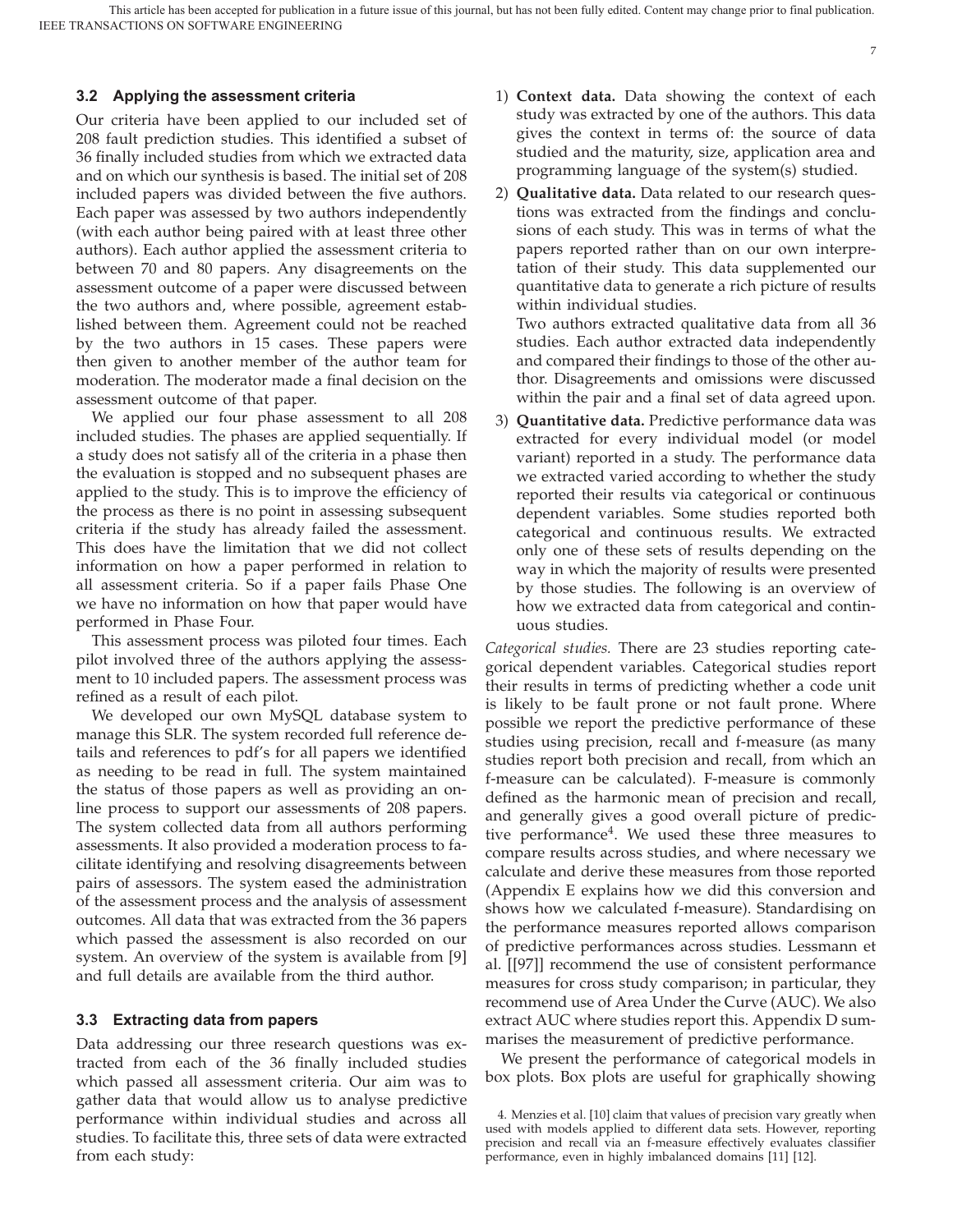the differences between populations. They are useful for our results as they make no assumptions about the distribution of the data presented. These box plots present the precision, recall and f-measure of studies according to a range of model factors. These factors are related to the research questions presented at the beginning of Section 2, an example is a box plot showing model performance relative to the modelling technique used.

*Continuous studies.* There are 13 studies reporting continuous dependent variables. These studies report their results in terms of the number of faults predicted in a unit of code. It was not possible to convert the data presented in these studies into a common comparative measure; we report the individual measures that they use. Most measures reported by continuous studies are based on reporting an error measure (e.g. Mean Standard Error (MSE)), or measures of difference between expected and observed results (e.g. Chi Square). Some continuous studies report their results in ranking form (e.g. top 20% of faulty units). We extract the performance of models using whatever measure each study used.

Two authors extracted quantitative data from all 36 studies. A pair approach was taken to extracting this data since it was a complex and detailed task. This meant that the pair of authors sat together identifying and extracting data from the same paper simultaneously.

#### **3.4 Synthesising data across studies**

Synthesising findings across studies is notoriously difficult and many software engineering SLRs have been shown to present no synthesis [13]. In this paper, we have also found synthesising across a set of disparate studies very challenging. We extracted both quantitative and qualitative data from studies. We intended to metaanalyse our quantitative data across studies by combining precision and recall performance data. However the studies are highly disparate in terms of both context and models. Meta-analysing this quantitative data may generate unsafe results. Such a meta-analysis would suffer from many of the limitations in SLRs published in other disciplines [14].

We combined our qualitative and quantitative data to generate a rich picture of fault prediction. We did this by organising our data into themes based around our three research questions (i.e. context, independent variables and modelling techniques). We then combined the data on each theme to answer our research questions. This synthesis is presented in Section 6.

## **4 RESULTS OF OUR ASSESSMENT**

This section presents the results from applying our assessment criteria (detailed in Tables 4, 5, 6 and 7) to establish whether or not a paper reports sufficient contextual and methodological detail to be synthesized. The assessment outcome for each study is shown at the end of its reference in the list of included studies.

Table 8 shows that only 36 of our initially included  $208$  studies passed all assessment criteria<sup>5</sup>. Of these  $36$ finally included studies, three are relatively short [[116]], [[110]] and [[164]]. This means that it is possible to report necessary contextual and methodological detail concisely without a significant overhead in paper length. Table 8 also shows that 41 papers failed at phase 1 of the assessment because they did not report prediction models as such. This includes studies that only present correlation studies or models that were not tested on data unseen during training. This is an important finding as it suggests that a relatively high number of papers reporting fault prediction are not really doing any prediction (this finding is also reported by [6]).

Table 8 also shows that 13 studies provided insufficient information about their data. Without this it is difficult to establish the reliability of the data on which the model is based. Table 8 also shows that a very high number of studies (114) reported insufficient information on the context of their study. This makes it difficult to interpret the results reported in these studies and to select an appropriate model for a particular context. Several studies passing all of our criteria anonymised their contextual data, for example [[109]] and [[110]]. Although these studies gave full contextual details of the systems they used, the results associated with each were anonymised. This meant that it was impossible to relate specific fault information to specific systems. While a degree of commercial confidentiality was maintained, this limited our ability to analyse the performance of these models.

Of the 114 studies which did not report sufficient context information, 58 were based on NASA data (located in NASA MDP or PROMISE). This is because we could find no information about the maturity of the systems on which the NASA data is based. Maturity information is not given in either the MDP or PROMISE repository documentation and no included paper provided any maturity information. Turham et al. [15] report that the NASA data is from numerous NASA contractors for an array of projects with a wide range of reuse. This suggests that a range of maturities might also be represented in these datasets. No clear insight is given into whether particular data sets are based on systems developed from untested, newly released or legacy code based on many releases. The only three studies using NASA data which passed the context phase of the assessment were those which also used other data sets for which full context data is available (the NASA based models were not extracted from these studies). Whether a study uses NASA data (sourced from MDP or PROMISE) is shown at the end of its reference in the list of included studies.

Table 8 also shows that two studies failed the assessment due to the 'other' reasons reported in Table 9.

<sup>5.</sup> These papers are: [[8]], [[9]], [[10]], [[11]], [[18]], [[21]], [[29]], [[31]], [[32]], [[37]], [[51]], [[56]], [[69]], [[73]], [[74]], [[76]], [[83]], [[86]], [[92]], [[98]], [[109]], [[110]], [[116]], [[117]], [[118]], [[120]], [[122]], [[127]], [[133]], [[135]], [[154]], [[160]], [[163]], [[164]], [[190]], [[203]].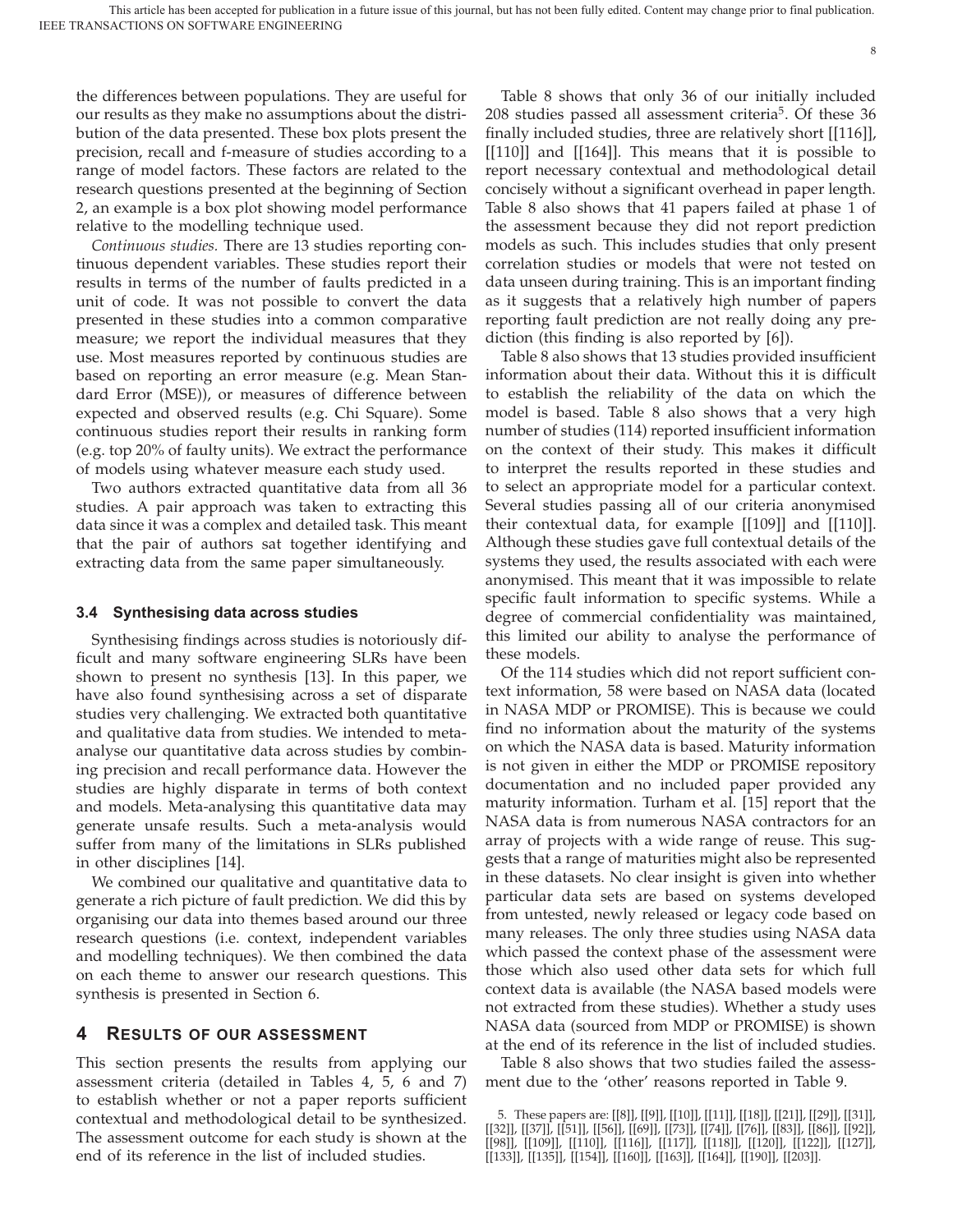9

Table 8 Results of applying assessment criteria

| Number of papers<br>passed | Number of papers failed |          |          |          |         |        |  |
|----------------------------|-------------------------|----------|----------|----------|---------|--------|--|
|                            | Phase 1:                | Phase 2: | Phase 3: | Phase 4: | Other   | Total  |  |
|                            | Prediction              | Context  | Model    | Data     | reasons | failed |  |
| 36                         | ᆂ                       | 114      | ∸        |          |         |        |  |

Table 9 Issues with the measurement of performance

| Paper<br>number                     | Performance measurement issues                                                                                                                                                                                                                                                                                                                         |
|-------------------------------------|--------------------------------------------------------------------------------------------------------------------------------------------------------------------------------------------------------------------------------------------------------------------------------------------------------------------------------------------------------|
| $\left[ \left[ 141 \right] \right]$ | The model was optimised on the test set possibly resulting in inflated performance as shown by the 100% accuracy.                                                                                                                                                                                                                                      |
| [[52]]                              | The paper does not report the error rate of any of the models it presents. Only the difference between the error<br>rates reported by each model reported is given. However the error rate could be very high for all models, but the<br>difference between each model could be very small giving the impression that the models are all working well. |

## **5 RESULTS EXTRACTED FROM PAPERS**

This section presents the results we extracted from the 36 papers that passed all of our assessment criteria. The full set of data extracted from those papers is contained in our on-line appendix (https://bugcatcher.stca.herts.ac.uk/slr2011/). This on-line appendix consists of the following:

- 1) **Context of Study Table**. For each of the 36 studies, the context of the study is given in terms of: the aim of the study together with details of the system(s) used in the study (the application area(s), the system(s), maturity and size(s)).
- 2) **Categorical Models Table**. For each study reporting categorical results, each model is described in terms of the: independent variable(s), the granularity of the dependent variable, the modelling technique(s) and the data set(s) used. This table also reports the performances of each model using precision, recall, f-measure and (where given by studies) AUC. Some studies present many models or model variants, all of which are reported in this table.
- 3) **Continuous Models Table**. For each study reporting continuous results (including those reporting ranking results) the same information describing their model(s) is presented as for categorical models. However the performance of each continuous model is reported in terms of either: the error measure, the measure of variance or the ranked results (as reported by a study).
- 4) **Qualitative Data Table**. For each study a short summary of the main findings reported by authors is presented.

The remainder of this section contains box plots illustrating the performance of the models in relation to various model factors (e.g. modelling technique used, independent variable used etc.). These factors are related to the research questions that we posed at the beginning of Section 2. The box plots in this section

set performance against individual model factors (e.g. modelling technique used). This is a simplistic analysis, as a range of interacting factors are likely to underpin the performance of a model. However our results indicate areas of promising future research.

The box plots represent models reporting only categorical results for which precision, recall and f-measure were either reported or could be calculated by us. Such models are reported in 19 of the 23 categorical studies (of the remaining four, three report AUC). We are unable to present box plots for the 13 studies using continuous data as the measures used are not comparable or convertible to comparable measures.

Each box plot includes data only where at least three models have used a particular factor (e.g. a particular independent variable like LOC). This means that the numbers (*n*) at the top of the box plots will not add up to the same number on every plot, as factors used in less than three studies will not appear; the total of *n*'s will therefore vary from one box plot to the next. The box plots contain performance data based on precision, recall and f-measure. This is for all categorical models and model variants presented by each study (206 models or model variants). Some studies present many model variants while others present only one model. We also created box plots of only the best results from each study. These box plots did not change the pattern of good performances but only presented limited information about poor performances. For that reason, we do not include these 'best only' box plots.

## **5.1 Performances of models reported in individual Studies**

Figure 1 is a box plot of the performances of all the models reported by each of the 19 categorical papers (full details of which can be found in the on-line appendix). For each individual paper f-measure, precision and recall is reported. Figure 1 shows that studies report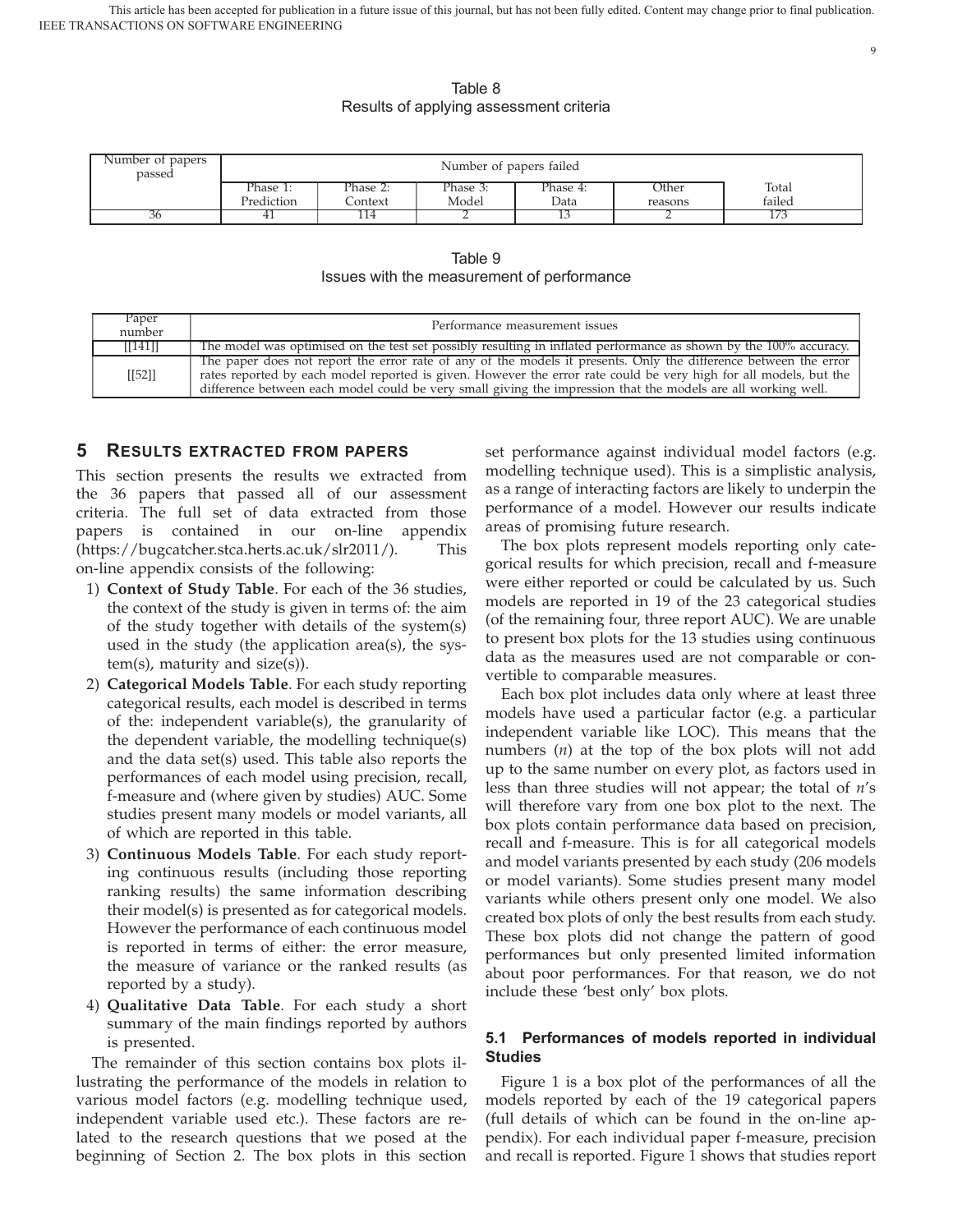

Figure 1. Performances of the models reported in each of the categorical studies

on many models or variants of models, some with a wide range of performances (the details of these can be found in the Models Table in the on-line Appendix (https://bugcatcher.stca.herts.ac.uk/slr2011/)). For example, Schröter et al. [[154]] present 20 model variants with a wide range of precision, recall and f-measure. Many of these variants are not particularly competitive; the most competitive models that Schröter et al. [[154]] report are based on training the model on only the faultiest parts of the system. This is a promising training technique and a similar technique has also been reported to be successful by Zhang et al [[200]]. Bird et al. [[18]] report 28 model variants with a much smaller range of performances, all of which are fairly competitive. Figure 1 also shows the performance trade-offs in terms of precision and recall made by some models. For example, Bird et al. [[18]] report consistent precision and recall, whereas Moser et al. [[118]] and Shivaji et al. [[164]] report performances where precision is much higher than recall.

Figure 1 also shows that some models seem to be performing better than others. The models reported by Shivaji et al. [[164]], based on Naïve Bayes, performed extremely competitively. In general Naïve Bayes performed relatively well, see Figure 8. However Shivaji et al. [[164]] also used a good modelling process, including feature selection and appropriate measures derived during model training. In addition, their data set contained a relatively large proportion of faulty components making

it fairly balanced. This may improve performance by providing many examples of faults from which the modelling technique can train. There are many good aspects of this study that mean it is likely to produce models which perform well.

On the other hand the performance of Arisholm et al.'s models [[8]], [[9]] are low in terms of precision but competitive in terms of recall. The two Arisholm et al. studies are different but use the same data sets. This low precision is reportedly because of the sampling method used to address the imbalance of the data used. Though the data sets used are also small relative to those used in other studies (148 KLOC). Arisholm et al.'s studies [[8]], [[9]] are interesting as they also report many good modelling practices and in some ways are exemplary studies. But they demonstrate how the data used can impact significantly on the performance of a model. It is also essential that both high and low performances be reported, as it is only by identifying these that our overall understanding of fault prediction will improve. The boxplots in the rest of this section explore in more detail aspects of models that may underpin these performance variations. Because the performances of Arisholm et al.'s models [[8]], [[9]] are very different from those of the other studies, we have removed them from the rest of the box plots. We have treated them as outliers which would skew the results we report in other box plots. **5.2 Performances in relation to context factors**

Figure 2 shows the data sets used in the studies. It shows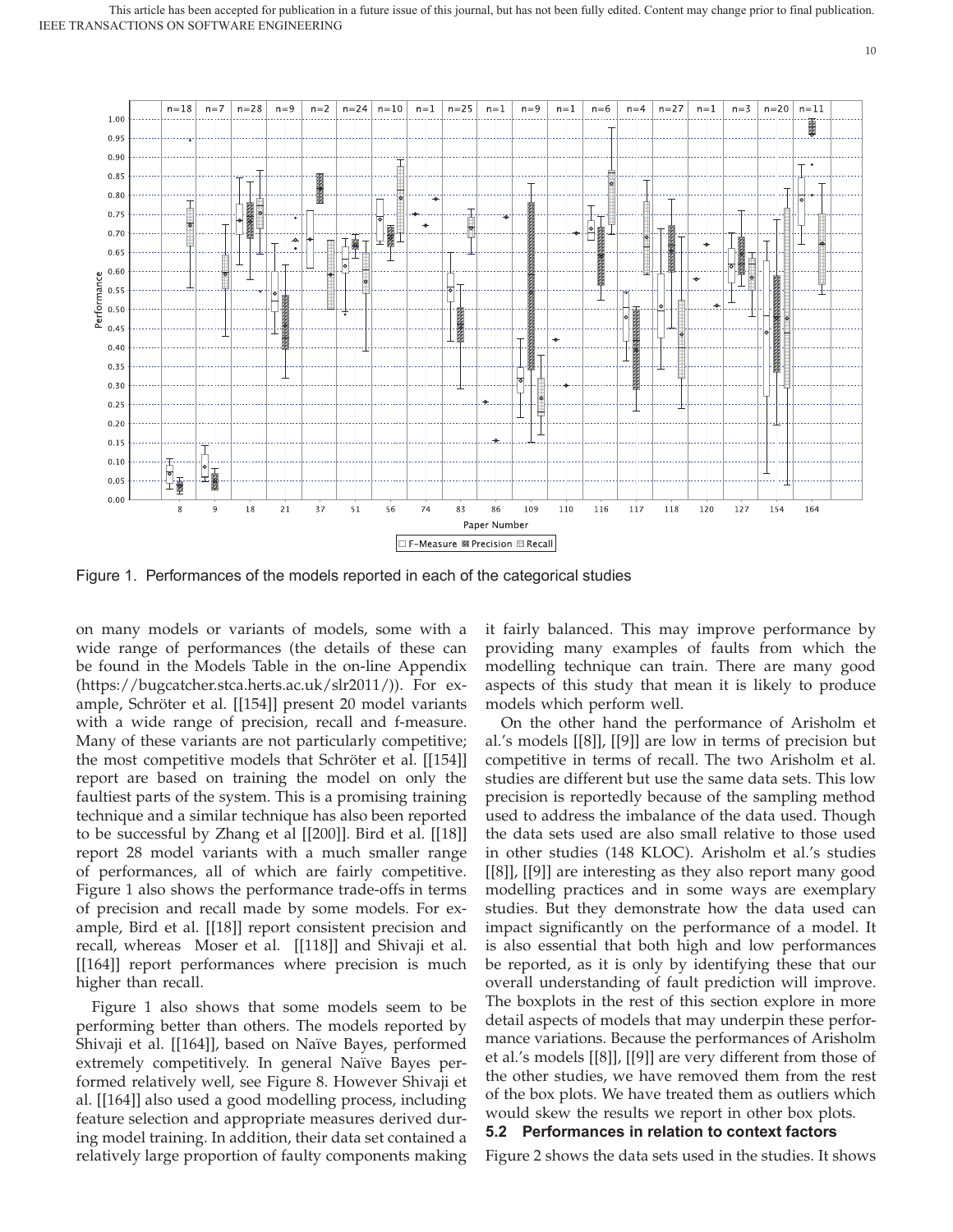

Figure 2. Data used in models



Figure 3. The size of the data sets used for Eclipse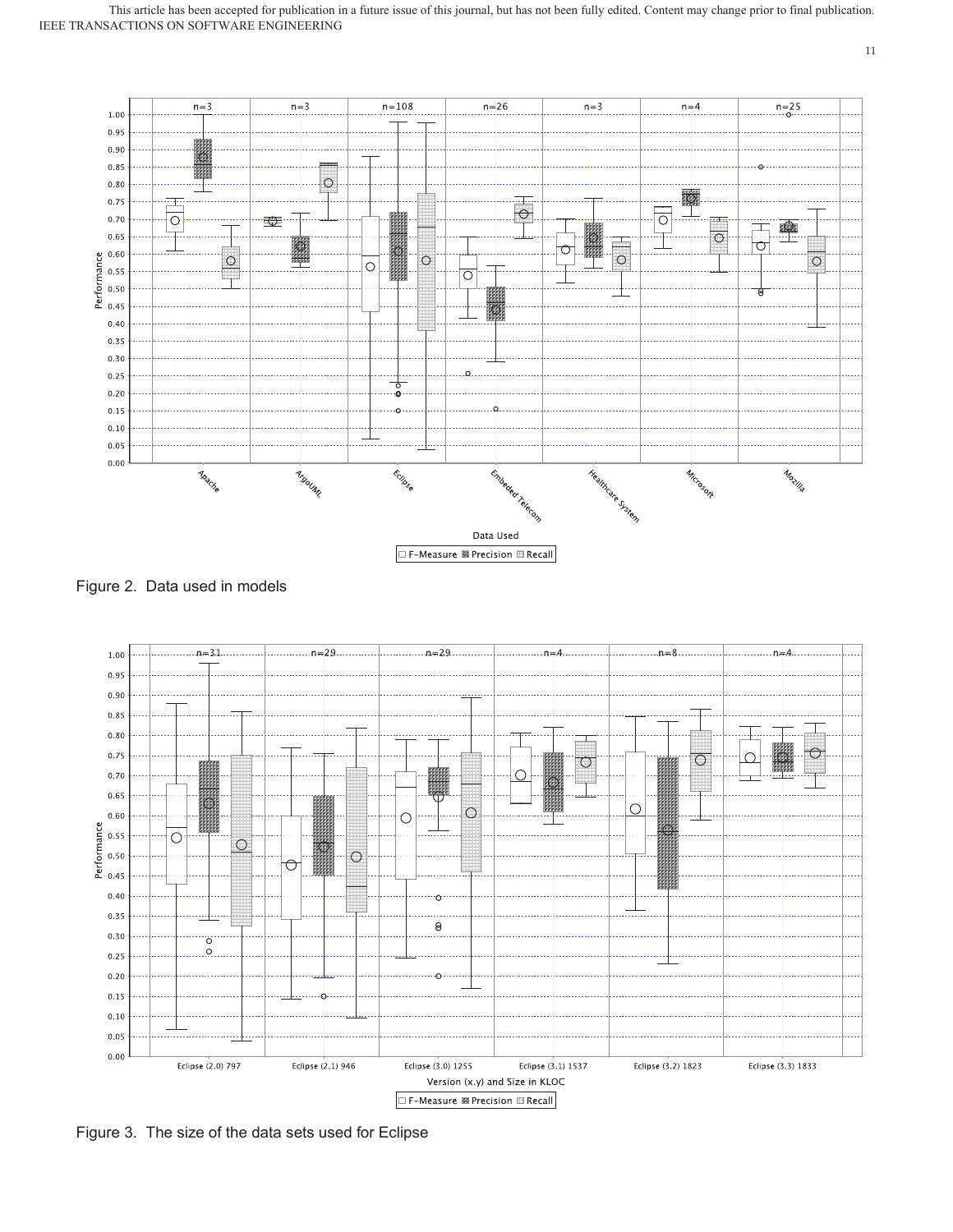that 108 models reported in the studies are based on data from Eclipse. Eclipse is very well studied, probably because the fault data is easy to access and its utility has been well proven in previous studies. In addition, data already extracted from Eclipse is available from Saarland University (http://www.st.cs.unisaarland.de/softevo/bug-data/eclipse/) and PROMISE (http://promisedata.org/). Figure 2 shows that there is a wide variation in model performance using Eclipse. Figure 2 also suggests that it may be more difficult to build models for some systems than for others. For example, the models built for embedded telecoms systems are not particularly competitive. This may be because such systems have a different profile of faults with fewer post-delivery faults relative to other systems. Developers of such systems normally prioritise reducing post-delivery faults as their embedded context makes fixing them comparatively expensive [[83]].

Figure 3 shows how models have performed relative to the size of systems on which they are based. Eclipse is the most common system used by studies. Consequently, Figure 3 shows only the size of versions of Eclipse in relation to model performance. Figure 3 suggests that as the size of a system increases, model performance seems to improve. This makes sense as models are likely to perform better given more data.



Figure 4. The maturity of the systems used

Figure 4 shows the maturity of systems used by studies relative to the performance of models. The Context Table in the on-line appendix shows how systems have been categorised in terms of their maturity. Figure 4 shows that no immature systems are used by more than two models in this set of studies (i.e. where  $n \geq 3$ )<sup>6</sup>. There seems to be little difference between the performance of models using mature or very mature systems. This

suggests that the maturity of systems may not matter to predictive performance<sup>7</sup>. This finding may be linked to the finding we report on size. It may be that what was previously believed about the importance of maturity was actually about size i.e. maturity is a surrogate for size. Indeed, there is a significant relationship between size and maturity in the data we report here. However we do not have enough data to draw firm conclusions as the data we analyse contains no studies using immature systems. More research is needed to test for possible association between maturity and size, and whether data extracted from immature systems can be used as a basis for reliable fault prediction.



Figure 5. The language used

Figure 5 shows the language used in the systems studied in relation to the performance of models. We present only studies reporting the use of either Java or C/C++. There are several single studies using other languages which we do not report. Figure 5 suggests that model performance is not related to the language used.

Figure 6 shows model performance relative to the granularity of dependent variables (e.g. whether fault prediction is at the class or file level). It shows no clear relationship between granularity and performance. It does not seem to be the case that higher granularity is clearly related to improved performance. Models reporting at 'other' levels of granularity seem to be performing most consistently. These tend to be high levels of granularity defined specifically by individual studies (e.g. Nagappan et al. [[120]]).

## **5.3 Performance in relation to independent variables**

Figure 7 shows model performance in relation to the independent variables used. The Categorical Models Table

<sup>6.</sup> An exception to this is found in studies [[11]], [[133]] where immature systems are used with promising performances reported (see online appendix for full details).

<sup>7.</sup> This may mean that it is not important to report maturity when studies describe their context (many more studies would have passed our assessment had that been the case). However much more data on maturity is needed before firm conclusions can be drawn.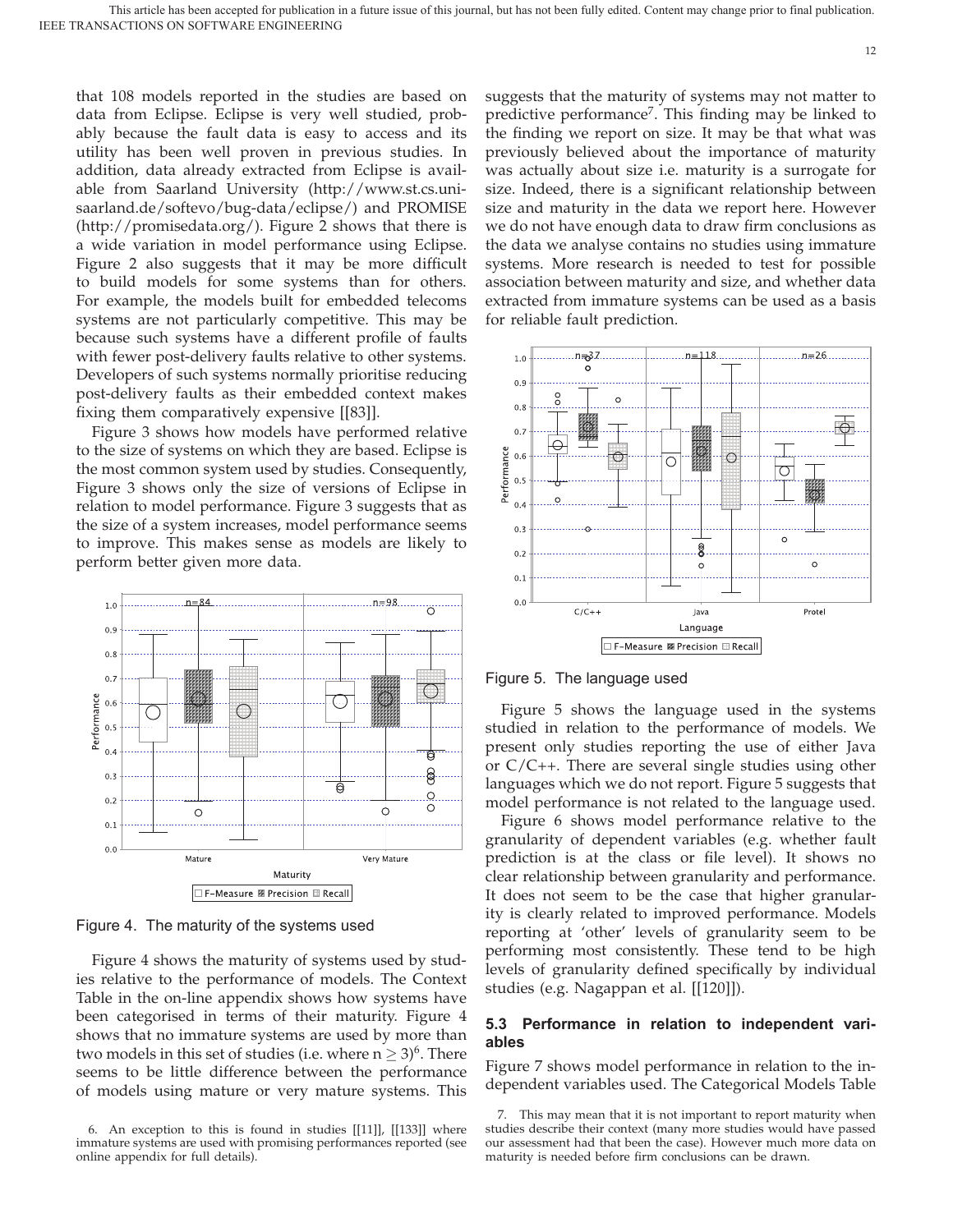

\*For example plug-ins, binaries

13

Figure 6. The granularity of the results

in the on-line appendix shows how independent variables as expressed by individual studies have been categorised in relation to the labels used in Figure 7. It shows that there is variation in performance between models using different independent variables. Models using a wide combination of metrics seem to be performing well. For example, models using a combination of static code metrics (scm), process metrics and source code text seem to be performing best overall (e.g. Shivaji et al. [[164]]). Similarly Bird et al's study [[18]] which uses a wide combination of socio-technical metrics (code dependency data together with change data and developer data) also performs well (though the results from Bird et al's study [[18]] are reported at a high level of granularity). Process metrics (i.e. metrics based on changes logged in repositories) have not performed as well as expected. OO metrics seem to have been used in studies which perform better than studies based only on other static code metrics (e.g. complexity based metrics). Models using only LOC data seem to have performed competitively compared to models using other independent variables. Indeed of these models using only metrics based on static features of the code (OO or SCM), LOC seems as good as any other metric to use. The use of source code text seems related to good performance. Mizuno et al.'s studies [[116]], [[117]] have used only source code text within a novel spam filtering approach to relatively good effect.

## **5.4 Performance in relation to modelling technique**

Figure 8 shows model performance in relation to the modelling techniques used. Models based on Naïve Bayes seem to be performing well overall. Naïve Bayes is a well understood technique that is in common use. Similarly models using Logistic Regression also seem to be performing well. Models using Linear Regression perform not so well, though this technique assumes that there is a linear relationship between the variables. Studies using Random Forests have not performed as well as might be expected (many studies using NASA data use Random Forests and report good performances [[97]]). Figure 8 also shows that SVM (Support Vector Machine) techniques do not seem to be related to models performing well. Furthermore, there is a wide range of low performances using SVMs. This may be because SVMs are difficult to tune and the default Weka settings are not optimal. The performance of models using the C4.5 technique is fairly average. However, Arisholm et al.'s models [[8]], [[9]] used the C4.5 technique (as previously explained these are not shown as their relatively poor results skew the data presented). C4.5 is thought to struggle with imbalanced data [16] and [17] and this may explain the performance of Arisholm et al.'s models.

## **6 SYNTHESIS OF RESULTS**

This section answers our research questions by synthe-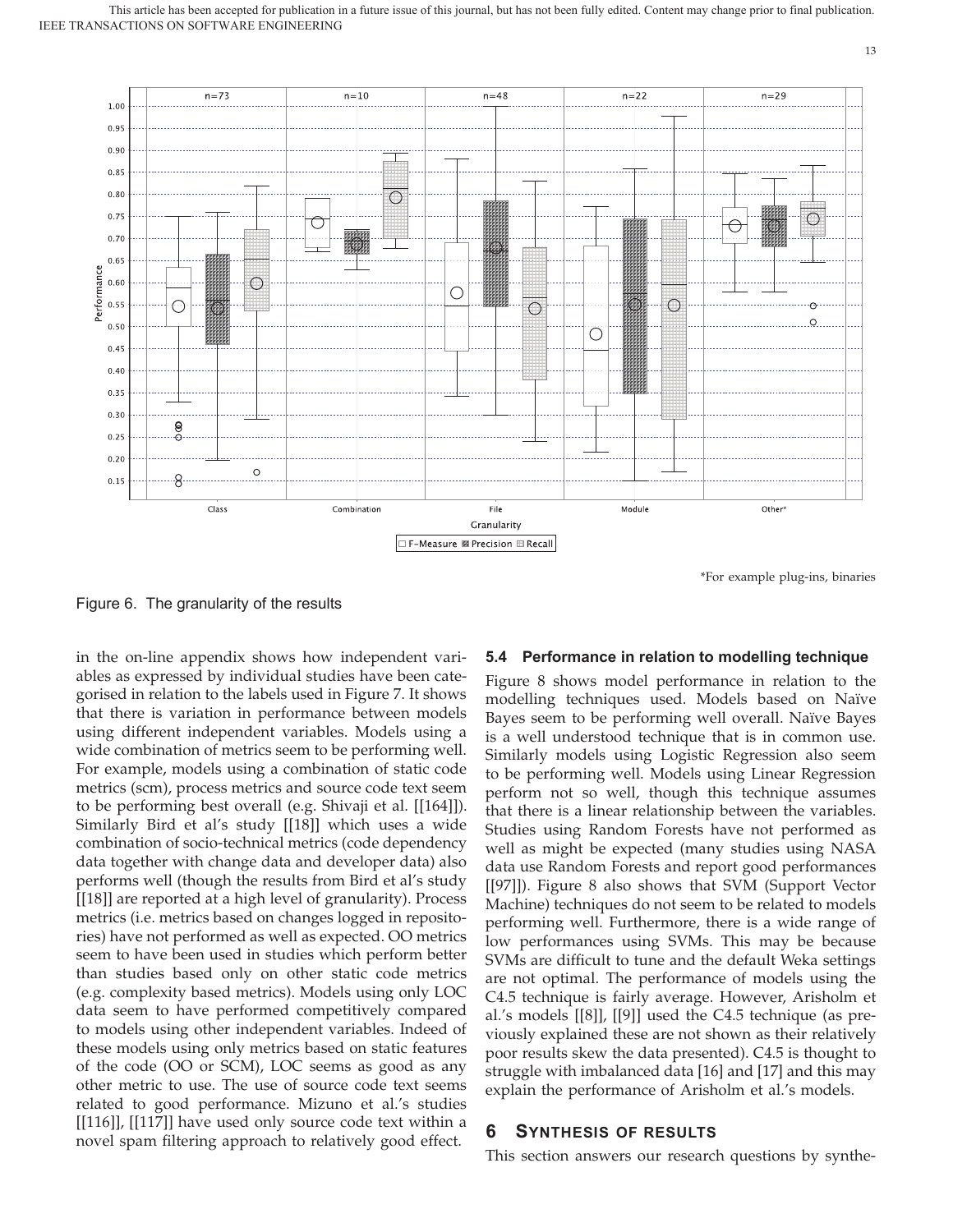

Figure 7. Independent variables used in models



Figure 8. Modelling technique used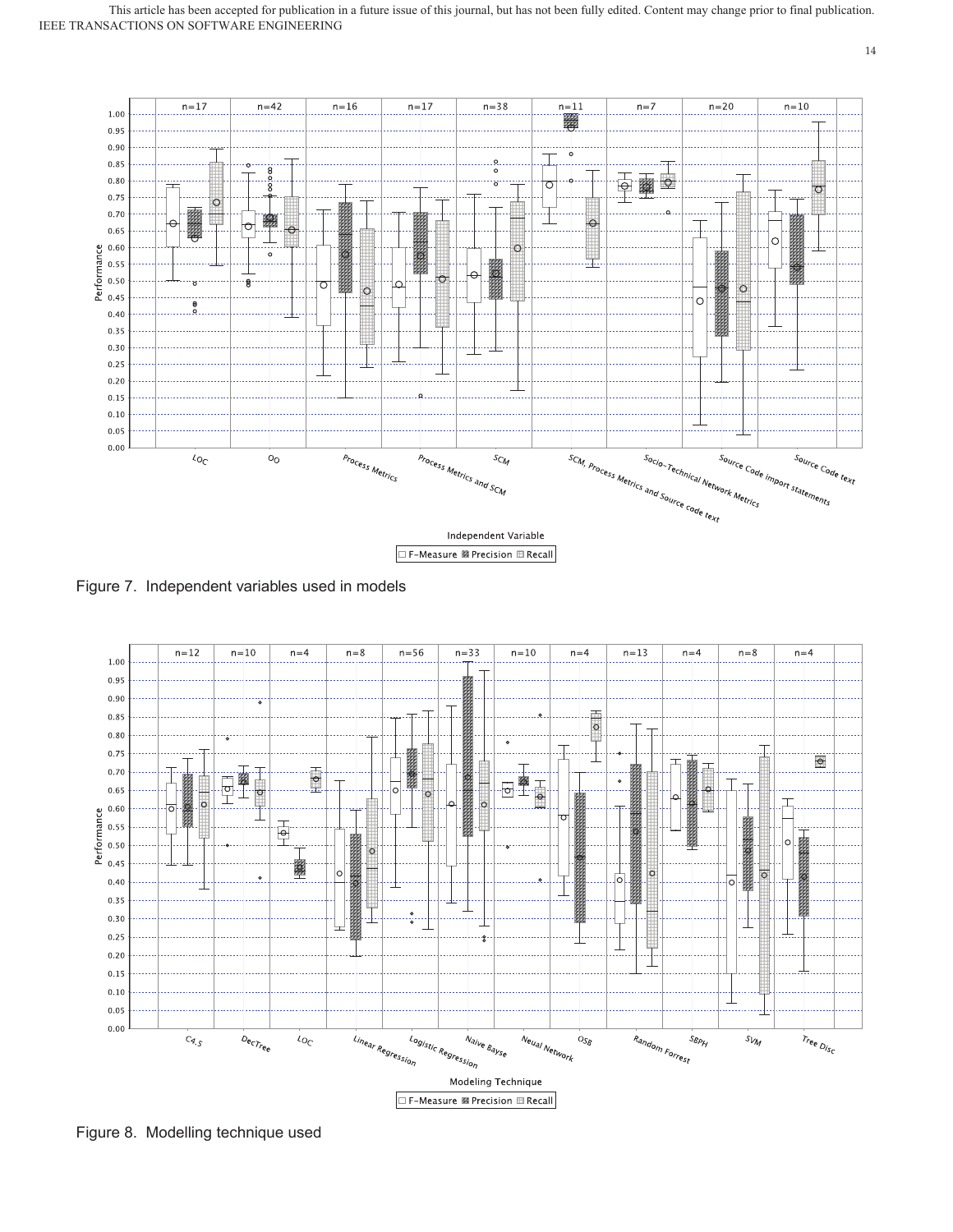sising the qualitative and quantitative data we have collected. The qualitative data consists of the main findings reported by each of the individual 36 finally included studies (presented in the Qualitative Data Table in our on-line appendix). The quantitative data consists of the predictive performance of the individual models reported in the 36 studies (summarised in the Categorical and Continuous Models Tables in our on-line appendix). The quantitative data also consists of the detailed predictive performance data from 19 studies (206 models or model variants) comparing performance across models (reported in Section 5). This combination of data addresses model performance across studies and within individual studies. This allows us to discuss model performance in two ways. First, we discuss performance within individual studies to identify the main influences on model performance reported within a study. Second we compare model performances across the models reported in 19 studies. This is an important approach to discussing fault prediction models. Most studies report at least one model which performs 'well'. Though individual studies usually only compare performance within the set of models they present to identify their best model. We are able to then compare the performance of the models which perform well within a study, across other studies. This allows us to report how well these models perform across studies.

#### **6.1 Answering our research questions**

#### **RQ1: How does context affect fault prediction?**

Analysing model performance across the 19 studies in detail, suggests that some context variables may influence the reliability of model prediction. Our results provide some evidence to suggest that predictive performance improves as systems get larger. This is suggested by the many models built for the Eclipse system. As Eclipse increases in size the performance of models seems to improve. This makes some sense as models are likely to perform better with more data. We could find no evidence that this improved performance was based on the maturing of systems. It may be that size influences predictive performance more than system maturity. However our data set is relatively small and although we analysed 206 models (or model variants) very few were based on immature systems. Our results also suggest that some applications may be less likely to produce reliable prediction models. For example, the many models built for embedded telecoms applications generally performed less well relative to other applications. Our results also show that many models have been built using Eclipse data. This corpus of knowledge on Eclipse provides a good opportunity for future researchers to meta-analyse across a controlled context.

The conventional wisdom is that context determines how transferrable a model is to other systems. Despite this, none of the 36 finally included studies directly investigate the impact on model performance of specific context variables such as system size, maturity, application area or programming language. One exception is [[29]] who demonstrate that transforming project data can make a model more comparable to other projects.

Many of the 36 finally included studies individually test how well their model performs when transferred to other contexts (releases, systems, application areas, data sources or companies). Few of these studies directly investigate the contextual factors influencing the transferability of the model. Findings reported from individual studies on model transferability are varied. Most studies report that models perform poorly when transferred. In fact Bell et al. [[11]] report that models could not be applied to other systems. Denaro and Pezzè [[37]] reported good predictive performance only across homogenous applications. Nagappan et al. [[122]] report that different subsets of complexity metrics relate to faults in different projects and that no single set of metrics fits all projects. Nagappan et al. [[122]] conclude that models are only accurate when trained on the same or similar systems. However other studies report more promising transferability. Weyuker et al. [[190]] report good performance when models are transferred between releases of systems and between other systems. However Shatnawi and Li [[160]] report that the performance of models declines when applied to later releases of a system. Shatnawi and Li [[160]] conclude that different metrics should be used in models used for later releases.

The context of models has not been studied extensively in the set of studies we analysed. Although every model has been developed and tested within particular contexts, the impact of that context on model performance is scarcely studied directly. This is a significant gap in current knowledge as it means we currently do not know what context factors influence how well a model will transfer to other systems. It is therefore imperative that studies at least report their context since, in the future, this will enable a meta-analysis of the role context plays in predictive performance.

### **RQ2: Which independent variables should be included in fault prediction models?**

Many different independent variables have been used in the 36 finally included studies. These mainly fall into process (e.g. previous change and fault data) and product (e.g. static code data) metrics as well as metrics relating to developers. In addition, some studies have used the text of the source code itself as the independent variables (e.g. Mizuno et al. [[116]], [[117]]).

Model performance across the 19 studies we analysed in detail suggests that the spam filtering technique, based on source code, used by Mizuno et al. [[116]], [[117]] performs relatively well. On the other hand models using only static code metrics (typically complexity-based) perform relatively poorly. Model performance does not seem to be improved by combining these metrics with OO metrics. Models seem to perform better using only OO metrics rather than only source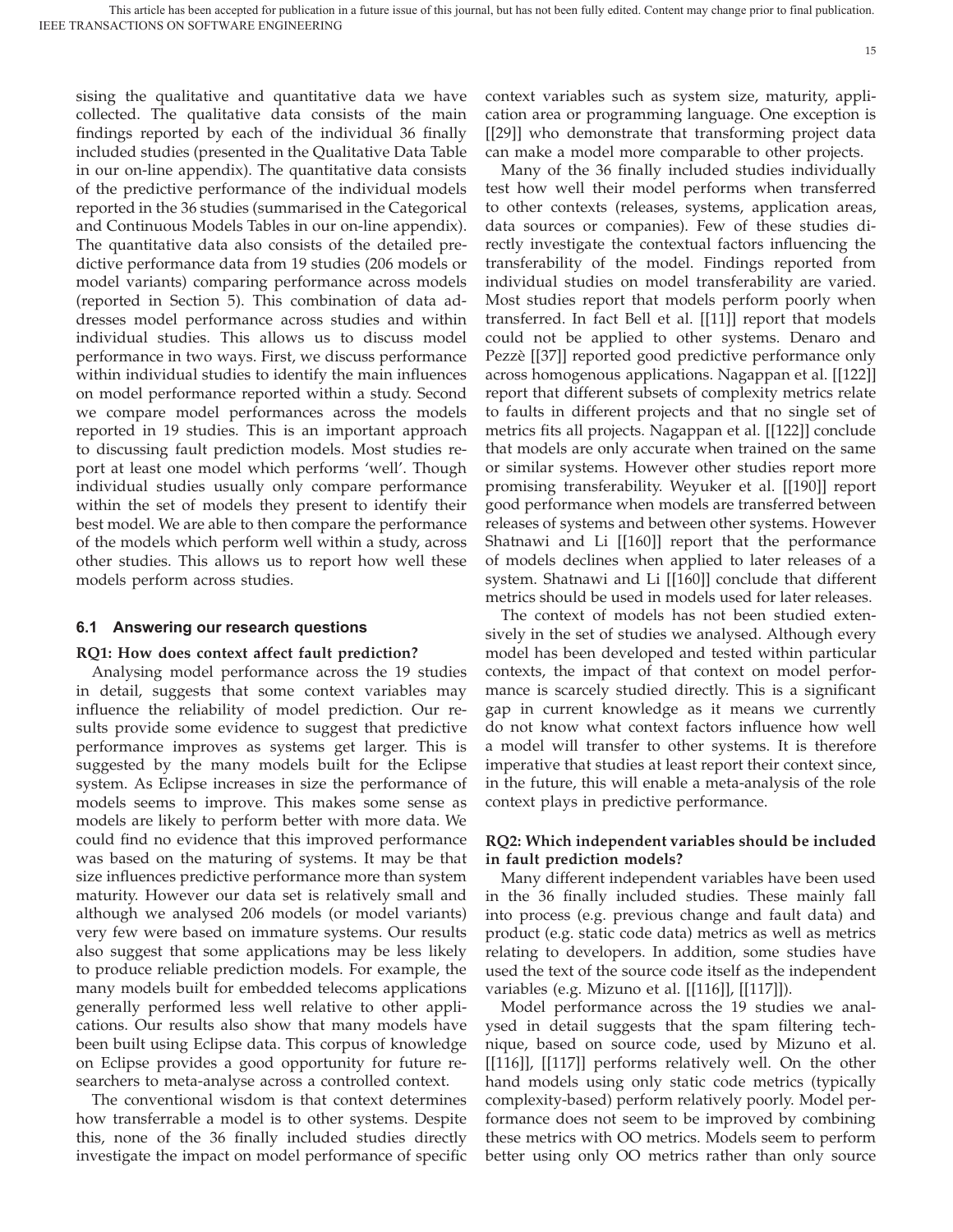code metrics. However models using only LOC seem to perform just as well as those using only OO metrics and better than those models only using source code metrics. Within individual studies, Zhou et al. [[203]] report that LOC data performs well. Ostrand et al. [[133]] report that there was some value in LOC data and Hongyu [[56]] reports LOC to be a useful early general indicator of fault-proneness. Zhou et al. [[203]] report that LOC performs better than all but one of the Chidamber and Kemerer metrics (Weighted Methods per Class). Within other individual studies LOC data was reported to have poor predictive power and is out-performed by other metrics (e.g. Bell et al. [[11]]). Overall LOC seem to be generally useful in fault prediction.

Model performance across the 19 studies that we analysed suggests that the use of process data is not particularly related to good predictive performance. However looking at the findings from individual studies, several authors report that process data, in the form of previous history data, performs well (e.g. [[163]], [[120]]). D'Ambros et al. [[31]] specifically report that previous bug reports are the best predictors. More sophisticated process measures have also been reported to perform well. In particular Nagappan et al. [[120]] introduce 'change burst' metrics which demonstrate good predictive performance (however these models perform only moderately when we compared them against models from other studies).

The few studies using developer information in models report conflicting results. Ostrand et al. [[135]] report that the addition of developer information does not improve predictive performance much. Bird et al. [[18]] report better performances when developer information is used as an element within a socio-technical network of variables. This study also performs well in our detailed comparison of performances (Bird et al. [[18]] report results at a high level of granularity and so might be expected to perform better).

The models which perform best in our analysis of 19 studies seem to use a combined range of independent variables. For example Shivaji et al. [[164]] use processbased and SCM-based metrics together with source code. Bird et al. [[18]] combine a range of metrics. The use of feature selection on sets of independent variables seems to improve the performance of models (e.g. [[164]], [[76]], [[18]]). Optimised sets of metrics using, for example, feature selection, make sense.

## **RQ3: Which modelling techniques perform best when used in fault prediction?**

While many included studies individually report the comparative performance of the modelling techniques they have used, no clear consensus on which perform best emerges when individual studies are looked at separately. Mizuno and Kikuno [[117]] report that, of the techniques they studied, Orthogonal Sparse Bigrams Markov models (OSB) are best suited to fault prediction. Bibi et al. [[15]] report that Regression via Classification

(RvC) works well. Khoshgoftaar et al. [[86]] report that modules whose fault proness is predicted as uncertain, can be effectively classified using the TreeDisc (TD) technique. Khoshgoftaar and Seliya [[83]] also report that Case Based Reasoning (CBR) does not predict well with C4.5 also performing poorly. Arisholm et al. [[9]] report that their comprehensive performance comparison revealed no predictive differences between the eight modelling techniques they investigated.

A clearer picture seems to emerge from our detailed analysis of model performance across the 19 studies. Our findings suggest that performance may actually be linked to the modelling technique used. Overall our comparative analysis suggests that studies using Support Vector Machine (SVM) techniques perform less well. These may be underperforming as they require parameter optimization (something rarely carried out in fault prediction studies) for best performance [18]. Where SVM's have been used in other prediction domains, and may be better understood, they have performed well [19]. Models based on C4.5 seem to underperform if they use imbalanced data (e.g. Arisholm et al. [[8]], [[9]]), as the technique seems to be sensitive to this. Our comparative analysis also suggests that the models performing comparatively well are relatively simple techniques that are easy to use and well understood. Naïve Bayes and Logistic regression, in particular, seem to be the techniques used in models that are performing relatively well. Models seem to have performed best where the right technique has been selected for the right set of data. And these techniques have been tuned to the model (e.g. Shivaji et al. [[164]]), rather than relying on default tool parameters.

## **7 METHODOLOGICAL ISSUES IN FAULT PRE-DICTION**

The methodology used to develop, train, test and measure the performance of fault prediction models is complex. However the efficacy of the methodology used underpins the confidence which we can have in a model. It is essential that models use and report a rigorous methodology. Without this the maturity of fault prediction in software engineering will be low. We identify methodological problems in existing studies so that future researchers can improve on these.

Throughout this SLR methodological issues in the published studies came to light. During our assessment of the 208 initially included studies and the extraction of data from the 36 finally included studies methodological weaknesses emerged. In this section we discuss the most significant of these methodological weaknesses. These generally relate to the quality of data used to build models and the approach taken to measure the predictive performance of models.

### **7.1 Data quality**

The quality of the data used in fault prediction has sig-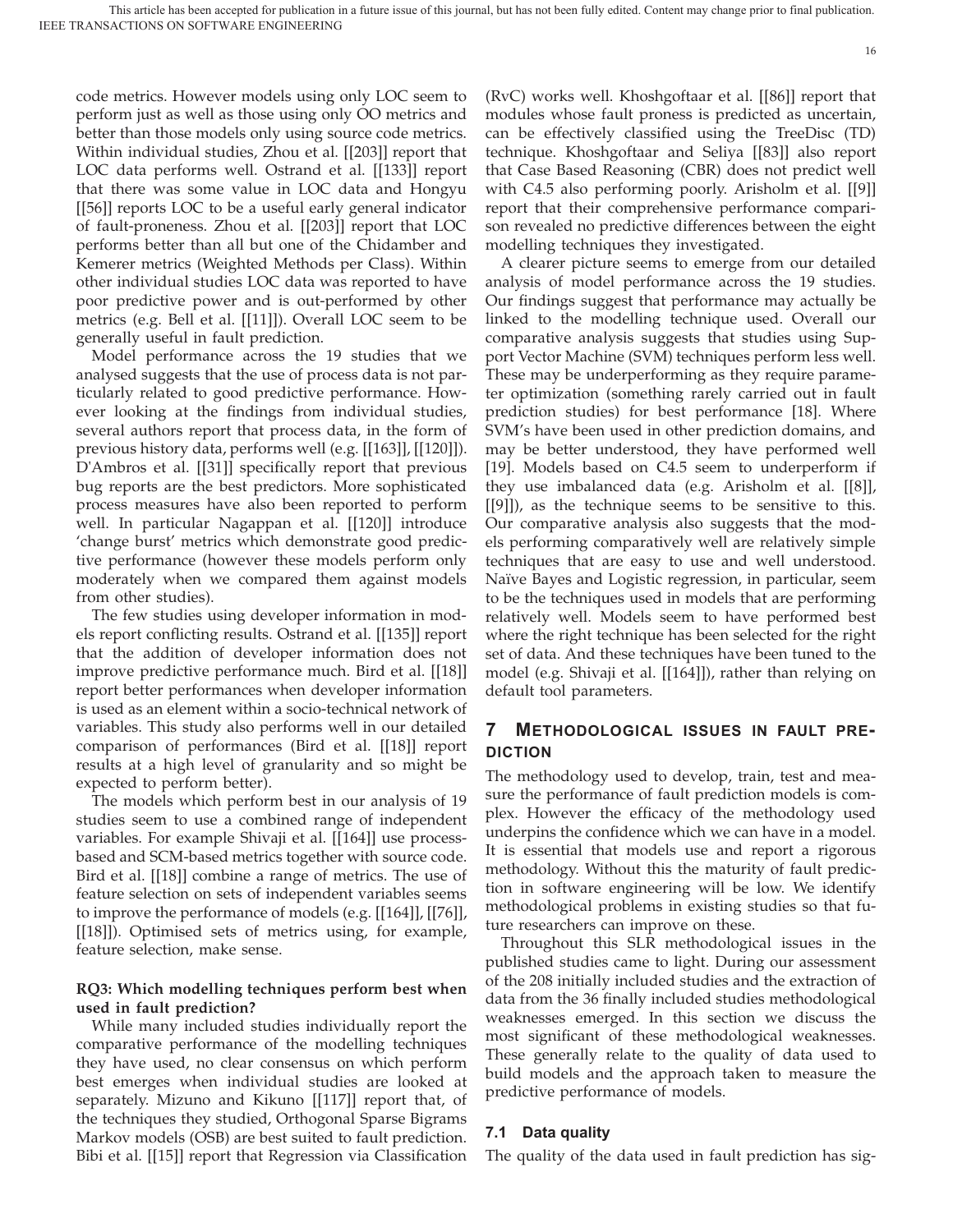nificant potential to undermine the efficacy of a model. Data quality is complex and many aspects of data are important to ensuring reliable predictions. Unfortunately, it is often difficult to assess the quality of data used in studies, especially as many studies report very little about the data they use. Without good quality data, clearly reported, it is difficult to have confidence in the predictive results of studies.

The results of our assessment show that data quality is an issue in many studies. In fact many studies failed our synthesis assessment on the basis that they either reported insufficient information about the context of their data or about the collection of that data. Some studies explicitly acknowledge the importance of data quality (e.g. Jiang et al. [[64]]).

Collecting good quality data is very hard. This is partly reflected by the number of studies which failed our assessment by not adequately explaining how they had collected their independent or dependent data. Fault data collection has been previously shown to be particularly hard to collect, usually because fault data is either not directly recorded or recorded poorly [20]. Collecting data is made more challenging because large data sets are usually necessary for reliable fault prediction. Jiang et al. [[64]] investigate the impact that the size of the training and test data set has on the accuracy of predictions. Tosun et al. [[176]] presents a useful insight into the real challenges associated with every aspect of fault prediction, but particularly on the difficulties of collecting reliable metrics and fault data. Once collected data is usually noisy and often needs to be cleaned (e.g. outliers and missing values dealt with [21]). Very few studies report any data cleaning (even in our 36 finally included studies).

The balance of data (i.e. the number of faulty as opposed to non-faulty units) on which models are trained and tested is acknowledged by a few studies as fundamental to the reliability of models (see Appendix F for more information on class imbalance). Indeed, across the 19 studies we analysed in detail, some of those performing best are based on data with a good proportion of faulty units (e.g. [[164]], [[37]], [[11]], [[74]]). Our analysis also suggests that data imbalance in relation to specific modeling techniques (e.g. C4.5) may be related to poor performance (e.g. [[8]], [[9]]). Several studies specifically investigated the impact of data balance and propose techniques to deal with it. For example, Khoshgoftaar et al. [[76]] and Shivaji et al. [[164]] present techniques for ensuring reliable data distributions. Schröter et al. [[154]] base their training set on the faultiest parts of the system. Similarly, Seiffert et al. [[156]] present data sampling and boosting techniques to address data imbalance. Data imbalance is explored further in Fioravanti and Nesi [[43]] and Zhang et al. [[200]]. Many studies seem to lack awareness of the need to account for data imbalance. As a consequence the impact of imbalanced data on the real performance of models can be hidden by the performance measures selected. This is especially true

where the balance of data is not even reported. Readers are then not able to account for the degree of imbalanced data in their interpretation of predictive performance.

#### **7.2 Measuring the predictive performance of models**

There are many ways in which the performance of a prediction model can be measured. Indeed, many different categorical and continuous performance measures are used in our 36 studies. There is no one best way to measure the performance of a model. This depends on: the class distribution of the training data, how the model has been built and how the model will be used. For example, the importance of measuring misclassification will vary depending on the application.

Performance comparison across studies is only possible if studies report a set of uniform measures. Furthermore any uniform set of measures should give a full picture of correct and incorrect classification. To make models reporting categorical results most useful, we believe that the raw confusion matrix on which their performance measures are derived should be reported. This confusion matrix data would allow other researchers and potential users to calculate the majority of other measures. Pizzi et al. [22] provide a very usable format for presenting a confusion matrix. Some studies present many models and it is not practical to report the confusion matrices for all these. Menzies et al. [[114]] suggest a useful way in which data from multiple confusion matrices may be effectively reported. Alternatively, Lessmann [[97]] recommends that ROC curves and AUC are most useful when comparing the ability of modeling techniques to cope with different datasets (ROC curves do have some limitations [23]). Either of these approaches adopted widely would make studies more useful in the future. Comparing across studies reporting continuous results is currently even more difficult and is the reason we were unable to present comparative box plots across these studies. To enable cross comparison we recommend that continuous studies report Average Relative Error (ARE) in addition to any preferred measures presented.

The impact of performance measurement has been picked up in many studies. Zhou et al. [[203]] report that the use of some measures, in the context of a particular model, can present a misleading picture of predictive performance and undermine the reliability of predictions. Arisholm et al. [[9]] discuss how model performance varies depending on how it is measured. There is an increasing focus on identifying effective ways to measure the performance of models. Cost and/or effort aware measurement is now a significant strand of interest in prediction measurement. This takes into account the cost/effort of falsely identifying modules and has been increasingly reported as useful. The concept of cost-effectiveness measurement originated with the Simula group (e.g. Arisholm et al. [[9]]), but has more recently been taken up and developed by other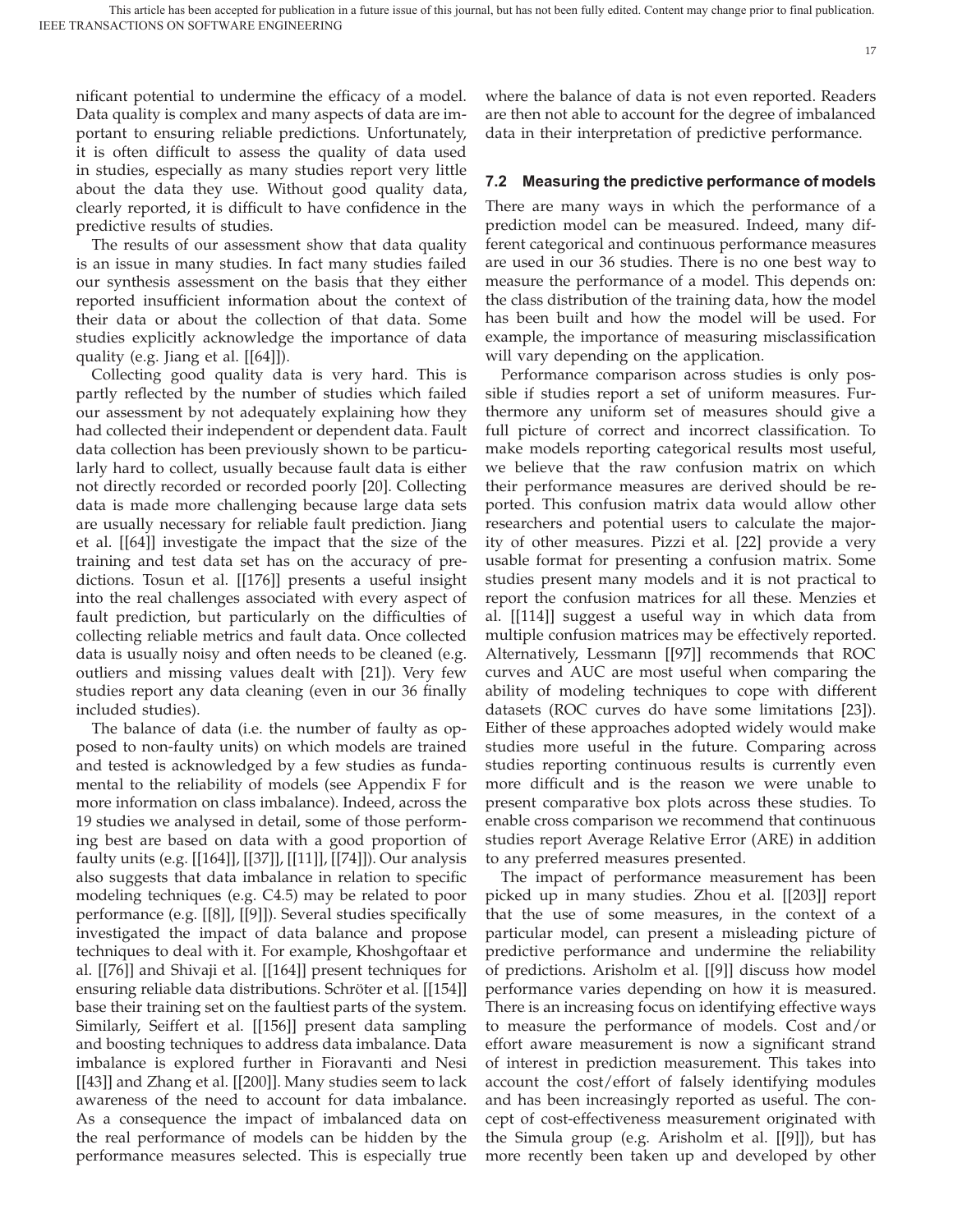researchers, for example Nagappan et al. [[120]] and Mende and Koschke [[109]].

## **7.3 Fault severity**

Few studies incorporate fault severity into their measurement of predictive performance. Although some faults are more important to identify than others, few models differentiate between the faults predicted. In fact Shatnawi and Li's [[160]] was the only study in the final 36 to use fault severity in their model. They report a model which is able to predict high and medium severity faults (these levels of severity are based on those reported in Bugzilla by Eclipse developers). Lamkanfi et al. [24], Singh et al. [[167]] and Zhou and Leung [[202]] are other studies which have also investigated severity. This lack of studies that consider severity is probably because, although acknowledged to be important, severity is considered a difficult concept to measure. For example, Menzies et al. [[113]] say that severity is too vague to reliably investigate, Nikora and Munson [[126]] says that "without a widely agreed definition of severity we cannot reason about it" and Ostrand et al. [[133]] state that severity levels are highly subjective and can be inaccurate and inconsistent. These problems of how to measure and collect reliable severity data may limit the usefulness of fault prediction models. Companies developing non-critical systems may want to prioritise their fault finding effort only on the most severe faults.

### **7.4 The reporting of fault prediction studies**

Our results suggest that overall fault prediction studies are reported poorly. Out of the 208 studies initially included in our review, only 36 passed our assessment criteria. Many of these criteria are focused on checking that studies report basic details about the study. Without a basic level of information reported it is hard to have confidence in a study. Our results suggest that many studies are failing to report information which is considered essential when reporting empirical studies in other domains. The poor reporting of studies has consequences for both future researchers and potential users of models: it is difficult for researchers to metaanalyse across studies and it is difficult to replicate studies; it is also difficult for users to identify suitable models for implementation.

### **7.5 NASA data**

NASA's publicly available software metrics data have proved very popular in developing fault prediction models. We identify all 62 studies which use NASA data in the reference list of the 208 included studies. The NASA data is valuable as it enables studies using different modelling techniques and independent variables to be compared to others using the same data set. It also allows studies to be replicated. A meta-analysis of the studies using NASA data would be valuable.

However, although the repository holds many metrics and is publicly available it does have limitations. It is not possible to explore the source code and the contextual data is not comprehensive (e.g. no data on maturity is available). It is also not always possible to identify if any changes have been made to the extraction and computation mechanisms over time. In addition the data may suffer from important anomalies [21]. It is also questionable whether a model that works well on the NASA data will work on a different type of system; as Menzies et al. [[112]] point out, NASA works in a unique niche market developing software which is not typical of the generality of software systems. However Turhan et al. [[181]] have demonstrated that models built on NASA data are useful for predicting faults in software embedded in white goods.

## **8 THREATS TO VALIDITY**

**Searches:** We do not include the term 'quality' in our search terms as this would have resulted in the examination of a far wider range of irrelevant papers. This term generates a high number of false positive results. We might have missed some papers that use the term 'quality' as a synonym for 'defect' or 'fault', etc. However we missed only two papers that Catal and Diri's [2] searches found using the term 'quality'. This gives us confidence that we have missed very few papers. We also omitted the term 'failure' from our search string as this generated papers predominately reporting on studies of software reliability in terms of safety critical systems. Such studies of reliability usually examine the dynamic behaviour of the system and seldom look at the prediction of static code faults which is the focus of this review.

We apply our search terms to only the title of papers. We may miss studies that do not use these terms in the title. Since we extend our searches to include papers cited in the included papers, as well as key conferences, individual journals and key authors, we are confident that the vast majority of key papers have been included.

**Studies included for synthesis**: The 36 studies which passed our assessment criteria may still have limitations that make their results unreliable. In the first place, the data on which these models are built might be problematic as we did not insist that studies report data cleaning or attribute selection. Nor did we apply any performance measure-based criteria. So some studies may be reporting unsafe predictive performances. This is a particular risk in regard to how studies have accounted for using imbalanced data. This risk is mitigated in the categorical studies where we are able to report precision, recall and f-measure.

It is also possible that we have missed studies which should have been included in the set of 36 from which we extracted data. Some studies may have satisfied our assessment criteria but either failed to report what they did or did not report it in sufficient detail for us to be confident that they should pass the criteria. Similarly we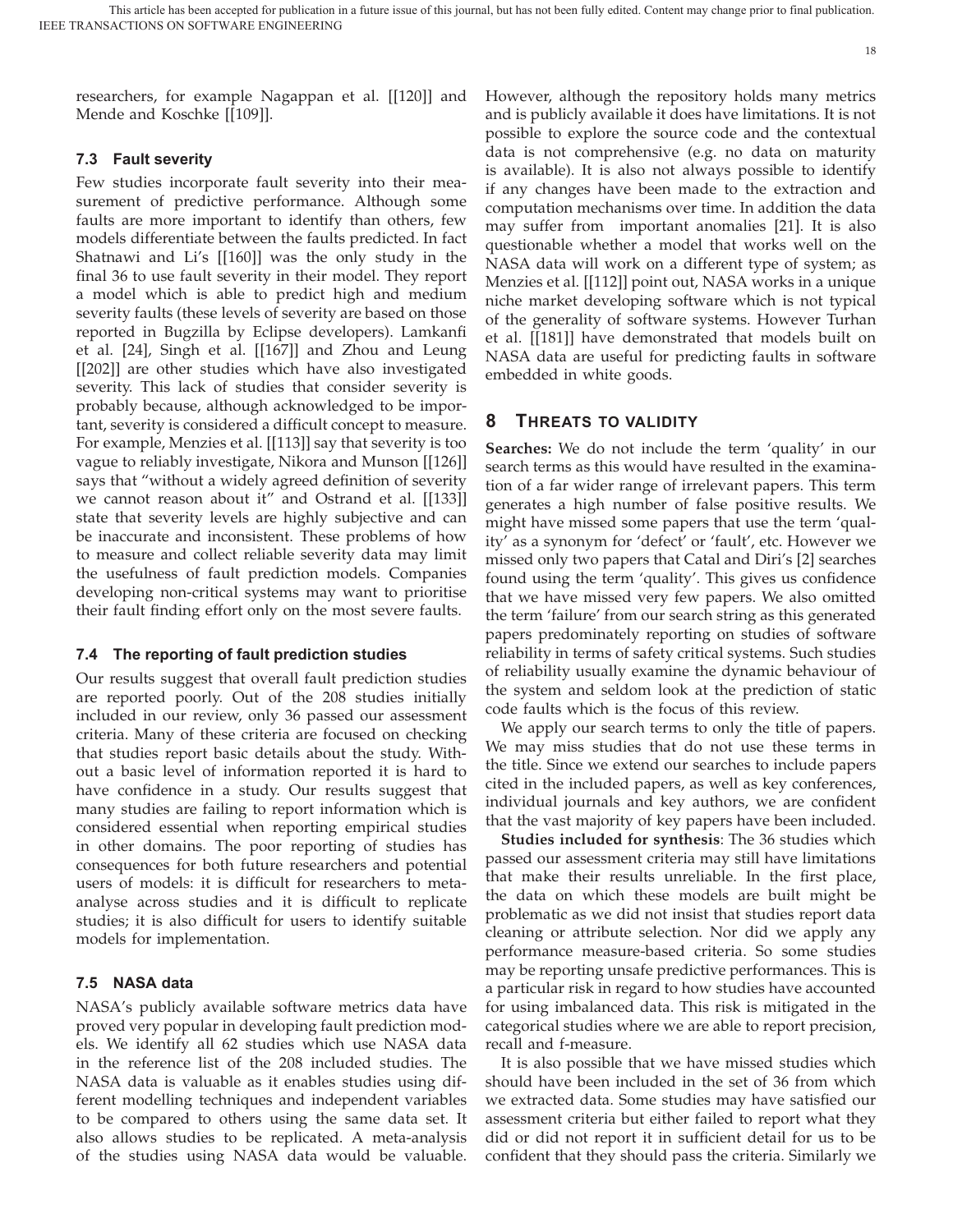19

may have missed the reporting of a detail and a paper that should have passed a criterion did not. These risks are mitigated by two authors independently assessing every study.

**The box plots:** The boxplots we present set performance against individual model factors (e.g. modelling technique used). This is a simplistic analysis, as a number of interacting factors are likely to underpin the performance of a model. For example, the technique used in combination with the data set and the independent variables are likely to be more important than any one factor alone. Furthermore methodological issues are also likely to impact on performance, for example whether feature selection has been used. Our box plots only present possible indicators of factors that should be investigated within the overall context of a model. More sophisticated analysis of a larger data set is needed to investigate factors influencing model performance.

Our box plots do not indicate the direction of any relationship between model performance and particular model factors. For example we do not investigate whether a particular modelling technique performs well because it was used in a good model or whether a model performs well because it used a particular modelling technique. This is also important work for the future. In addition, some studies contribute data from many models to one box plot whereas other studies contribute data from only one model. This may skew the results. We do not calculate the statistical significance of any differences observed in the box plots. This is because the data contained within them is not normally distributed and the individual points represent averages from different sizes of population.

## **9 CONCLUSIONS**

Fault prediction is an important topic in software engineering. Fault prediction models have the potential to improve the quality of systems and reduce the costs associated with delivering those systems. As a result of this many fault prediction studies in software engineering have been published. Our analysis of 208 of these studies shows that the vast majority are less useful than they could be. Most studies report insufficient contextual and methodological information to enable full understanding of a model. This makes it difficult for potential model users to select a model to match their context and few models have transferred into industrial practice. It also makes it difficult for other researchers to meta-analyse across models to identify the influences on predictive performance. A great deal of effort has gone into models that are of limited use to either practitioners or researchers.

The set of criteria we present identify a set of essential contextual and methodological details that fault prediction studies should report. These go some way towards addressing the need identified by Myrtveit et al. [25] for "more reliable research procedures before we

can have confidence in the conclusions of comparative studies". Our criteria should be used by future fault prediction researchers. They should also be used by journal and conference reviewers. This would ensure that future studies are built reliably, and reported comparably with other such reliable studies. Of the 208 studies we reviewed, only 36 satisfied our criteria and reported essential contextual and methodological details.

We analysed these 36 studies to determine what impacts on model performance in terms of the context of models, the independent variables used by models and the modelling techniques on which they were built. Our results suggest that models which perform well tend to be built in a context where the systems are large. We found no evidence that the maturity of systems or the language used is related to predictive performance. But we did find some evidence to suggest that some application domains (e.g. embedded systems) may be more difficult to build reliable prediction models for. The independent variables used by models performing well seem to be sets of metrics (e.g. combinations of process, product and people-based metrics). We found evidence that where models use KLOC as their independent variable, they perform no worse than where only single sets of other static code metrics are used. In addition models which perform well tend to use simple, easy to use modelling techniques like Naïve Bayes or Logistic Regression. More complex modelling techniques, such as Support Vector Machines, tend to be used by models which perform relatively less well.

The methodology used to build models seems to be influential to predictive performance. The models which performed well seemed to optimise three aspects of the model. First, the choice of data was optimised. In particular, successful models tend to be trained on large data sets which contain a relatively high proportion of faulty units. Second, the choice of independent variables was optimised. A large range of metrics were used on which feature selection was applied. Third, the modelling technique was optimised. The default parameters were adjusted to ensure that the technique would perform effectively on the data provided.

Overall we conclude that many good fault prediction studies have been reported in software engineering (e.g. the 36 which passed our assessment criteria). Some of these studies are of exceptional quality, for example Shivaji et al. [[164]]. However there remain many open questions about how to build effective fault prediction models for software systems. We need more studies which are based on a reliable methodology and which consistently report the context in which models are built and the methodology used to build them. A larger set of such studies will enable reliable cross study metaanalysis of model performance. It will also give practitioners the confidence to appropriately select and apply models to their systems. Without this increase in reliable models that are appropriately reported, fault prediction will continue to have limited impact on the quality and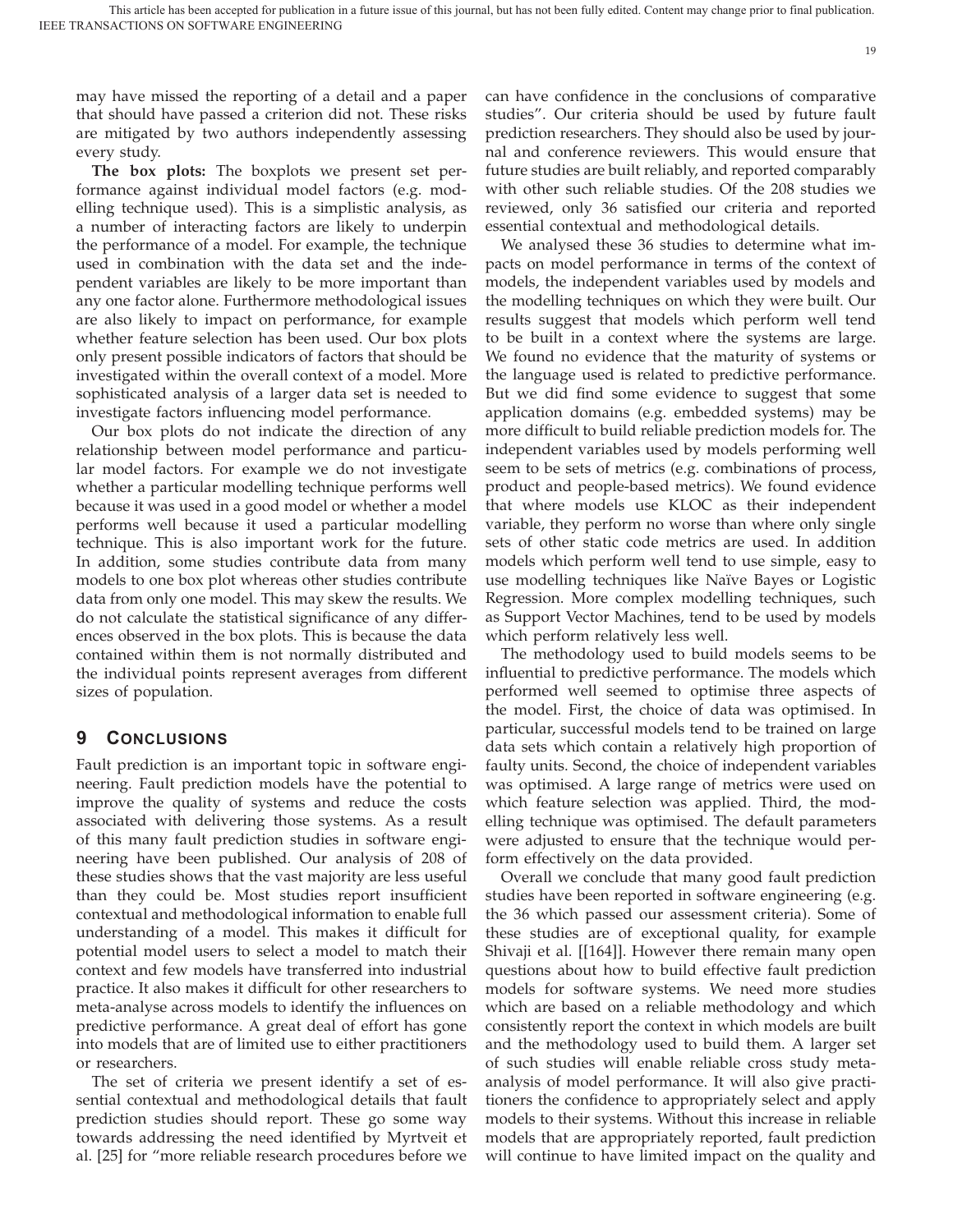cost of industrial software systems.

### **ACKNOWLEDGEMENTS**

We are grateful to the UK's Engineering and Physical Science Research Council who supported this research at Brunel University under grant EPSRC EP/E063039/1 and to Science Foundation Ireland grant 3/CE2/I303\_1 who partially supported this work at Lero. We are also grateful to Dr Sue Black and Dr Paul Wernick who provided input to the early stages of the work reported in this paper and to Professor Martin Shepperd for his suggestions throughout the work. We are also grateful for the detailed and insightful comments from the reviewers that enabled us to significantly improve the quality of this paper.

## **REFERENCES**

- [1] N. Fenton and M. Neil, "A critique of software defect prediction models," *Software Engineering, IEEE Transactions on*, vol. 25, no. 5, pp. 675–689, 1999.
- [2] C. Catal and B. Diri, "A systematic review of software fault prediction studies," *Expert Systems with Applications*, vol. 36, no. 4, pp. 7346–7354, 2009.
- [3] B. Kitchenham and S. Charters, "Guidelines for performing systematic literature reviews in software engineering (version 2.3)," *Keele University, UK, Tech. Rep. EBSE Technical Report EBSE-2007- 01*, 2007.
- [4] M. Jorgensen and M. Shepperd, "A systematic review of software development cost estimation studies," *Software Engineering, IEEE Transactions on*, vol. 33, no. 1, pp. 33–53, 2007.
- [5] B. Kitchenham, "What's up with software metrics?-a preliminary mapping study," *Journal of Systems and Software*, vol. 83, no. 1, pp. 37–51, 2010.
- [6] Q. Song, Z. Jia, M. Shepperd, S. Ying, and J. Liu, "A general software defect-proneness prediction framework," *IEEE Transactions on Software Engineering*, vol. 37, pp. 356–370, 2011.
- [7] K. Petersen and C. Wohlin, "Context in industrial software engineering research," in *Proceedings of the 2009 3rd International Symposium on Empirical Software Engineering and Measurement*. IEEE Computer Society, 2009, pp. 401–404.
- [8] P. G. Armour, "Beware of counting loc," *Commun. ACM*, vol. 47, pp. 21–24, March 2004.
- [9] D. Bowes and T. Hall, "SLuRp: A web enabled database for effective management of systematic literature reviews," University of Hertfordshire, Tech. Rep. 510, 2011.
- [10] T. Menzies, A. Dekhtyar, J. Distefano, and J. Greenwald, "Problems with precision: A response to "comments on 'data mining static code attributes to learn defect predictors'"," *Software Engineering, IEEE Transactions on*, vol. 33, no. 9, pp. 637 –640, sept. 2007.
- [11] H. He and E. Garcia, "Learning from imbalanced data," *IEEE Transactions on Knowledge and Data Engineering*, pp. 1263–1284, 2008.
- [12] D. Gray, D. Bowes, N. Davey, Y. Sun, and B. Christianson, "Further thoughts on precision," in *Evaluation and Assessment in Software Engineering (EASE)*, 2011.
- [13] D. S. Cruzes and T. Dybå, "Research synthesis in software engineering: A tertiary study," *Inf. Softw. Technol.*, vol. 53, pp. 440–455, May 2011.
- [14] R. Rosenthal and M. DiMatteo, "Meta-analysis: Recent developments in quantitative methods for literature reviews," *Annual review of psychology*, vol. 52, no. 1, pp. 59–82, 2001.
- [15] B. Turhan, T. Menzies, A. Bener, and J. Di Stefano, "On the relative value of cross-company and within-company data for defect prediction," *Empirical Software Engineering*, vol. 14, no. 5, pp. 540–578, 2009.
- [16] N. Japkowicz and S. Stephen, "The class imbalance problem: A systematic study," *Intell. Data Anal*, vol. 6, no. 5, pp. 429–449, 2002.

[17] W. Liu, S. Chawla, D. A. Cieslak, and N. V. Chawla, "A robust decision tree algorithm for imbalanced data sets," in *SDM*. SIAM, 2010, pp. 766–777.

20

- [18] C. Hsu, C. Chang, and C. Lin, "A practical guide to support vector classification," *Department of Computer Science and Information Engineering, National Taiwai University*, 2003.
- [19] N. Cristianini and J. Shawe-Taylor, *An introduction to support Vector Machines: and other kernel-based learning methods*. Cambridge university press, 2006.
- [20] T. Hall, D. Bowes, G. Liebchen, and P. Wernick, "Evaluating three approaches to extracting fault data from software change repositories," in *International Conference on Product Focused Software Development and Process Improvement (PROFES)*. Springer, 2010, pp. 107–115.
- [21] D. Gray, D. Bowes, N. Davey, Y. Sun, and B. Christianson, "The misuse of the nasa metrics data program data sets for automated software defect prediction," in *Evaluation and Assessment in Software Engineering (EASE)*, 2011.
- [22] N. Pizzi, A. Summers, and W. Pedrycz, "Software quality prediction using median-adjusted class labels," in *Neural Networks, 2002. IJCNN '02. Proceedings of the 2002 International Joint Conference on*, vol. 3, 2002, pp. 2405 –2409.
- [23] J. Davis and M. Goadrich, "The relationship between Precision-Recall and ROC curves," in *Proceedings of the 23rd international conference on Machine learning*, 2006, pp. 233–240.
- [24] A. Lamkanfi, S. Demeyer, E. Giger, and B. Goethals, "Predicting the severity of a reported bug," in *Mining Software Repositories (MSR), 2010 7th IEEE Working Conference on*, 2010, pp. 1–10.
- [25] I. Myrtveit, E. Stensrud, and M. Shepperd, "Reliability and validity in comparative studies of software prediction models," *IEEE Transactions on Software Engineering*, pp. 380–391, 2005.
- [26] G. Liebchen and M. Shepperd, "Data sets and data quality in software engineering," in *Proceedings of the 4th international workshop on Predictor models in software engineering*. ACM, 2008, pp. 39–44.
- [27] H. Zhang and X. Zhang, "Comments on "data mining static code attributes to learn defect predictors"," *Software Engineering, IEEE Transactions on*, vol. 33, no. 9, pp. 635 –637, sept. 2007.
- [28] G. Batista, R. Prati, and M. Monard, "A study of the behavior of several methods for balancing machine learning training data," *ACM SIGKDD Explorations Newsletter*, vol. 6, no. 1, pp. 20–29, 2004.
- [29] Y. Kamei, A. Monden, S. Matsumoto, T. Kakimoto, and K. Matsumoto, "The effects of over and under sampling on faultprone module detection," in *Empirical Software Engineering and Measurement, 2007. ESEM 2007. First International Symposium on*, sept. 2007, pp. 196 –204.
- [30] T. Ostrand and E. Weyuker, "How to measure success of fault prediction models," in *Fourth international workshop on Software quality assurance: in conjunction with the 6th ESEC/FSE joint meeting*. ACM, 2007, pp. 25–30.
- [31] D. Bowes and D. Gray, "Recomputing the confusion matrix for prediction studies reporting categorical output," University of Hertfordshire, Tech. Rep. 509, 2011.
- [32] N. V. Chawla, N. Japkowicz, and A. Kotcz, "Editorial: special issue on learning from imbalanced data sets," *SIGKDD Explorations*, vol. 6, no. 1, pp. 1–6, 2004.
- [33] S. Visa and A. Ralescu, "Fuzzy classifiers for imbalanced, complex classes of varying size," in *Information Processing and Management of Uncertainty in Knowledge-Based Systems*, 2004, pp. 393–400.

# **REFERENCES FOR THE 208 INCLUDED SLR PAPERS [[1-208]]**

References from this list are cited using the format [[ref#]]). Each reference is followed by a code indicating the status of the paper in terms of whether it passed (P) or failed (F) our assessment. An indication is also given as to the assessment phase a paper failed (1, 2, 3, 4 or 5). The use of NASA data by studies is also indicated (N). A paper (n) failing an assessment criterion in phase 2 which used NASA data would be coded: (Paper=n; Status=F, Phase=2, Data=N)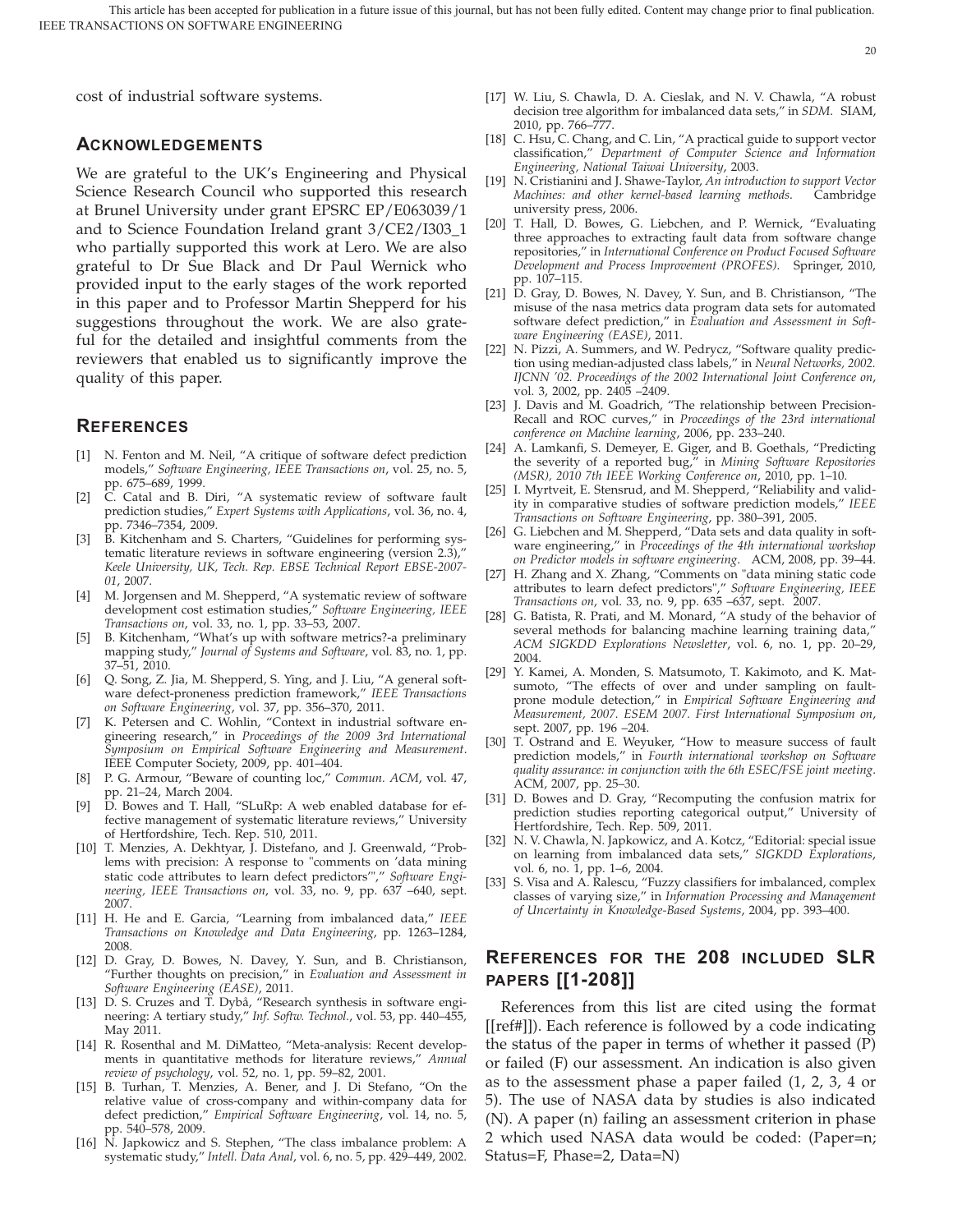21

Please report possible problems with our assessment of these papers to: tracy.hall@brunel.ac.uk

- [[1]] R. Abreu and R. Premraj, "How developer communication frequency relates to bug introducing changes," in *Proceedings of the joint international and annual ERCIM workshops on Principles of software evolution (IWPSE) and software evolution (Evol) workshops*. ACM, 2009, pp. 153–158. (Paper=1, Status=F, Phase=1)
- [[2]] W. Afzal, "Using faults-slip-through metric as a predictor of fault-proneness," in *Software Engineering Conference (APSEC), 2010 17th Asia Pacific*, 2010, pp. 414–422. (Paper=2, Status=F, Phase=2)
- [[3]] W. Afzal and R. Torkar, "A comparative evaluation of using genetic programming for predicting fault count data," in *Software Engineering Advances, 2008. ICSEA '08. The Third International Conference on*, 2008, pp. 407–414. (Paper=3, Status=F, Phase=2)
- [[4]] W. Afzal, R. Torkar, and R. Feldt, "prediction of fault count data using genetic programming," in *Multitopic Conference, IEEE International*, 2008, pp. 349–356. (Paper=4, Status=F, Phase=2)
- [[5]] S. Amasaki, Y. Takagi, O. Mizuno, and T. Kikuno, "A bayesian belief network for assessing the likelihood of fault content," in *Software Reliability Engineering, 14th International Symposium on*, nov. 2003, pp. 215 – 226. (Paper=5, Status=F, Phase=2)
- [[6]] C. Andersson and P. Runeson, "A replicated quantitative analysis of fault distributions in complex software systems," *Software Engineering, IEEE Transactions on*, vol. 33, no. 5, pp. 273 –286, may 2007. (Paper=6, Status=F, Phase=1)
- [[7]] E. Arisholm and L. Briand, "Predicting fault-prone components in a java legacy system," in *Proceedings of the 2006 ACM/IEEE international symposium on Empirical software engineering*. ACM, 2006, pp. 8–17. (Paper=7, Status=F, Phase=4)
- [[8]] E. Arisholm, L. C. Briand, and M. Fuglerud, "Data mining techniques for building fault-proneness models in telecom java software," in *Software Reliability, '07. The 18th IEEE International Symposium on*, nov. 2007, pp. 215 –224. (Paper=8, Status=P)
- [[9]] E. Arisholm, L. C. Briand, and E. B. Johannessen, "A systematic and comprehensive investigation of methods to build and evaluate fault prediction models," *Journal of Systems and Software*, vol. 83, no. 1, pp. 2–17, 2010. (Paper=9, Status=P)
- [[10]] N. Ayewah, W. Pugh, J. Morgenthaler, J. Penix, and Y. Zhou, "Evaluating static analysis defect warnings on production software," in *Proceedings of the 7th ACM SIGPLAN-SIGSOFT workshop on Program analysis for software tools and engineering*. ACM, 2007, pp. 1–8. (Paper=10, Status=F, Phase=1)
- [[11]] R. Bell, T. Ostrand, and E. Weyuker, "Looking for bugs in all the right places," in *Procs of the 2006 international symposium on Software testing and analysis*. ACM, 2006, pp. 61–72. (Paper=11, Status=P)
- [[12]] P. Bellini, I. Bruno, P. Nesi, and D. Rogai, "Comparing faultproneness estimation models," in *Engineering of Complex Computer Systems, 2005. ICECCS 2005. Proceedings. 10th IEEE International Conference on*, june 2005, pp. 205 – 214. (Paper=12, Status=F, Phase=2)
- [[13]] A. Bernstein, J. Ekanayake, and M. Pinzger, "Improving defect prediction using temporal features and non linear models," in *Ninth international workshop on Principles of software evolution: in conjunction with the 6th ESEC/FSE joint meeting*, ser. IWPSE '07. New York, NY, USA: ACM, 2007, pp. 11–18. (Paper=13, Status=F, Phase=2)
- [[14]] M. Bezerra, A. Oliveira, and S. Meira, "A constructive rbf neural network for estimating the probability of defects in software modules," in *Neural Networks, 2007. IJCNN 2007. International Joint Conference on*, aug. 2007, pp. 2869 –2874. (Paper=14, Status=F, Phase=2, Data=N)
- [[15]] S. Bibi, G. Tsoumakas, I. Stamelos, and I. Vlahvas, "Software defect prediction using regression via classification," in *Computer Systems and Applications, 2006. IEEE International Conference on.*, 8, 2006, pp. 330 – 336. (Paper=15, Status=P)
- [[16]] D. Binkley, H. Feild, D. Lawrie, and M. Pighin, "Software fault prediction using language processing," in *Testing: Academic and Industrial Conference Practice and Research Techniques.*, sept. 2007, pp. 99 –110. (Paper=16, Status=F, Phase=1)
- [[17]] D. Binkley, H. Feild, D. Lawrie, and M. Pighin, "Increasing diversity: Natural language measures for software fault prediction," *Journal of Systems and Software*, vol. 82, no. 11, pp. 1793– 1803, 2009. (Paper=17, Status=F, Phase=1)
- [[18]] C. Bird, N. Nagappan, H. Gall, B. Murphy, and P. Devanbu,

"Putting it all together: Using socio-technical networks to predict failures," in *20th International Symposium on Software Reliability Engineering*. IEEE, 2009, pp. 109–119. (Paper=18, Status=P)

- [[19]] G. Boetticher, *Advanced machine learner applications in software engineering*. Hershey, PA, USA: Idea Group Publishing, 2006, ch. Improving credibility of machine learner models in software engineering, pp. 52 – 72. (Paper=19, Status=F, Phase=2, Data=N)
- [[20]] L. Briand, W. Melo, and J. Wust, "Assessing the applicability of fault-proneness models across object-oriented software projects," *Software Engineering, IEEE Transactions on*, vol. 28, no. 7, pp. 706 – 720, jul 2002. (Paper=20, Status=F, Phase=2)
- [[21]] B. Caglayan, A. Bener, and S. Koch, "Merits of using repository metrics in defect prediction for open source projects," in *Emerging Trends in Free/Libre/Open Source Software Research and Development, 2009. FLOSS '09. ICSE Workshop on*, 2009, pp. 31– 36. (Paper=21, Status=P)
- [[22]] G. Calikli, A. Tosun, A. Bener, and M. Celik, "The effect of granularity level on software defect prediction," in *Computer and Information Sciences, 24th International Symposium on*, sept. 2009, pp. 531 –536. (Paper=22, Status=F, Phase=2)
- [[23]] C. Catal, B. Diri, and B. Ozumut, "An artificial immune system approach for fault prediction in object-oriented software," in *Dependability of Computer Systems. DepCoS-RELCOMEX '07. 2nd International Conference on*, 2007, pp.238–245. (Paper=23, Status=F, Phase=2, Data=N)
- [[24]] E. Ceylan, F. Kutlubay, and A. Bener, "Software defect identification using machine learning techniques," in *Software Engineering and Advanced Applications, 2006. SEAA '06. 32nd EUROMICRO Conference on*, 2006, pp. 240 –247. (Paper=24, Status=F, Phase=2)
- [[25]] V. U. Challagulla, F. B. Bastani, and I.-L. Yen, "A unified framework for defect data analysis using the mbr technique," in *Tools with Artificial Intelligence,. ICTAI '06. 18th IEEE International Conference on*, nov. 2006, pp. 39 –46. (Paper=25, Status=F, Phase=2, Data=N)
- [[26]] V. Challagulla, F. Bastani, I.-L. Yen, and R. Paul, "Empirical assessment of machine learning based software defect prediction techniques," in *Object-Oriented Real-Time Dependable Systems, 10th IEEE Intern'l Workshop on*. 2005, pp263–270. (Paper=26, Status=F, Phase=2, Data=N)
- [[27]] J. Cong, D. En-Mei, and Q. Li-Na, "Software fault prediction model based on adaptive dynamical and median particle swarm optimization," in *Multimedia and Information Technology (MMIT), Second Inter'l Conf on*, vol. 1, 2010, pp. 44–47. (Paper=27, Status=F, Phase=2, Data=N)
- [[28]] C. Cruz and A. Erika, "Exploratory study of a uml metric for fault prediction," in *Proceedings of the 32nd ACM/IEEE International Conference on Software Engineering-Volume 2*. ACM, 2010, pp. 361–364. (Paper=28, Status=F, Phase=4)
- [[29]] C. Cruz, A. Erika, and O. Koichiro, "Towards logistic regression models for predicting fault-prone code across software projects," in *Proceedings of the 2009 3rd International Symposium on Empirical Software Engineering and Measurement*, ser. ESEM '09. Washington, DC, USA: IEEE Computer Society, 2009, pp. 460–463. (Paper=29, Status=P)
- [[30]] V. Dallmeier and T. Zimmermann, "Extraction of bug localization benchmarks from history," in *Proceedings of the twentysecond IEEE/ACM international conference on Automated software engineering*. ASE '07., NY, USA: ACM, 2007, pp. 433–436. (Paper=30, Status=F, Phase=1)
- [[31]] M. D'Ambros, M. Lanza, and R. Robbes, "On the relationship between change coupling and software defects," in *Reverse Engineering, 2009. WCRE '09. 16th Working Conference on*, oct. 2009, pp. 135 –144. (Paper=31, Status=P)
- [[32]] M. D'Ambros, M. Lanza, and R. Robbes, "An extensive comparison of bug prediction approaches," in *Mining Software Repositories (MSR), 2010 7th IEEE Working Conference on*, 2010, pp. 31–41. (Paper=32, Status=P)
- [[33]] A. B. de Carvalho, A. Pozo, S. Vergilio, and A. Lenz, "Predicting fault proneness of classes through a multiobjective particle swarm optimization algorithm," in *Tools with Artificial Intelligence, '08. 20th IEEE International Conference on*, vol. 2, 2008, pp. 387–394. (Paper=33, Status=F, Phase=2, Data=N)
- [[34]] A. B. de Carvalho, A. Pozo, and S. R. Vergilio, "A symbolic fault-prediction model based on multiobjective particle swarm optimization," *Journal of Systems and Software*, vol. 83, no. 5, pp. 868–882, 2010. (Paper=34, Status=F, Phase=2, Data=N)
- [[35]] G. Denaro, "Estimating software fault-proneness for tuning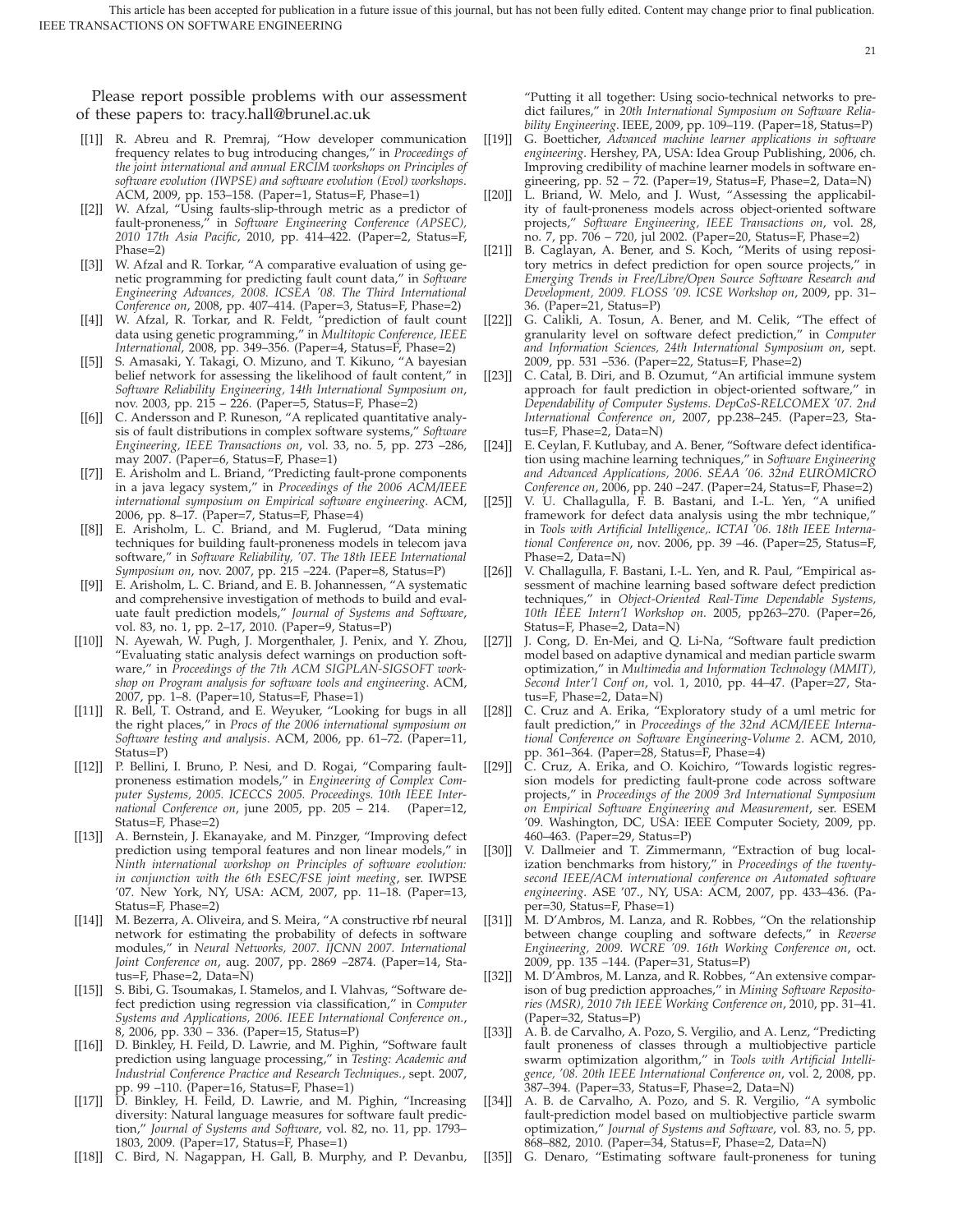testing activities," in *Software Engineering, 2000. Proceedings of the 2000 International Conference on*, 2000, pp. 704 –706. (Paper=35, Status=F, Phase=2)

- [[36]] G. Denaro, S. Morasca, and M. Pezzè, "Deriving models of software fault-proneness," in *Proceedings of the 14th international conference on Software engineering and knowledge engineering*, ser. SEKE '02. New York, NY, USA: ACM, 2002, pp. 361–368. (Paper=36, Status=F, Phase=2)
- [[37]] G. Denaro and M. Pezzè, "An empirical evaluation of faultproneness models," in *Proceedings of the 24th International Conference on Software Engineering*, ser. ICSE '02. New York, NY, USA: ACM, 2002, pp. 241–251. (Paper=37, Status=P)
- [[38]] Z. Dianqin and W. Zhongyuan, "The application of grayprediction theory in the software defects management, *Computational Intelligence and Software Engineering, International Conference on*, 2009, pp. 1–5. (Paper=38, Status=F, Phase=2)
- [[39]] K. El Emam, W. Melo, and J. Machado, "The prediction of faulty classes using object-oriented design metrics," *Journal of Systems and Software*, vol. 56, no. 1, pp. 63–75, 2001. (Paper=39, Status=F, Phase=2)
- [[40]] K. Elish and M. Elish, "Predicting defect-prone software modules using support vector machines," *Journal of Systems and Software*, vol. 81, no. 5, pp. 649–660, 2008. (Paper=40, Status=F, Phase=2, Data=N)
- [[41]] N. Fenton, M. Neil, W. Marsh, P. Hearty, L. Radlinski, and P. Krause, "Project data incorporating qualitative factors for improved software defect prediction," in *Predictor Models in Software Engineering'*, may 2007, p. 2. (Paper=41, Status=F, Phase=2)
- [[42]] N. Fenton and N. Ohlsson, "Quantitative analysis of faults and failures in a complex software system," *Software Engineering, IEEE Transactions on*, vol. 26, no. 8, pp. 797 –814, aug 2000. (Paper=42, Status=F, Phase=1)
- [[43]] F. Fioravanti and P. Nesi, "A study on fault-proneness detection of object-oriented systems," in *Software Maintenance and Reengineering, 2001. Fifth European Conference on*, 2001, pp. 121 –130. (Paper=43, Status=F, Phase=2)
- [[44]] K. Gao and T. Khoshgoftaar, "A comprehensive empirical study of count models for software fault prediction," *Reliability, IEEE Transactions on*, vol. 56, no. 2, pp. 223 –236, june 2007. (Paper=44, Status=F, Phase=2)
- [[45]] N. Gayatri, S. Nickolas, A. V. Reddy, and R. Chitra, "Performance analysis of datamining algorithms for software quality prediction," in *Advances in Recent Technologies in Communication and Computing, 2009. ARTCom '09. International Conference on*., 2009, pp. 393–395. (Paper=45, Status=F, Phase=2, Data=N)
- [[46]] I. Gondra, "Applying machine learning to software faultproneness prediction," *Journal of Systems and Software*, vol. 81, no. 2, pp. 186–195, 2008. (Paper=46, Status=F, Phase=1)
- [[47]] T. Graves, A. Karr, J. Marron, and H. Siy, "Predicting fault incidence using software change history," *Software Engineering, IEEE Transactions on*, vol. 26, no. 7, pp. 653 –661, jul 2000. (Paper=47, Status=F, Phase=1)
- [[48]] D. Gray, D. Bowes, N. Davey, S. Yi, and B. Christianson, "Software defect prediction using static code metrics underestimates defect-proneness," in *Neural Networks (IJCNN), The 2010 International Joint Conference on*, 2010, pp. 1–7. (Paper=48, Status=F, Phase=1)
- [[49]] L. Guo, B. Cukic, and H. Singh, "Predicting fault prone modules by the dempster-shafer belief networks," in *Automated Software Engineering, Procs. 18th IEEE International Conference on*, oct. 2003, pp. 249 – 252. (Paper=49, Status=F, Phase=2, Data=N)
- [[50]] L. Guo, Y. Ma, B. Cukic, and H. Singh, "Robust prediction of fault-proneness by random forests," in *Software Reliability Engineering, 2004. ISSRE 2004. 15th International Symposium on*, nov. 2004, pp. 417 – 428. (Paper=50, Status=F, Phase=2, Data=N)
- [[51]] T. Gyimothy, R. Ferenc, and I. Siket, "Empirical validation of object-oriented metrics on open source software for fault prediction," *Software Engineering, IEEE Transactions on*, vol. 31, no. 10, pp. 897 – 910, oct. 2005. (Paper=51, Status=P)
- [[52]] A. E. Hassan, "Predicting faults using the complexity of code changes," in *Software Engineering. IEEE 31st International Conference on*, 2009, pp. 78–88. (Paper=52, Status=F, Phase=6)
- [[53]] A. Hassan and R. Holt, "The top ten list: dynamic fault prediction," in *Software Maintenance, 2005. ICSM'05. Proceedings of the 21st IEEE International Conference on*, sept. 2005, pp. 263 – 272. (Paper=53, Status=F, Phase=1)
- [[54]] Y. Higo, K. Murao, S. Kusumoto, and K. Inoue, "Predicting

fault-prone modules based on metrics transitions," in *Proceedings of the 2008 workshop on Defects in large software systems*. ACM, 2008, pp. 6–10. (Paper=54, Status=F, Phase=1)

- [[55]] T. Holschuh, M. Pauser, K. Herzig, T. Zimmermann, R. Premraj, and A. Zeller, "Predicting defects in sap java code: An experience report," in *Software Engineering - Companion Volume, 2009. ICSE-Companion. 31st Intern'l Conf on*, 2009, pp.172–181. (Paper=55, Status=F, Phase=2)
- [[56]] Z. Hongyu, "An investigation of the relationships between lines of code and defects," in *Software Maintenance, 2009. ICSM 2009. IEEE International Conference on*, 2009, pp. 274–283. (Paper=56, Status=P, Data=N)
- [[57]] D. Hovemeyer and W. Pugh, "Finding bugs is easy," in *Companion to the 19th annual ACM SIGPLAN conference on Objectoriented programming systems, languages, and applications*, ', NY, USA: ACM, 2004, pp. 132–136. (Paper=57, Status=F, Phase=3)
- [[58]] L. Hribar and D. Duka, "Software component quality prediction using knn and fuzzy logic," in *MIPRO, 2010 Proceedings of the 33rd International Convention*, 2010, pp. 402–408. (Paper=58, Status=F, Phase=1)
- [[59]] W. Huanjing, T. M. Khoshgoftaar, and A. Napolitano, "A comparative study of ensemble feature selection techniques for software defect prediction," in *Machine Learning and Applications (ICMLA), 2010 Ninth International Conference on*, 2010, pp. 135– 140. (Paper=59, Status=F, Phase=4, Data=N)
- [[60]] L. Jiang, Z. Su, and E. Chiu, "Context-based detection of clonerelated bugs," in *Proceedings of the the 6th joint meeting of the European software engineering conference and the ACM SIGSOFT symposium on The foundations of software engineering*, ser. ESEC-FSE '07. New York, NY, USA: ACM, 2007, pp. 55–64. (Paper=60, Status=F, Phase=1)
- [[61]] Y. Jiang, B. Cukic, and Y. Ma, "Techniques for evaluating fault prediction models," *Empirical Software Engineering*, vol. 13, no. 5, pp. 561–595, 2008. (Paper=61, Status=F, Phase=2, Data=N)
- [[62]] Y. Jiang, B. Cukic, and T. Menzies, "Fault prediction using early lifecycle data," in *Software Reliability, 2007. ISSRE '07. The 18th IEEE International Symposium on*, nov. 2007, pp. 237 –246. (Paper=62, Status=F, Phase=2, Data=N)
- [[63]] Y. Jiang, B. Cukic, and T. Menzies, "Cost curve evaluation of fault prediction models," in *19th International Symposium on Software Reliability Engineering (ISSRE 2008)*. 11-14 November 2008, Seattle/Redmond, WA,USA: IEEE Computer Society, 2008, pp. 197–206. (Paper=63, Status=F, Phase=2, Data=N)
- [[64]] Y. Jiang, J. Lin, B. Cukic, and T. Menzies, "Variance analysis in software fault prediction models," in *SSRE 2009, 20th International Symposium on Software Reliability Engineering*. Mysuru, Karnataka, India, 16-19 November 2009: IEEE Computer Society, 2009, pp. 99–108. (Paper=64, Status=F, Phase=2, Data=N)
- [[65]] J. A. Jones and M. J. Harrold, "Empirical evaluation of the tarantula automatic fault-localization technique," in *Procs of the 20th IEEE/ACM international Conference on Automated software engineering*, '05. New York, NY, USA: ACM, 2005, pp. 273–282. (Paper=65, Status=F, Phase=1)
- [[66]] J. A. Jones, M. J. Harrold, and J. Stasko, "Visualization of test information to assist fault localization," in *Proceedings of the 24th International Conference on Software Engineering*, ser. ICSE '02. , NY, USA: ACM, 2002, pp. 467–477. (Paper=66, Status=F, Phase=1)
- [[67]] H. Joshi, C. Zhang, S. Ramaswamy, and C. Bayrak, "Local and global recency weighting approach to bug prediction," in *Mining Software Repositories, 2007. ICSE Workshops MSR '07. Fourth International Workshop on*, may 2007, p. 33. (Paper=67, Status=F, Phase=2)
- [[68]] L. Jun, X. Zheng, Q. Jianzhong, and L. Shukuan, "A defect prediction model for software based on service oriented architecture using expert cocomo," in *Control and Decision Conference, 2009. CCDC '09. Chinese*., 2009, pp. 2591–2594. (Paper=68, Status=F, Phase=1)
- [[69]] Y. Kamei, S. Matsumoto, A. Monden, K. i. Matsumoto, B. Adams, and A. E. Hassan, "Revisiting common bug prediction findings using effort-aware models," in *Software Maintenance (ICSM), IEEE International Conference on*., 2010, pp. 1–10. (Paper=69, Status=P)
- [[70]] K. Kaminsky and G. Boetticher, "Building a genetically engineerable evolvable program (geep) using breadth-based explicit knowledge for predicting software defects," in *Fuzzy Information, 2004. ' IEEE Annual Meeting of the*, vol. 1, june 2004, pp. 10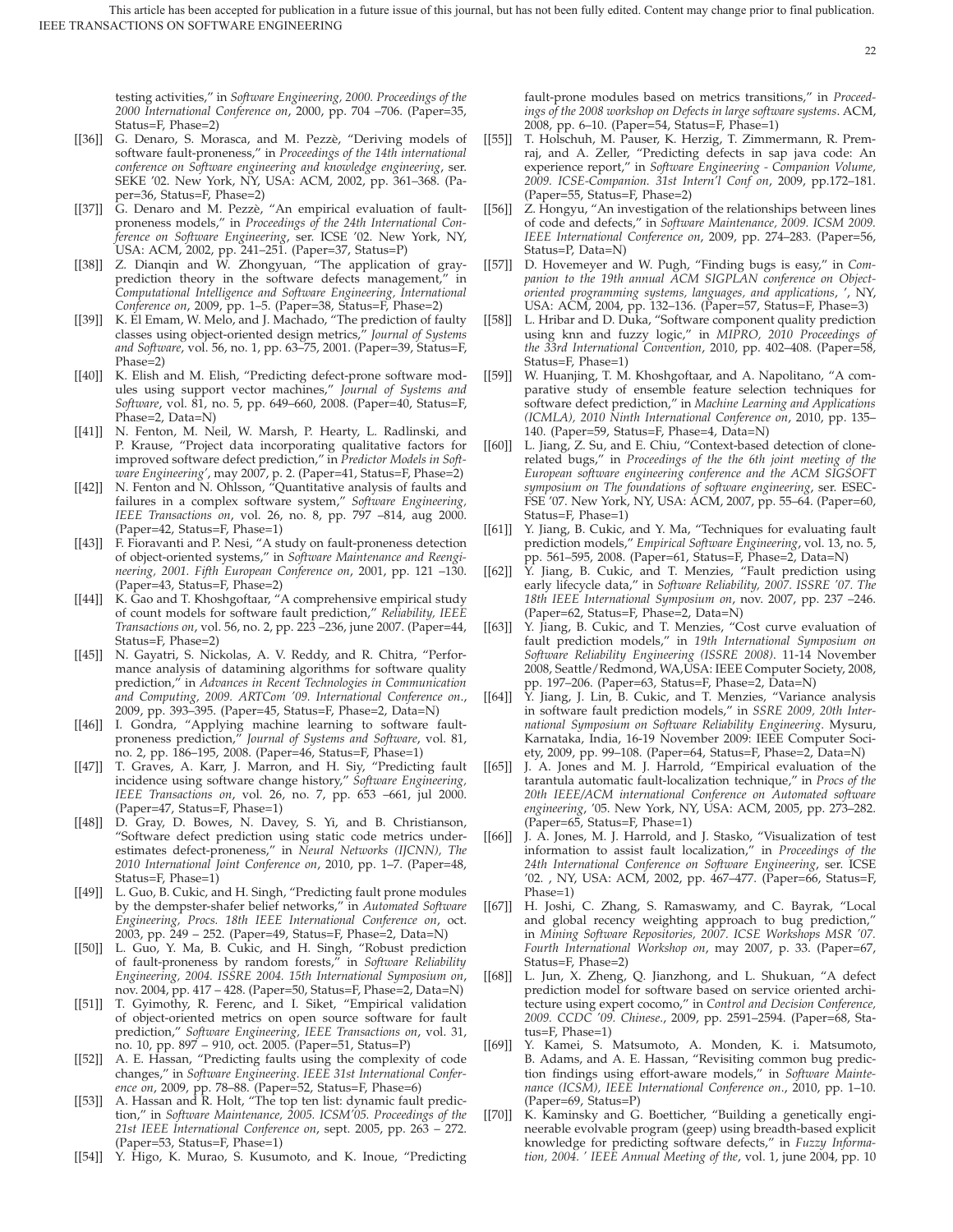– 15 Vol.1. (Paper=70, Status=F, Phase=1)

- [[71]] S. Kanmani, V. R. Uthariaraj, V. Sankaranarayanan, and P. Thambidurai, "Object oriented software quality prediction using general regression neural networks," *SIGSOFT Softw. Eng. Notes*, vol. 29, pp. 1–6, September 2004. (Paper=71, Status=F, Phase=2)
- [[72]] S. Kanmani, V. Uthariaraj, V. Sankaranarayanan, and P. Thambidurai, "Object-oriented software fault prediction using neural networks," *Information and Software Technology*, vol. 49, no. 5, pp. 483–492, 2007. (Paper=72, Status=F, Phase=2)
- [[73]] Y. Kastro and A. Bener, "A defect prediction method for software versioning," *Software Quality Journal*, vol. 16, no. 4, pp. 543–562, 2008. (Paper=73, Status=P)
- [[74]] A. Kaur and R. Malhotra, "Application of random forest in predicting fault-prone classes," in *Advanced Computer Theory and Engineering, 2008. ICACTE '08. International Conference on*, 2008, pp. 37–43. (Paper=74, Status=P)
- [[75]] A. Kaur, P. S. Sandhu, and A. S. Bra, "Early software fault prediction using real time defect data," in *Machine Vision, 2009. ICMV '09. Second International Conference on*., 2009, pp. 242–245. Paper=75, Status=F, Phase=2, Data=N)
- [[76]] T. M. Khoshgoftaar, K. Gao, and N. Seliya, "Attribute selection and imbalanced data: Problems in software defect prediction," in *Tools with Artificial Intelligence, 22nd IEEE International Conference on*, vol. 1., 2010, pp. 137–144. (Paper=76, Status=P)
- [[77]] T. Khoshgoftaar, E. Allen, and J. Busboom, "Modeling software quality: the software measurement analysis and reliability toolkit," in *Tools with Artificial Intelligence, 2000. ICTAI 2000. Proceedings. 12th IEEE International Conf on*, 2000, pp.54–61. (Paper=77, Status=F, Phase=2)
- [[78]] T. Khoshgoftaar, K. Gao, and R. Szabo, "An application of zeroinflated poisson regression for software fault prediction," in *Software Reliability Engineering, 2001. ISSRE 2001. Procs. 12th International Symposium on*, nov. 2001, pp. 66 – 73. (Paper=78, Status=F, Phase=2)
- [[79]] T. Khoshgoftaar, E. Geleyn, and K. Gao, "An empirical study of the impact of count models predictions on module-order models," in *Software Metrics, 2002. Proceedings. Eighth IEEE Symposium on*, 2002, pp. 161 – 172. (Paper=79, Status=F, Phase=2)
- [[80]] T. Khoshgoftaar and N. Seliya, "Improving usefulness of software quality classification models based on boolean discriminant functions," in *Software Reliability Engineering, 2002. ISSRE 2003. Proceedings. 13th International Symposium on*, 2002, pp. 221 – 230. (Paper=80, Status=F, Phase=2)
- [[81]] T. Khoshgoftaar and N. Seliya, "Software quality classification modeling using the sprint decision tree algorithm," in *Tools with Artificial Intelligence, 2002. (ICTAI 2002). Proceedings. 14th IEEE International Conference on*, 2002, pp. 365 – 374. (Paper=81, Status=F, Phase=2)
- [[82]] T. Khoshgoftaar and N. Seliya, "Tree-based software quality estimation models for fault prediction," in *Software Metrics, 2002. Proceedings. Eighth IEEE Symposium on*, 2002, pp. 203 – 214. (Paper=82, Status=F, Phase=2)
- [[83]] T. Khoshgoftaar and N. Seliya, "Comparative assessment of software quality classification techniques: An empirical case study," *Empirical Software Engineering*, vol. 9, no. 3, pp. 229–257, 2004. (Paper=83, Status=P)
- [[84]] T. Khoshgoftaar, N. Seliya, and K. Gao, "Assessment of a new three-group software quality classification technique: An empirical case study," *Empirical Software Engineering*, vol. 10, no. 2, pp. 183–218, 2005. (Paper=84, Status=F, Phase=2)
- [[85]] T. Khoshgoftaar, V. Thaker, and E. Allen, "Modeling fault-prone modules of subsystems," in *Software Reliability Engineering, 2000. ISSRE 2000. Proceedings. 11th International Symposium on*, 2000, pp. 259 –267. (Paper=85, Status=F, Phase=2)
- [[86]] T. Khoshgoftaar, X. Yuan, E. Allen, W. Jones, and J. Hudepohl, "Uncertain classification of fault-prone software modules," *Empirical Software Engineering*, vol. 7, no. 4, pp. 297–318, 2002. (Paper=86, Status=P)
- [[87]] S. Kim, K. Pan, and E. Whitehead Jr, "Memories of bug fixes," in *Proceedings of the 14th ACM SIGSOFT international symposium on Foundations of software engineering*. ACM, 2006, pp. 35–45. (Paper=87, Status=F, Phase=2)
- [[88]] S. Kim, T. Zimmermann, E. Whitehead Jr, and A. Zeller, "Predicting faults from cached history," in *Proceedings of the 29th international conference on Software Engineering*. IEEE Computer Society, 2007, pp. 489–498. (Paper=88, Status=F, Phase=4)

[[89]] S. Kim, T. Zimmermann, K. Pan, and E. Whitehead, "Automatic identification of bug-introducing changes," in *Automated Software Engineering, '06. 21st IEEE/ACM International Conference on*, sept. 2006, pp. 81 –90. (Paper=89, Status=F, Phase=1)

- [[90]] M. Kläs, F. Elberzhager, J. Münch, K. Hartjes, and O. von Graevemeyer, "Transparent combination of expert and measurement data for defect prediction: an industrial case study," in *Proceedings of the 32nd ACM/IEEE International Conference on Software Engineering-Volume 2*. ACM, 2010, pp. 119–128. (Paper=90, Status=F, Phase=2)
- [[91]] M. Kläs, H. Nakao, F. Elberzhager, and J. Münch, "Predicting defect content and quality assurance effectiveness by combining expert judgment and defect data - a case study," in *Software Reliability Engineering, 2008. ISSRE 2008. 19th International Symposium on*, 2008, pp. 17–26. (Paper=91, Status=F, Phase=2)
- [[92]] P. Knab, M. Pinzger, and A. Bernstein, "Predicting defect densities in source code files with decision tree learners," in *Proceedings of the 2006 international workshop on Mining software repositories*. ACM, 2006, pp. 119–125. (Paper=92, Status=P)
- [[93]] A. Koru and H. Liu, "Building effective defect-prediction models in practice," *Software, IEEE*, vol. 22, no. 6, pp. 23 – 29, nov. dec. 2005. (Paper=93, Status=F, Phase=2, Data=N)
- [[94]] A. Koru, D. Zhang, and H. Liu, "Modeling the effect of size on defect proneness for open-source software," in *Predictor Models in Software Engineering, 2007. PROMISE'07: ICSE Workshops 2007. International Workshop on*, may 2007, p. 10. (Paper=94, Status=F, Phase=1)
- [[95]] O. Kutlubay, B. Turhan, and A. Bener, "A two-step model for defect density estimation," in *Software Engineering and Advanced Applications, 2007. 33rd EUROMICRO Conference on*, aug. 2007, pp. 322 –332. (Paper=95, Status=F, Phase=2, Data=N)
- [[96]] L. Layman, G. Kudrjavets, and N. Nagappan, "Iterative identification of fault-prone binaries using in-process metrics," in *Procs of the Second ACM-IEEE intern'l symp on Empirical software engineering and measurement*. ACM, 2008, pp. 206–212. (Paper=96, Status=F, Phase=4)
- [[97]] S. Lessmann, B. Baesens, C. Mues, and S. Pietsch, "Benchmarking classification models for software defect prediction: A proposed framework and novel findings," *Software Engineering, IEEE Trans on*, vol. 34, no. 4, pp.485–496, july-aug. 2008. (Paper=97, Status=F, Phase=2, Data=N)
- [[98]] P. L. Li, J. Herbsleb, M. Shaw, and B. Robinson, "Experiences and results from initiating field defect prediction and product test prioritization efforts at abb inc." in *Proceedings of the 28th international conference on Software engineering*, ser. ICSE '06. New York, NY, USA: ACM, 2006, pp. 413–422. (Paper=98, Status=P)
- [[99]] P. L. Li, M. Shaw, J. Herbsleb, B. Ray, and P. Santhanam, "Empirical evaluation of defect projection models for widelydeployed production software systems," *SIGSOFT Softw. Eng. Notes*, vol. 29, pp. 263–272, Oct 2004. (Paper=99, Status=F, Phase=1)
- [[100]] P. Li, J. Herbsleb, and M. Shaw, "Finding predictors of field defects for open source software systems in commonly available data sources: a case study of openbsd," in *Software Metrics, 11th IEEE International Symposium*, sept. 2005, pp. 10 pp. –32. (Paper=100, Status=F, Phase=1)
- [[101]] Z. Li and M. Reformat, "A practical method for the software fault-prediction," in *Information Reuse and Integration, 2007. IRI 2007. IEEE International Conference on*, aug. 2007, pp. 659 –666. (Paper=101, Status=F, Phase=2, Data=N)
- [[102]] Y. Ma, L. Guo, and B. Cukic, *Advances in Machine Learning Applications in Software Engineering*. IGI Global, 2006, ch. A statistical framework for the prediction of fault-proneness, pp. 237–265. (Paper=102, Status=F, Phase=2, Data=N)
- [[103]] J. T. Madhavan and E. J. Whitehead, Jr., "Predicting buggy changes inside an integrated development environment," in *Procs of the 2007 OOPSLA workshop on eclipse technology eXchange*, ser. New York, NY, USA: ACM, 2007, pp. 36–40. (Paper=103, Status=F, Phase=4)
- [[104]] A. Mahaweerawat, P. Sophatsathit, and C. Lursinsap, "Software fault prediction using fuzzy clustering and radial-basis function network," in *Proceedings of the International Conference on Intelligent Technologies, InTech/VJFuzzy*, 2002, pp. 304–313. (Paper=104, Status=F, Phase=2)
- [[105]] A. Mahaweerawat, P. Sophatsathit, and C. Lursinsap, "Adaptive self-organizing map clustering for software fault prediction," in *Fourth international joint conference on computer science and soft-*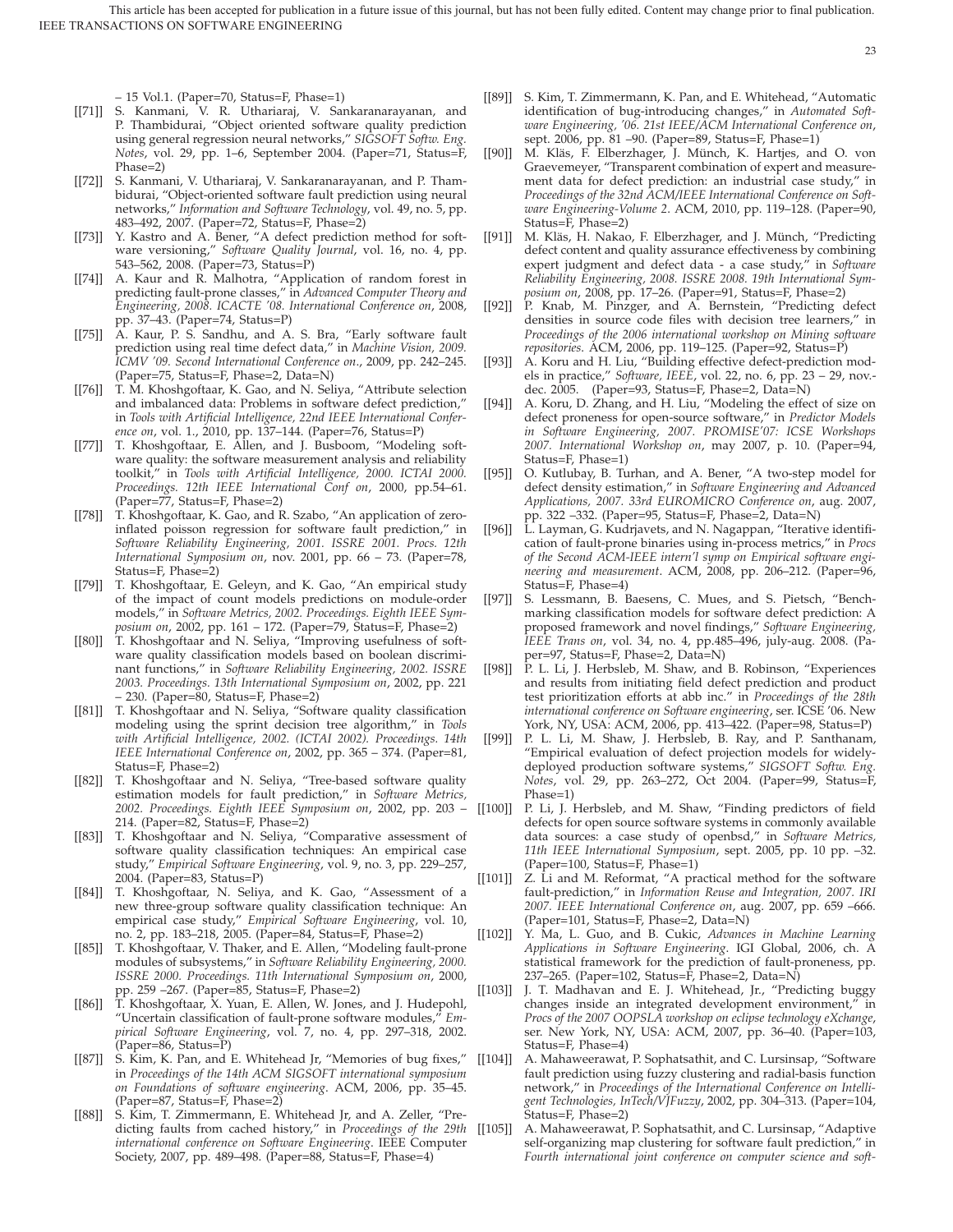*ware engineering, Thailand*, 2007, pp. 35–41. (Paper=105, Status=F, Phase=2)

- [[106]] A. Mahaweerawat, P. Sophatsathit, C. Lursinsap, and [[124]] P. Musilek, "Fault prediction in object-oriented software using neural network techniques," in *Proceedings of the InTech Conference, 2004*, 2004, pp. 2–4. (Paper=106, Status=F, Phase=2)
- [[107]] A. Marcus, D. Poshyvanyk, and R. Ferenc, "Using the conceptual cohesion of classes for fault prediction in object-oriented systems," *Software Engineering, IEEE Transs on*, vol. 34, no. 2, pp. 287 –300, march-april 2008. (Paper=107, Status=F, Phase=1)
- [[108]] T. Mende and R. Koschke, "Revisiting the evaluation of defect prediction models," in *Proceedings of the 5th International Conference on Predictor Models in Software Engineering*. ACM, 2009, p. 7. (Paper=108, Status=F, Phase=2, Data=N)
- [[109]] T. Mende and R. Koschke, "Effort-aware defect prediction mod- [[127]] els," in *Software Maintenance and Reengineering (CSMR), 2010 14th European Conference on*, 2010, pp. 107–116. (Paper=109, Status=P, Data=N)
- [[110]] T. Mende, R. Koschke, and M. Leszak, "Evaluating defect pre- [[128]] diction models for a large evolving software system," in *Software Maintenance and Reengineering, ' 13th European Conference on*, march 2009, pp. 247 –250. (Paper=110, Status=P)
- [[111]] T. Menzies and J. Di Stefano, "How good is your blind spot sampling policy," in *High Assurance Systems Engineering, 2004. Proceedings. Eighth IEEE International Symposium on*, march 2004, pp. 129 – 138. (Paper=111, Status=F, Phase=2, Data=N)
- [[112]] T. Menzies, J. Greenwald, and A. Frank, "Data mining static code attributes to learn defect predictors," *Software Engineering, IEEE Transactions on*, vol. 33, no. 1, pp. 2 –13, jan. 2007. (Paper=112, Status=F, Phase=2, Data=N)
- [[113]] T. Menzies, Z. Milton, B. Turhan, B. Cukic, Y. Jiang, and A. B. Bener, "Defect prediction from static code features: cur- [[131]] rent results, limitations, new approaches," *Autom. Softw. Eng.*, vol. 17, no. 4, pp. 375–407, 2010. (Paper=113, Status=F, Phase=2, Data=N)
- [[114]] T. Menzies, B. Turhan, A. Bener, G. Gay, B. Cukic, and Y. Jiang, [[132]] "Implications of ceiling effects in defect predictors," in *Proceedings of the 4th international workshop on Predictor models in software engineering*, ser. PROMISE '08. New York, NY, USA: ACM, 2008, pp. 47–54. (Paper=114, Status=F, Phase=2, Data=N)
- [[115]] M. Mertik, M. Lenic, G. Stiglic, and P. Kokol, "Estimating software quality with advanced data mining techniques," in *Software Engineering Advances, International Conference on*, oct. 2006, p. 19. (Paper=115, Status=F, Phase=2, Data=N)
- [[116]] O. Mizuno, S. Ikami, S. Nakaichi, and T. Kikuno, "Spam filter based approach for finding fault-prone software modules," in *Mining Software Repositories. ICSE Workshops '07. Fourth Int'll Workshop on*, may 2007, p. 4. (Paper=116, Status=P)
- [[117]] O. Mizuno and T. Kikuno, "Training on errors experiment to detect fault-prone software modules by spam filter," in *Proceedings of the the 6th joint meeting of the European software engineering conference and the ACM SIGSOFT symposium on The foundations of software engineering*, ser. ESEC-FSE '07. New York, NY, USA: ACM, 2007, pp. 405–414. (Paper=117, Status=P)
- [[118]] R. Moser, W. Pedrycz, and G. Succi, "A comparative analysis of the efficiency of change metrics and static code attributes [[137]] for defect prediction," in *Software Engineering. ACM/IEEE 30th International Conference on*., 2008, pp. 181–190. (Paper=118, Status=P)
- [[119]] N. Nagappan and T. Ball, "Static analysis tools as early indi- [[138]] cators of pre-release defect density," in *Software Engineering, 2005. ICSE 2005. Proceedings. 27th International Conference on*, may 2005, pp. 580 – 586. (Paper=119, Status=F, Phase=3)
- [[120]] N. Nagappan, A. Zeller, T. Zimmermann, K. Herzig, and [[139]] B. Murphy, "Change bursts as defect predictors," in *Software Reliability Engineering (ISSRE), 2010 IEEE 21st International Symposium on*., 2010, pp. 309–318. (Paper=120, Status=P)
- [[121]] N. Nagappan and T. Ball, "Use of relative code churn measures to predict system defect density," in *Proceedings of the 27th international conference on Software engineering* '05. New York, NY, USA: ACM, 2005, pp. 284–292. (Paper=121, Status=F, Phase=2)
- [[122]] N. Nagappan, T. Ball, and A. Zeller, "Mining metrics to predict component failures," in *Proceedings of the 28th international conference on Software engineering*, ser. ICSE '06. New York, NY, USA: ACM, 2006, pp. 452–461. (Paper=122, Status=P)
- [[123]] N. K. Nagwani and S. Verma, "Predictive data mining model for software bug estimation using average weighted similarity,"

in *Advance Computing Conference (IACC), 2010 IEEE 2nd International*., 2010, pp. 373–378. (Paper=123, Status=F, Phase=1)

- A. Neufelder, "How to measure the impact of specific development practices on fielded defect density," in *Software Reliability Engineering, 2000. Proceedings. 11th International Symposium on*. IEEE, 2000, pp. 148–160. (Paper=124, Status=F, Phase=1)
- [[125]] A. Nikora and J. Munson, "Developing fault predictors for evolving software systems," in *Software Metrics Symposium, 2003. Proceedings. Ninth International*, sept. 2003, pp. 338 – 350. (Paper=125, Status=F, Phase=1)
- A. Nikora and J. Munson, "The effects of fault counting methods on fault model quality," in *Computer Software and Applications Conference, Proceedings of the 28th Annual International*, sept. 2004, pp. 192 –201 vol.1. (Paper=126, Status=F, Phase=1)
- A. Nugroho, M. R. V. Chaudron, and E. Arisholm, "Assessing uml design metrics for predicting fault-prone classes in a java system," in *Mining Software Repositories, 7th IEEE Working Conference on*., 2010, pp. 21–30. (Paper=127, Status=F, Phase=6)
- H. Olague, L. Etzkorn, S. Gholston, and S. Quattlebaum, "Empirical validation of three software metrics suites to predict fault-proneness of object-oriented classes developed using highly iterative or agile software development processes," *Software Engineering, IEEE Transactions on*, vol. 33, no. 6, pp. 402 –419, june 2007. (Paper=128, Status=F, Phase=2)
- A. Oral and A. Bener, "Defect prediction for embedded software," in *Computer and information sciences, 2007. iscis 2007. 22nd international symposium on*, nov. 2007, pp. 1 –6. (Paper=129, Status=F, Phase=2, Data=N)
- T. J. Ostrand and E. J. Weyuker, "The distribution of faults in a large industrial software system," *SIGSOFT Softw. Eng. Notes*, vol. 27, pp. 55–64, July 2002. (Paper=130, Status=F, Phase=1)
- T. J. Ostrand, E. J. Weyuker, and R. M. Bell, "Locating where faults will be," in *Proceedings of the 2005 conference on Diversity in computing*, ser. TAPIA '05. New York, NY, USA: ACM, 2005, pp. 48–50. (Paper=131, Status=F, Phase=2)
- [[132]] T. J. Ostrand, E. J. Weyuker, and R. M. Bell, "Automating algorithms for the identification of fault-prone files," in *Proceedings of the 2007 international symposium on Software testing and analysis*, ser. ISST. NY, USA: ACM, 2007, pp. 219–227. (Paper=132, Status=F, Phase=4)
- [[133]] T. J. Ostrand, E. J. Weyuker, and R. Bell, "Where the bugs are," in *ACM SIGSOFT Software Engineering Notes*, vol. 29. ACM, 2004, pp. 86–96. (Paper=133, Status=P)
- [[134]] T. J. Ostrand, E. J. Weyuker, and R. Bell, "Predicting the location and number of faults in large software systems," *Software Engineering, IEEE Transactions on*, vol. 31, no. 4, pp. 340 – 355, april 2005. (Paper=134, Status=F, Phase=4)
- [[135]] T. Ostrand, E. Weyuker, and R. Bell, "Programmer-based fault prediction," in *Proceedings of the 6th International Conference on Predictive Models in Software Engineering*. ACM, 2010, pp. 1–10. (Paper=135, Status=P)
- [[136]] T. Ostrand, E. Weyuker, R. Bell, and R. Ostrand, "A different view of fault prediction," in *Computer Software and Applications Conference, 2005. COMPSAC 2005. 29th Annual International*, vol. 2, july 2005, pp. 3 – 4 Vol. 1. (Paper=136, Status=F, Phase=1)
	- F. Padberg, T. Ragg, and R. Schoknecht, "Using machine learning for estimating the defect content after an inspection," *Software Engineering, IEEE Transactions on*, vol. 30, no. 1, pp. 17 – 28, jan. 2004. (Paper=137, Status=F, Phase=2)
	- G. Pai and J. Dugan, "Empirical analysis of software fault content and fault proneness using bayesian methods," *Software Engineering, IEEE Transactions on*, vol. 33, no. 10, pp. 675 –686, oct. 2007. (Paper=138, Status=F, Phase=2, Data=N)
	- A. K. Pandey and N. K. Goyal, "Test effort optimization by prediction and ranking of fault-prone software modules," in *Reliability, Safety and Hazard, 2nd International Conference on*., 2010, pp. 136–142. (Paper=139, Status=F, Phase=2, Data=N)
	- L. Pelayo and S. Dick, "Applying novel resampling strategies to software defect prediction," in *Fuzzy Information Processing Society, 2007. NAFIPS '07. Annual Meeting of the North American*, june 2007, pp. 69 –72. (Paper=140, Status=F, Phase=2, Data=N)
- [[141]] P. Pendharkar, "Exhaustive and heuristic search approaches for learning a software defect prediction model," *Engineering Applications of Artificial Intelligence*, vol. 23, no. 1, pp. 34–40, 2010. (Paper=141, Status=F, Phase=6, Data=N)
	- H. Peng and Z. Jie, "Predicting defect-prone software modules at different logical levels," in *Research Challenges in Computer*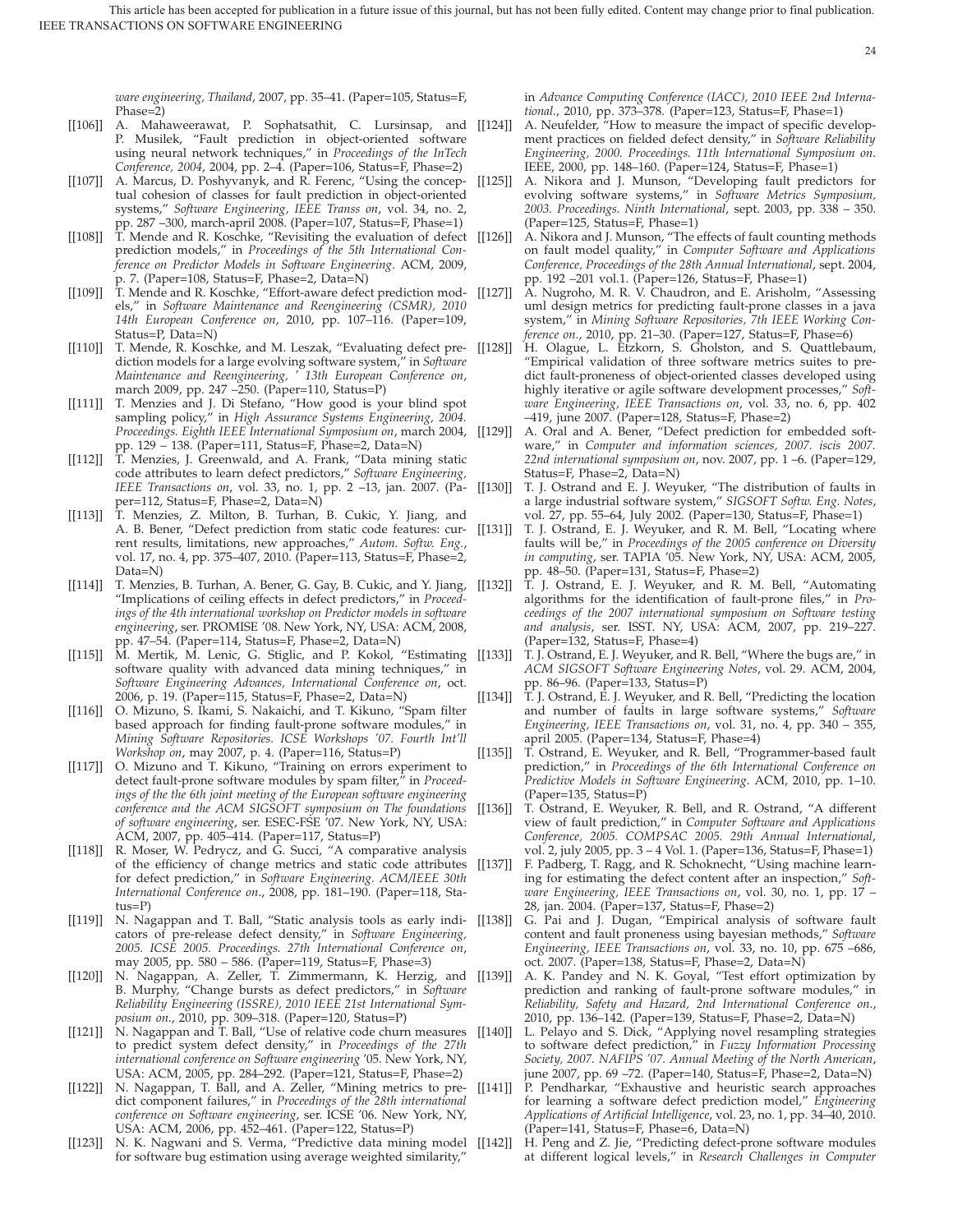*Science, 2009. ICRCCS '09. International Conference on*., 2009, pp. 37–40. (Paper=142, Status=F, Phase=2, Data=N)

- [[143]] M. Pighin and A. Marzona, "An empirical analysis of fault persistence through software releases," in *Empirical Software Engineering, 2003. ISESE 2003. Proceedings. 2003 International Symposium on, sept.*-1 oct. 2003, pp. 206 - 212. (Paper=143, [[161]] Status=F, Phase=1)
- [[144]] M. Pinzger, N. Nagappan, and B. Murphy, "Can developermodule networks predict failures? " in *Proceedings of the 16th ACM SIGSOFT Int'l Symposium on Foundations of software engineering*. ACM, 2008, pp. 2–12. (Paper=144, Status=F, Phase=2)
- [[145]] R. Ramler, S. Larndorfer, and T. Natschlager, "What software [[162]] repositories should be mined for defect predictors? " in *Software Engineering and Advanced Applications, ' 35th Euromicro Conference on*., 2009, pp. 181–187. (Paper=145, Status=F, Phase=4)
- [[146]] Z. Rana, S. Shamail, and M. Awais, "Ineffectiveness of use [[163]] of software science metrics as predictors of defects in object oriented software," in *Software Engineering, 2009. WCSE '09. WRI World Congress on*, vol. 4, may 2009, pp. 3 –7. (Paper=146, Status=F, Phase=1, Data=N)
- [[147]] J. Ratzinger, T. Sigmund, and H. C. Gall, "On the relation of refactorings and software defect prediction," in *Proceedings of the 2008 international working conference on Mining software repositories*, ser. MSR '08, NY ACM, 2008, pp. 35–38. (Paper=147, Status=F, Phase=4)
- [[148]] M. Reformat, *A Fuzzy-Based Meta-model for Reasoning about the Number of Software Defects*, ser. Lecture Notes in Computer Science. Springer, Lecture Notes in Computer Science, 2003, vol. 2715. (Paper=148, Status=F, Phase=2)
- [[149]] D. Rodriguez, R. Ruiz, J. Cuadrado-Gallego, and J. Aguilar-Ruiz, "Detecting fault modules applying feature selection to [[166]] classifiers," in *Information Reuse and Integration. IRI. IEEE International Conference on*, aug. 2007, pp. 667 –672. (Paper=149, Status=F, Phase=2, Data=N)
- [[150]] P. S. Sandhu, R. Goel, A. S. Brar, J. Kaur, and S. Anand, "A [[167]] model for early prediction of faults in software systems," in *Computer and Automation Engineering (ICCAE), 2010 The 2nd International Conf on*, vol. 4, 2010, pp. 281–285. (Paper=150, Status=F, Phase=2, Data=N)
- [[151]] P. S. Sandhu, M. Kaur, and A. Kaur, "A density based clustering approach for early detection of fault prone modules," in *Electronics and Information Engineering, International Conf On*, vol. 2, 2010, pp. V2–525–V2–530. (Paper=151, Status=F, Phase=2, Data=N)
- [[152]] N. Schneidewind, "Investigation of logistic regression as a discriminant of software quality," in *Software Metrics Symposium, 2001. METRICS 2001. Proceedings. Seventh International*, 2001, pp. 328 –337. (Paper=152, Status=F, Phase=2)
- [[153]] A. Schröter, T. Zimmermann, R. Premraj, and A. Zeller, "If your bug database could talk," in *Proceedings of the 5th international symposium on empirical software engineering*, vol. 2, 2006, pp. 18– 20. (Paper=153, Status=F, Phase=1)
- [[154]] A. Schröter, T. Zimmermann, and A. Zeller, "Predicting component failures at design time," in *Proceedings of the 2006 ACM/IEEE international symposium on Empirical software engineering*. ACM, 2006, pp. 18–27. (Paper=154, Status=P)
- [[155]] A. Schröter, T. Zimmermann, R. Premraj, and A. Zeller, "Where do bugs come from? " *SIGSOFT Softw. Eng. Notes*, vol. 31, pp. 1–2, November 2006. (Paper=155, Status=F, Phase=1)
- [[156]] C. Seiffert, T. M. Khoshgoftaar, and J. V. Hulse, "Improving software-quality predictions with data sampling and boosting," *IEEE Transactions on Systems, Man, and Cybernetics, Part A*, vol. 39, no. 6, pp. 1283–1294, 2009. (Paper=156, Status=F, Phase=2, Data=N)
- [[157]] N. Seliya, T. M. Khoshgoftaar, and J. Van Hulse, "Predicting [[174]] faults in high assurance software," in *High-Assurance Systems Engineering (HASE), 2010 IEEE 12th International Symposium on*, 2010, pp. 26–34. (Paper=157, Status=F, Phase=2, Data=N)
- [[158]] N. Seliya, T. Khoshgoftaar, and S. Zhong, "Analyzing software quality with limited fault-proneness defect data," in *High-Assurance Systems Engineering, 2005. HASE 2005. Ninth IEEE International Symposium on*, oct. 2005, pp. 89 –98. (Paper=158, Status=F, Phase=2, Data=N)
- [[159]] R. Selvarani, T. Nair, and V. Prasad, "Estimation of defect proneness using design complexity measurements in objectoriented software," in *2009 International Conference on Signal Processing Systems*, may 2009, pp. 766 –770. (Paper=159, Status=F,

Phase=1)

[[160]] R. Shatnawi and W. Li, "The effectiveness of software metrics in identifying error-prone classes in post-release software evolution process," *Journal of Systems and Software*, vol. 81, no. 11, pp. 1868–1882, 2008. (Paper=160, Status=P)

- M. Sherriff, S. S. Heckman, M. Lake, and L. Williams, "Identifying fault-prone files using static analysis alerts through singular value decomposition," in *Proceedings of the 2007 conference of the center for advanced studies on Collaborative research*, ser. CASCON '07. New York, NY, USA: ACM, 2007, pp. 276–279. (Paper=161, Status=F, Phase=2)
- M. Sherriff, N. Nagappan, L. Williams, and M. Vouk, "Early estimation of defect density using an in-process haskell metrics model," *SIGSOFT Softw. Eng. Notes*, vol. 30, pp. 1–6, May 2005. (Paper=162, Status=F, Phase=1)
- Y. Shin, R. M. Bell, T. J. Ostrand, and E. J. Weyuker, "Does calling structure information improve the accuracy of fault prediction? " in *Proceedings of the 6th International Working Conference on Mining Software Repositories, MSR 2009 (Co-located with ICSE)*, M. W. Godfrey and J. Whitehead, Eds. Vancouver, BC, Canada, May 16-17: IEEE, 2009, pp. 61–70. (Paper=163, Status=P)
- [[164]] S. Shivaji, E. J. Whitehead, R. Akella, and K. Sunghun, "Reducing features to improve bug prediction," in *Automated Software Engineering, 2009. ASE '09. 24th IEEE/ACM International Conference on*., 2009, pp. 600–604. (Paper=164, Status=P)
- P. Singh and S. Verma, "An investigation of the effect of discretization on defect prediction using static measures," in *Advances in Computing, Control, Telecommunication Technologies, ACT '09. International Conf on*, 2009, pp. 837–839. (Paper=165, Status=F, Phase=2)
- Y. Singh, A. Kaur, and R. Malhotra, "Predicting software fault proneness model using neural network," *Product-Focused Software Process Improvement*, vol. 5089, pp. 204–214, 2008. (Paper=166, Status=F, Phase=2, Data=N)
- Y. Singh, A. Kaur, and R. Malhotra, "Empirical validation of object-oriented metrics for predicting fault proneness models," *Software Quality Journal*, vol. 18, no. 1, pp. 3–35, 2010. (Paper=167, Status=F, Phase=2, Data=N)
- [[168]] Q. Song, M. Shepperd, M. Cartwright, and C. Mair, "Software defect association mining and defect correction effort prediction," *Software Engineering, IEEE Transactions on*, vol. 32, no. 2, pp. 69 – 82, feb. 2006. (Paper=168, Status=F, Phase=2)
- [[169]] C. Stringfellow and A. Andrews, "Deriving a fault architecture to guide testing," *Software Quality Journal*, vol. 10, no. 4, pp. 299–330, 2002. (Paper=169, Status=F, Phase=1)
- G. Succi, W. Pedrycz, M. Stefanovic, and J. Miller, "Practical assessment of the models for identification of defect-prone classes in object-oriented commercial systems using design metrics," *J of Systems and Software*, vol. 65, no. 1, pp1–12, 2003. (Paper=170, Status=F, Phase=1)
- [[171]] M. D. M. Suffian and M. R. Abdullah, "Establishing a defect prediction model using a combination of product metrics as predictors via six sigma methodology," in *Information Technology (ITSim), International Symp in*, vol. 3, 2010, pp. 1087–1092. (Paper=171, Status=F, Phase=2)
- [[172]] M. M. T. Thwin and T.-S. Quah, "Application of neural network for predicting software development faults using objectoriented design metrics," in *Neural Information Processing, ' Proceedings of the 9th International Conference on*, vol. 5, nov. 2002, pp. 2312 – 2316 vol.5. (Paper=172, Status=F, Phase=2)
- [[173]] P. Tomaszewski, H. Grahn, and L. Lundberg, "A method for an accurate early prediction of faults in modified classes," in *Software Maintenance, '22nd IEEE International Conference on*, sept. 2006, pp. 487 –496. (Paper=173, Status=F, Phase=2)
	- A. Tosun and A. Bener, "Reducing false alarms in software defect prediction by decision threshold optimization," in *Empirical Software Engineering and Measurement, 2009. ESEM. 3rd International Symposium on*, 2009, pp477–480. (Paper=174, Status=F, Phase=2, Data=N)
- [[175]] A. Tosun, B. Turhan, and A. Bener, "Practical considerations in deploying ai for defect prediction: a case study within the turkish telecommunication industry," in *Proceedings of the 5th International Conference on Predictor Models in Software Engineering*. ACM, 2009, p. 11. (Paper=175, Status=F, Phase=2, Data=N)
- [[176]] A. Tosun, A. B. Bener, B. Turhan, and T. Menzies, "Practical considerations in deploying statistical methods for defect prediction: A case study within the turkish telecommunications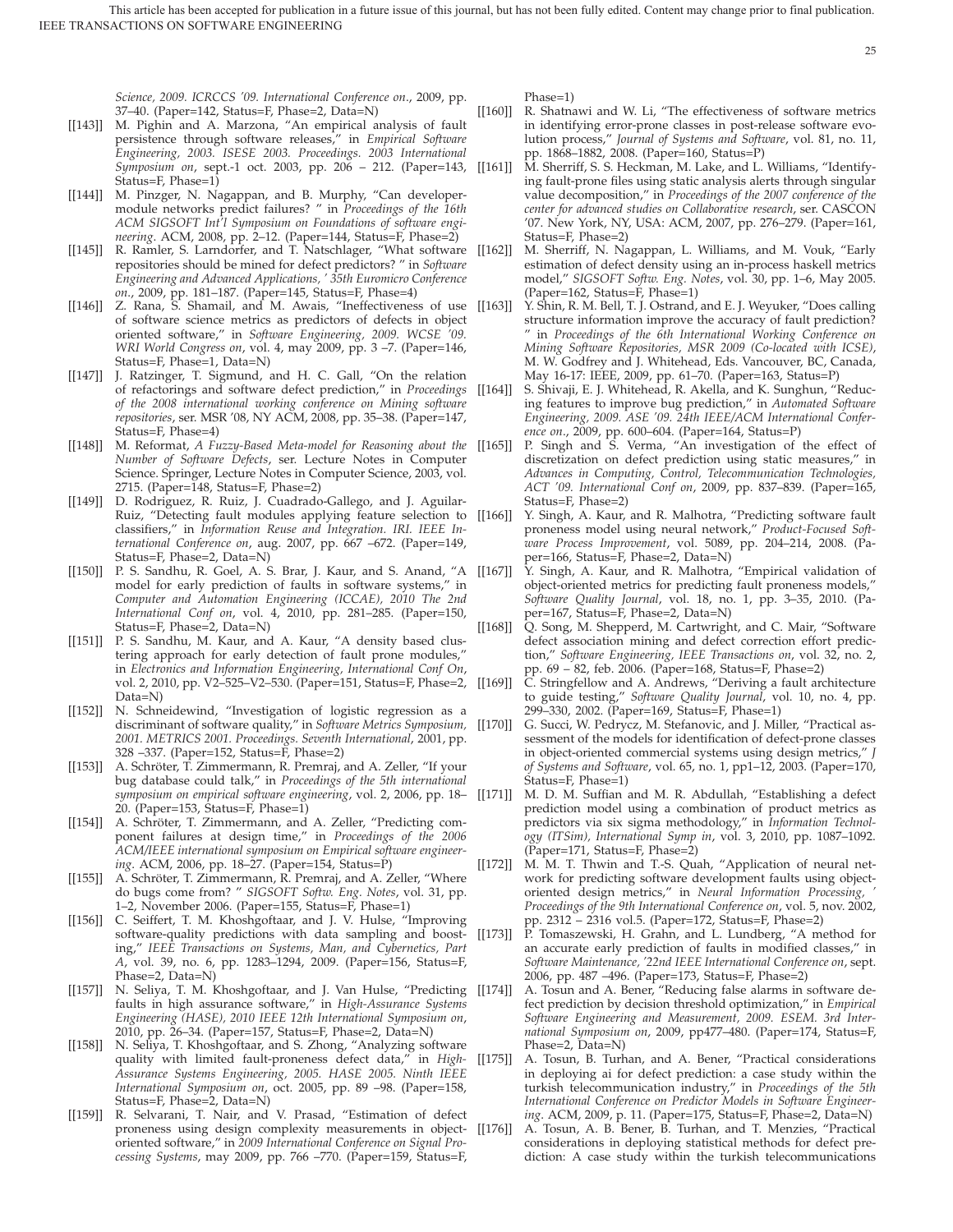industry," *Information and Software Technology*, vol. 52, no. 11, pp. 1242–1257, 2010. (Paper=176, Status=F, Phase=2, Data=N)

- [[177]] B. Turhan and A. Bener, "A multivariate analysis of static code attributes for defect prediction," in *Quality Software, 2007. QSIC '07. Seventh International Conference on*, oct. 2007, pp. 231 –237. (Paper=177, Status=F, Phase=2, Data=N)
- [[178]] B. Turhan, G. Kocak, and A. Bener, "Software defect prediction using call graph based ranking (cgbr) framework," in *Software Engineering and Advanced Applications, 2008. SEAA '08. 34th Euromicro Conference*, sept. 2008, pp. 191 –198. (Paper=178, Status=F, Phase=2)
- [[179]] B. Turhan, G. Kocak, and A. Bener, "Data mining source code [[196]] L. Yi, T. M. Khoshgoftaar, and N. Seliya, "Evolutionary optifor locating software bugs: A case study in telecommunication industry," *Expert Systems with Applications*, vol. 36, no. 6, pp. 9986–9990, 2009. (Paper=179, Status=F, Phase=2, Data=N)
- [[180]] B. Turhan, A. B. Bener, and T. Menzies, "Regularities in learning [[197]] defect predictors," in *Product-Focused Software Process Improvement, 11th International Conference, PROFES 2010*, M. A. Babar, M. Vierimaa, and M. Oivo, Eds., vol. 6156. Limerick, Ireland, June 21-23: Springer. series Lecture Notes in Business Information Processing, 2010, pp. 116–130. (Paper=180, Status=F, Phase=4, Data=N)
- [[181]] B. Turhan, T. Menzies, A. Bener, and J. Di Stefano, "On the relative value of cross-company and within-company data for defect prediction," *Empirical Software Engineering*, vol. 14, no. 5, pp. 540–578, 2009. (Paper=181, Status=F, Phase=2, Data=N)
- [[182]] O. Vandecruys, D. Martens, B. Baesens, C. Mues, M. De Backer, and R. Haesen, "Mining software repositories for comprehensible software fault prediction models," *Journal of Systems and Software*, vol. 81, no. 5, pp. 823–839, 2008. (Paper=182, Status=F, Phase=2, Data=N)
- [[183]] R. Vivanco, Y. Kamei, A. Monden, K. Matsumoto, and D. Jin, "Using search-based metric selection and oversampling to predict fault prone modules," in *Electrical and Computer Engineering (CCECE), 23rd Canadian Conf on*, 2010, pp1–6. (Paper=183, Status=F, Phase=2, Data=N)
- [[184]] D. Wahyudin, A. Schatten, D. Winkler, A. M. Tjoa, and S. Biffl, "Defect prediction using combined product and project metrics - a case study from the open source "apache" myfaces project family," in *Software Engineering and Advanced Applications, 2008. SEAA '08. 34th Euromicro Conference*., 2008, pp. 207–215. (Paper=184, Status=F, Phase=1)
- [[185]] T. Wang and W.-h. Li, "Naive bayes software defect prediction model," in *Computational Intelligence and Software Engineering* per=185, Status=F, Phase=2, Data=N)
- [[186]] W. Wei, D. Xuan, L. Chunping, and W. Hui, "A novel evaluation method for defect prediction in software systems," in *Computational Intelligence and Software Engineering, International Conference on*, 2010, pp. 1–5. (Paper=186, Status=F, Phase=1)
- [[187]] Y. Weimin and L. Longshu, "A rough set model for software defect prediction," in *Intelligent Computation Technology and Automation (ICICTA), 2008 International Conference on*, vol. 1, 2008, pp. 747–751. (Paper=187, Status=F, Phase=2, Data=N)
- [[188]] E. Weyuker, T. Ostrand, and R. Bell, "Using developer information as a factor for fault prediction," in *Predictor Models in Soft-*Status=F, Phase=2)
- [[189]] E. Weyuker, T. Ostrand, and R. Bell, "Comparing negative binomial and recursive partitioning models for fault prediction," in *Proceedings of the 4th international workshop on Predictor models in software engineering*. ACM, 2008, pp. 3–10. (Paper=189, Status=F, Phase=2)
- [[190]] E. Weyuker, T. Ostrand, and R. Bell, "Do too many cooks spoil the broth? using the number of developers to enhance defect prediction models," *Empirical Software Engineering*, vol. 13, no. 5, pp. 539–559, 2008. (Paper=190, Status=P)
- [[191]] E. J. Weyuker, T. J. Ostrand, and R. M. Bell, "Comparing the effectiveness of several modeling methods for fault prediction," *Empirical Software Engineering*, vol. 15, no. 3, pp. 277–295, 2010. (Paper=191, Status=F, Phase=2)
- [[192]] C. Wohlin, M. Host, and M. Ohlsson, "Understanding the sources of software defects: a filtering approach," in *Program Comprehension, 2000. Proceedings. IWPC 2000. 8th International Workshop on*, 2000, pp. 9 –17. (Paper=192, Status=F, Phase=1)
- [[193]] W. Wong, J. Horgan, M. Syring, W. Zage, and D. Zage, "Applying design metrics to predict fault-proneness: a case study on a

large-scale software system," *Software: Practice and Experience*, vol. 30, no. 14, pp. 1587–1608, 2000. (Paper=193, Status=F, Phase=2)

- Z. Xu, T. Khoshgoftaar, and E. Allen, "Prediction of software faults using fuzzy nonlinear regression modeling," in *High Assurance Systems Engineering, 2000, Fifth IEEE International Symposim on.*, 2000, pp. 281 –290. (Paper=194, Status=F, Phase=2)
- [[195]] B. Yang, L. Yao, and H.-Z. Huang, "Early software quality prediction based on a fuzzy neural network model," in *Natural Computation, 2007. ICNC 2007. Third International Conference on*, vol. 1, aug. 2007, pp. 760 –764. (Paper=195, Status=F, Phase=2)
	- mization of software quality modeling with multiple repositories," *Software Engineering, IEEE Transactions on*, vol. 36, no. 6, pp. 852–864, 2010. (Paper=196, Status=F, Phase=2, Data=N)
	- H. Youngki, B. Jongmoon, K. In-Young, and C. Ho-Jin, "A value-added predictive defect type distribution model based on project characteristics," in *Computer and Information Science, 2008. ICIS 08. Seventh IEEE/ACIS International Conference on*, 2008, pp. 469–474. (Paper=197, Status=F, Phase=2)
- [[198]] P. Yu, T. Systa, and H. Muller, "Predicting fault-proneness using oo metrics. an industrial case study," in *Software Maintenance and Reengineering, 2002. Proceedings. Sixth European Conference on*, 2002, pp. 99 –107. (Paper=198, Status=F, Phase=1)
- X. Yuan, T. Khoshgoftaar, E. Allen, and K. Ganesan, "An application of fuzzy clustering to software quality prediction," in *Application-Specific Systems and Software Engineering Technology. Procs. 3rd IEEE Symposium on*, 2000, pp85–90. (Paper=199, Status=F, Phase=2)
- [[200]] H. Zhang, A. Nelson, and T. Menzies, "On the value of learning from defect dense components for software defect prediction, in *Proceedings of the 6th International Conference on Predictive Models in Software Engineering, PROMISE 2010*, T. Menzies and G. Koru, Eds. Timisoara, Romania, September 12-13, 2010: ACM, 2010, p. 14. (Paper=200, Status=F, Phase=2, Data=N)
- [[201]] S. Zhong, T. Khoshgoftaar, and N. Seliya, "Unsupervised learning for expert-based software quality estimation," in *High Assurance Systems Engineering, 2004. Proceedings. Eighth IEEE International Symposium on*, march 2004, pp149–155. (Paper=201, Status=F, Phase=2, Data=N)
- Y. Zhou and H. Leung, "Empirical analysis of object-oriented design metrics for predicting high and low severity faults," *Software Engineering, IEEE Transactions on*, vol. 32, no. 10, pp. 771 –789, oct. 2006. (Paper=202, Status=F, Phase=2, Data=N)
- *(CiSE), 2010 International Conference on*., 2010, pp. 1–4. (Pa-[[203]] Y. Zhou, B. Xu, and H. Leung, "On the ability of complexity metrics to predict fault-prone classes in object-oriented systems," *Journal of Systems and Software*, vol. 83, no. 4, pp. 660–674, 2010. (Paper=203, Status=P)
	- [[204]] T. Zimmermann and N. Nagappan, "Predicting subsystem failures using dependency graph complexities," in *Software Reliability, 2007. ISSRE '07. The 18th IEEE International Symposium on*, nov. 2007, pp. 227 –236. (Paper=204, Status=F, Phase=2)
	- [[205]] T. Zimmermann and N. Nagappan, "Predicting defects using network analysis on dependency graphs," in *Software Engineering, 2008. ICSE '08. ACM/IEEE 30th International Conference on*, 2008, pp. 531–540. (Paper=205, Status=F, Phase=4)
- *ware Engineering, ' ICSE Workshops*, may 2007, p. 8. (Paper=188, [[206]] T. Zimmermann and N. Nagappan, "Predicting defects with program dependencies," in *Empirical Software Engineering and Measurement, 2009. ESEM 2009. 3rd International Symposium on*, 2009, pp. 435–438. (Paper=206, Status=F, Phase=2)
	- [[207]] T. Zimmermann, R. Premraj, and A. Zeller, "Predicting defects for eclipse," in *Predictor Models in Software Engineering, 2007. PROMISE'07: ICSE Workshops 2007. International Workshop on*, may 2007, p. 9. (Paper=207, Status=F, Phase=2)
	- [[208]] T. Zimmermann, N. Nagappan, H. Gall, E. Giger, and B. Murphy, "Cross-project defect prediction: a large scale experiment on data vs. domain vs. process," in *Proceedings of the the 7th joint meeting of the European software engineering conference and the ACM SIGSOFT symposium on The foundations of software engineering*, ser. ESEC/FSE '09. New York, 2009, pp. 91–100. (Paper=208, Status=F, Phase=4)

## **APPENDIX A SEARCH STRING**

The following search string was used in our searches: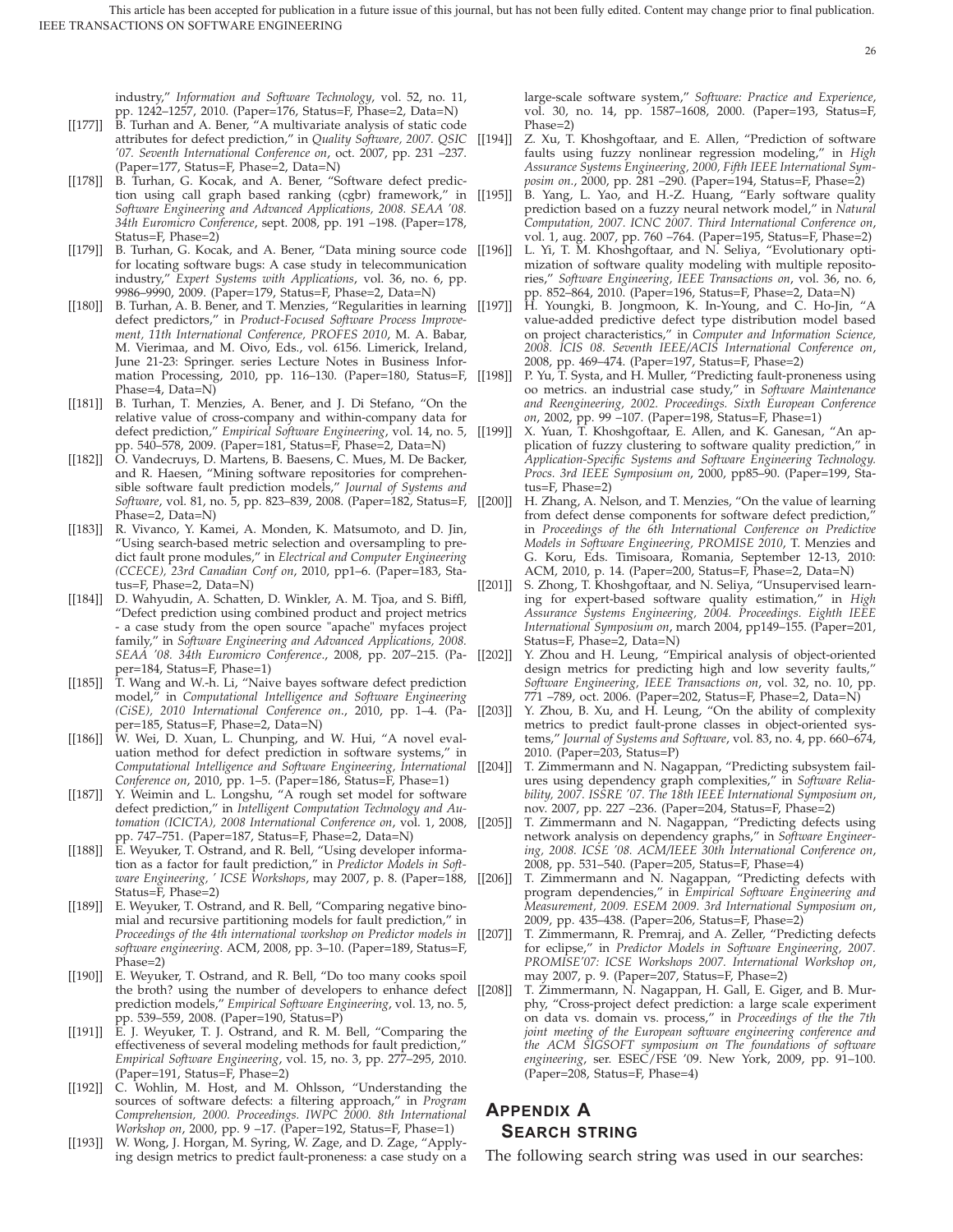(Fault\* OR bug\* OR defect\* OR errors OR corrections OR corrective OR fix\*) *in title only* AND (Software) *anywhere in study*

# **APPENDIX B**

**CONFERENCES AND JOURNALS MANUALLY SEARCHED**

See Table 10

## **APPENDIX C**

## **ADDITIONAL ASSESSMENT CRITERIA**

**Data quality criteria.** The efficacy of the predictions made by a model is determined by the quality of the data on which the model was built. Leibchen and Shepperd [26] report that many studies do not seem to consider the quality of the data they use. Many fault prediction models are based on machine learning where it has been shown that a lack of data cleaning may compromise the predictions obtained [21]. The criteria shown in Table 11 are based on [21], [[168]], [[192]], [[194]] and [[19]].

**Predictive performance criteria.** Measuring the predictive performance of a model is an essential part of demonstrating the usefulness of that model. Measuring model performance is complex and there are many ways in which the performance of a model may be measured. Furthermore the value of measures varies according to context. For example, safety critical system developers may want models that identify as many faults as possible, accepting the cost of false alarms. Whereas business system developers may want models which do not generate many false alarms, as testing effort is short to ensure the timely release of a product, at the cost of missing some faults. Appendix D reports the principles of predictive performance measurement and provides the basis of our performance measurement criteria. Table 12 shows our predictive performance measurement criteria.

## **APPENDIX D**

## **THE PRINCIPLES OF PREDICTIVE PERFOR-MANCE MEASUREMENT.**

This overview of measuring predictive performance is based on [30], [[61]] and [[97]]. The measurement of predictive performance is often based on the analysis of data in a confusion matrix (shown in Table 13 and explained further in Table 14). This matrix reports how the model classified the different fault categories compared to their actual classification (predicted versus observed). Many performance measures are related to components of the confusion matrix shown in Table 14. Confusion matrix based measures are most relevant to fault prediction models producing categorical outputs, though continuous outputs can be converted to categorical outputs and analysed in terms of a confusion matrix.

Composite performance measures can be calculated by combining values from the confusion matrix (see

#### Table 13 Confusion Matrix

|             | Predicted defective   | Predicted defect free |
|-------------|-----------------------|-----------------------|
| Observed    | True Positive         | False Negative        |
| defective   | (TP)                  | (FN)                  |
| Observed    | <b>False Positive</b> | True Negative         |
| defect free | (FP)                  | TN)                   |

Table 14 Confusion matrix based performance indicator

| Construct             | Also known as         | Description                             |
|-----------------------|-----------------------|-----------------------------------------|
| <b>False Positive</b> | FP, and Type I Error  | Classifies non faulty<br>unit as faulty |
| False Negative        | FN, and Type II Error | Classifies faulty unit<br>as not faulty |
| <b>True Positive</b>  | TР                    | Correctly classified as<br>faulty       |
| True Negative         | TN                    | Correctly classified as<br>non-faulty   |

Table 15). 'Recall' (otherwise known as the true positive rate, probability of detection (pd) or sensitivity) describes the proportion of faulty code units (usually files, modules or packages) correctly predicted as such, while 'precision' describes how reliable a prediction is in terms of what proportion of code predicted as faulty actually was faulty. Both are important when test sets are imbalanced, but there is a trade-off between these two measures [[61]]. An additional composite measure is the false positive rate (pf) which describes the proportion of erroneous defective predictions. Thus, the optimal classifier would achieve a pd of 1, precision of 1 and a pf of 0. The performance measure balance combines pd and pf. A high balance value (near 1) is achieved with a high pd and low pf. Balance can also be adjusted to factor in the cost of false alarms which typically do not result in fault fixes. When the combinations of pd and pf are plotted they produce a Receiver Operator Curve (ROC). This gives a range of balance figures, and it is usual to report the area under the curve (AUC) as varying between 0 and 1, with 1 being the ideal value. Table 16 shows other ways in which the performance of a model can be measured. Such measures are usually used in models that produce continuous or ranking results.

## **APPENDIX E**

# **CALCULATING PRECISION, RECALL AND F-MEASURE FOR CATEGORICAL STUDIES (RE-PORTED IN [31])**

Many studies report precision and recall, but others report pd and pf. If we are to compare the results we need to convert the results of one paper into the performance measures reported by the other paper. In this case we want to report everything in terms of precision and recall. We chose these measures as fault prediction data sets are often highly imbalanced (Zhang and Zhang [27] and Gray et al. [12]). When trying to compare the results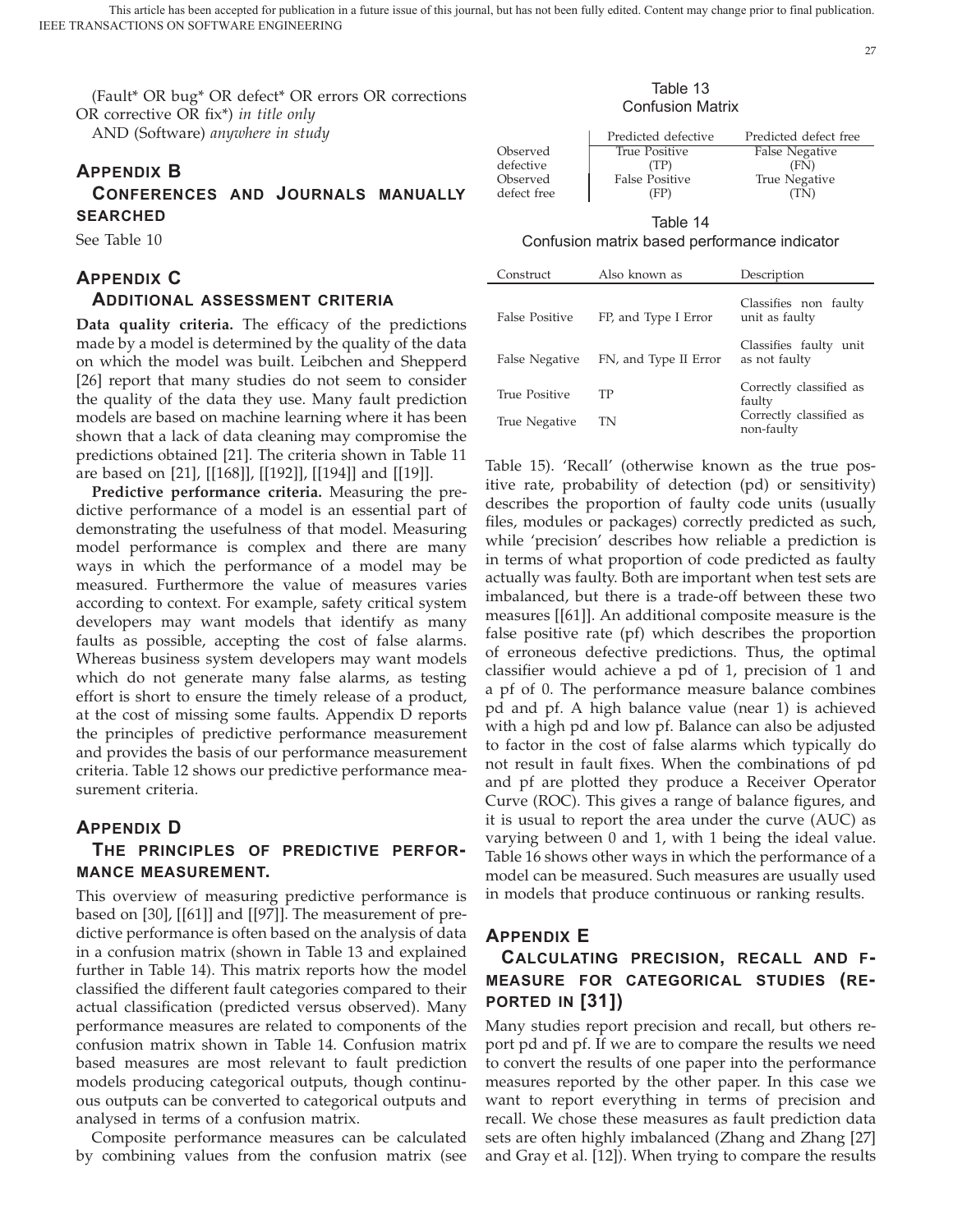Table 10 Conferences and journals manually searched

| Conference manually searched                                                  | Journals manually searched                       |
|-------------------------------------------------------------------------------|--------------------------------------------------|
| International Conference on Software Engineering (ICSE)                       | <b>IEEE Transactions of Software Engineering</b> |
| International Conference on Software Maintenance (ICSM)                       | Journal of Systems and Software                  |
| IEEE Int'l Working Conference on Source Code Analysis and Manipulation (SCAM) | Journal of Empirical Software Engineering        |
| International Conference on Automated Software Engineering                    | Software Quality Journal                         |
| IEEE Int'l Symposium and Workshop on Engineering of Computer Based Systems    | Information & Software Technology                |
| International Symposium on Automated Analysis-driven Debugging                |                                                  |
| International Symposium on Software Testing and Analysis (ISSTA)              |                                                  |
| International Symposium on Software Reliability Engineering                   |                                                  |
| ACM SIGPLAN Conference on Programming language Design and Implementation      |                                                  |
| Int'l Workshop on Mining Software Repositories                                |                                                  |
| Empirical Software Engineering & Measurement                                  |                                                  |
| <b>PROMISE</b>                                                                |                                                  |
| Foundations of Software Engineering                                           |                                                  |

Table 11 Additional data quality criteria

| Data quality criteria                        | Criteria definitions                                                                                                                                                                                                                                                  | Why the criteria is important                                                                                                                                                                                                                                                                                                                                                 |
|----------------------------------------------|-----------------------------------------------------------------------------------------------------------------------------------------------------------------------------------------------------------------------------------------------------------------------|-------------------------------------------------------------------------------------------------------------------------------------------------------------------------------------------------------------------------------------------------------------------------------------------------------------------------------------------------------------------------------|
| Has any data cleaning<br>been done?          | An indication that the quality of the data<br>has been considered is necessary and<br>that any data cleaning needed has been<br>addressed e.g. missing values handled,<br>outliers and errorful data been removed.                                                    | Data sets are often noisy. They often contain outliers and missing<br>values that can skew results (the impact of this depends on the<br>analysis methods used). Our confidence in the predictions made by<br>a model is impacted by the quality of the data used while building<br>the model. Few studies have cleaned their data and so we did not<br>apply this criterion. |
| Have repeated<br>attributes been<br>removed? | An indication that the impact of re-<br>peated attributes has been considered<br>should be given. For example machine<br>learning studies could mention attribute<br>selection while other studies could con-<br>sider, for example, Principal Component<br>Analysis. | Repeated attributes and related attributes have been shown to bias<br>the outcomes of models. Confidence is affected in the predictions of<br>studies which have not considered the impact of repeated/related<br>attributes. Few studies have considered repeated attributes and so<br>we did not apply this criterion.                                                      |

of one paper with the results of another paper, it may be necessary to reconstruct a form of the Confusion Matrix (see Table 13 in Appendix D) where the values are not the sums of instances, but the frequency of each instance.

$$
1 = TP + TN + FP + FN \tag{1}
$$

This is possible in many cases when the distribution of the classes is also reported. To do this we need to know the frequency of the true class  $d$ , where

$$
d = TP + FN \tag{2}
$$

It then becomes possible to calculate  $TP$ ,  $FP$ ,  $TN$  and  $FN$  as follows:

Given  $pf$  and  $d$ 

$$
TN = (1 - d)(1 - pf) \tag{3}
$$

$$
FP = (1 - d)pf \tag{4}
$$

Given  $pd(Recall(r))$  and d

$$
TP = d.r \tag{5}
$$

$$
FN = d(1 - r) \tag{6}
$$

Given  $FNR(TypelI(t2))$ , pf and d we already have (1), (3) and (4)

$$
FN = \frac{pf(1-d)t}{(1-t2)}
$$
 (7)

$$
TP = 1 - FN - TN - FP \tag{8}
$$

Given  $Precision(p)$ ,  $Recall(r)$  and d we already have (1), (5) and (6)

$$
FP = \frac{FN(1-p)}{p} = \frac{d(1-r)(1-p)}{p}
$$
 (9)

$$
TN = 1 - FP - FN - TP \tag{10}
$$

In some cases  $d$  is not available but more performance measures are provided.

Given  $Errorate(er)$ ,  $FNR(TypeII(t2))$  and  $pf$ 

$$
d = 1 - \frac{er(1 - t2)}{pf} \tag{11}
$$

which can then be used with  $(3)$ , $(4)$ , $(7)$  and  $(8)$ Given  $Precision(p)$ ,  $Recall(r)$  and  $Accuracy(a)$ 

$$
d = \frac{p(1-a)}{p-2pr+r} \tag{12}
$$

which can then be used with  $(5)$ , $(6)$ , $(9)$  and  $(10)$ Given  $Accuracy(a)$ , pf and  $FNR(TypeII(t2))$ 

$$
FP = \frac{(1 - t^2 - a)pf}{pf - t^2}
$$
 (13)

$$
TN = \frac{(1 - t^2 - a)(1 - pf)}{pf - t^2}
$$
 (14)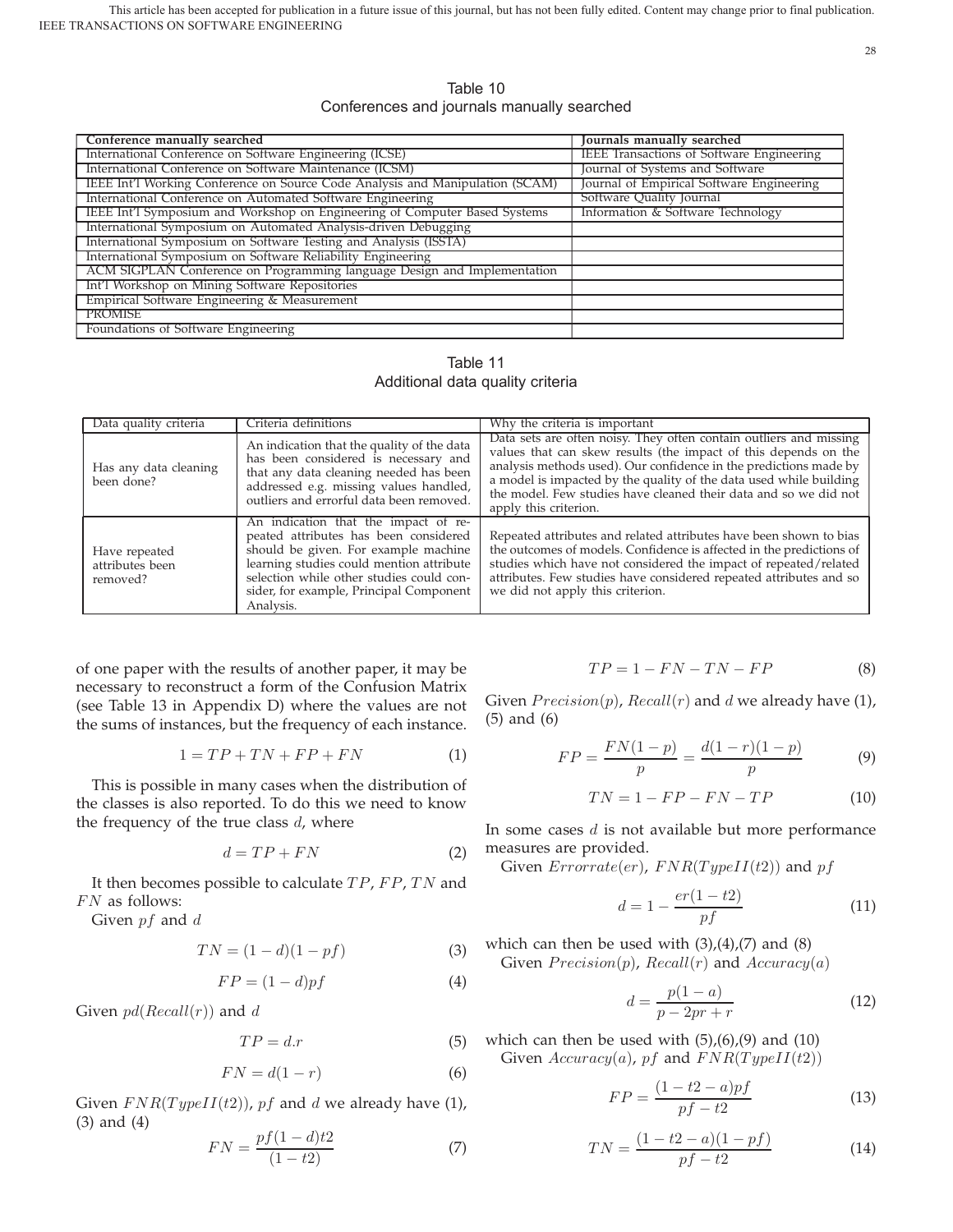29

Table 12 Additional predictive performance measurement criteria

| Measurement criteria                                                                                                 | Criteria definitions                                                                                                                                                                                                                                                                                                                                                                                                                        | Why the criteria is important                                                                                                                                                                                                                                                                                                                                                                                                                                                                                                                                                                                                                                                                                                                                                                                                                                                                                                                                                                                                                                                                                                                                                                                                                                                                                                                                                                                                                                                                                                                                                                                                                                                                                                                                                                                                                                                                                                                                      |
|----------------------------------------------------------------------------------------------------------------------|---------------------------------------------------------------------------------------------------------------------------------------------------------------------------------------------------------------------------------------------------------------------------------------------------------------------------------------------------------------------------------------------------------------------------------------------|--------------------------------------------------------------------------------------------------------------------------------------------------------------------------------------------------------------------------------------------------------------------------------------------------------------------------------------------------------------------------------------------------------------------------------------------------------------------------------------------------------------------------------------------------------------------------------------------------------------------------------------------------------------------------------------------------------------------------------------------------------------------------------------------------------------------------------------------------------------------------------------------------------------------------------------------------------------------------------------------------------------------------------------------------------------------------------------------------------------------------------------------------------------------------------------------------------------------------------------------------------------------------------------------------------------------------------------------------------------------------------------------------------------------------------------------------------------------------------------------------------------------------------------------------------------------------------------------------------------------------------------------------------------------------------------------------------------------------------------------------------------------------------------------------------------------------------------------------------------------------------------------------------------------------------------------------------------------|
| Have imbalanced data<br>sets been accounted for,<br>sufficient to enable<br>confidence in predictive<br>performance? | $\overline{N_{0}}$<br>approach<br>one<br>adequately<br>accounts<br>for imbalanced data<br>in every circumstance.<br>See Appendix F for<br>an overview of the<br>approaches<br>available.<br>Each study should be<br>assessed on a case-by-<br>case basis according<br>to the specific model<br>reported.                                                                                                                                    | See Appendix F for an overview of the importance of dealing with imbalanced<br>data.<br>There is no one best way of accounting for data imbalance and it was thus<br>difficult to identify a precise enough criterion to apply consistently across studies.<br>In addition there remains significant debate on data imbalance (see [27], [[179]],<br>$[28]$ , $[29]$ ).                                                                                                                                                                                                                                                                                                                                                                                                                                                                                                                                                                                                                                                                                                                                                                                                                                                                                                                                                                                                                                                                                                                                                                                                                                                                                                                                                                                                                                                                                                                                                                                            |
| Has predictive<br>performance been<br>reported appropriately?                                                        | For each model report-<br>ing categorical results a<br>study should report ei-<br>ther:<br>- A confusion matrix<br>- Area Under the Curve<br>(AUC)<br>For each model report-<br>ing continuous results a<br>study choosing to re-<br>port measures of er-<br>ror should not report<br>only Mean Squared Er-<br>ror. Average Relative Er-<br>ror should also be re-<br>ported. Or else results<br>based on Chi Square<br>should be reported. | The particular set of performance measures reported by studies can make it diffi-<br>cult to understand how a model performs overall in terms of correct and incorrect<br>predictions. Confusion matrix constructs form the basis of most other ways of<br>reporting predictive performance. Reporting the confusion matrix (possibly in<br>addition to other measures reported by studies) would allow subsequent analysis<br>of performance in ways other than those preferred by the model developer.<br>Menzies et al. [[114]] suggests a useful way in which data from multiple confusion<br>matrices may be effectively reported.<br>AUC performance data is reported to be an effective way in which to compare<br>the ability of a modelling technique to cope with different datasets (Lessmann<br>et al. [[97]]). Reporting AUC means that models using different datasets can<br>then be meta-analysed. This would enable a much richer understanding of the<br>abilities of particular modelling techniques. Ideally data for the whole ROC curve<br>would be given by each study. It is impractical to report this amount of data and<br>would require the use of on-line data stores. However AUC has limitations for<br>imbalanced data sets as reported by [23] [12].<br>Mean Squared Error (MSE) generates results that can only be interpreted within<br>the data set from which they originated as the measurement scales used dictate<br>the size of the error. MSE limits the comparability of results across other data<br>sets. Chi Square or Average Relative Error should be used instead.<br>Only a small number of models currently report confusion matrix and AUC data.<br>Consequently, applying this criterion was untenable as so few studies would have<br>passed. Similarly MSE is a poorly understood measure and its limitations are not<br>widely reported and so the current application of this requirement is not tenable. |

## Table 15 Composite performance measures

| Construct                                                                    | Defined as                                               | Description                                                                                                                                              |
|------------------------------------------------------------------------------|----------------------------------------------------------|----------------------------------------------------------------------------------------------------------------------------------------------------------|
| Recall<br>pd (probability of detection)<br>Sensitivity<br>True positive rate | $TP/(TP + FN)$                                           | Proportion of faulty units correctly classified                                                                                                          |
| Precision                                                                    | $TP/(TP + FP)$                                           | Proportion of units correctly predicted as faulty                                                                                                        |
| pf (probability of false alarm)<br>False positive rate                       | $FP/(FP + TN)$                                           | Proportion of non-faulty units incorrectly classi-<br>fied                                                                                               |
| Specificity<br>True negative rate                                            | $TN/(TN + FP)$                                           | Proportion of correctly classified non faulty units                                                                                                      |
| f-measure                                                                    | $2 \cdot Recall \cdot Precision$<br>$Recall + Precision$ | Most commonly defined as the harmonic mean<br>of precision and recall                                                                                    |
| Accuracy                                                                     | $(TN+TP)$<br>$(TN + FN + FP + TP)$                       | Proportion of correctly classified units                                                                                                                 |
| Mis-classification rate<br>Error-rate                                        | $1 - accuracy$                                           | Proportion of incorrectly classified units                                                                                                               |
| Balance                                                                      | $(1-pd)^2$<br>$(0-pf)^2 +$                               | Combines <i>pf</i> and <i>pd</i> into one measure and is most<br>commonly defined as the distance from the ROC<br>'sweet spot' (where $pd=1$ , $pf=0$ ). |
| Receiver operating characteristic                                            |                                                          | A graphical plot of the sensitivity (or pd) vs. $1 -$                                                                                                    |

rating characteristic (ROC) curve

specificity (or pf) for a binary classification system where its discrimination threshold is varied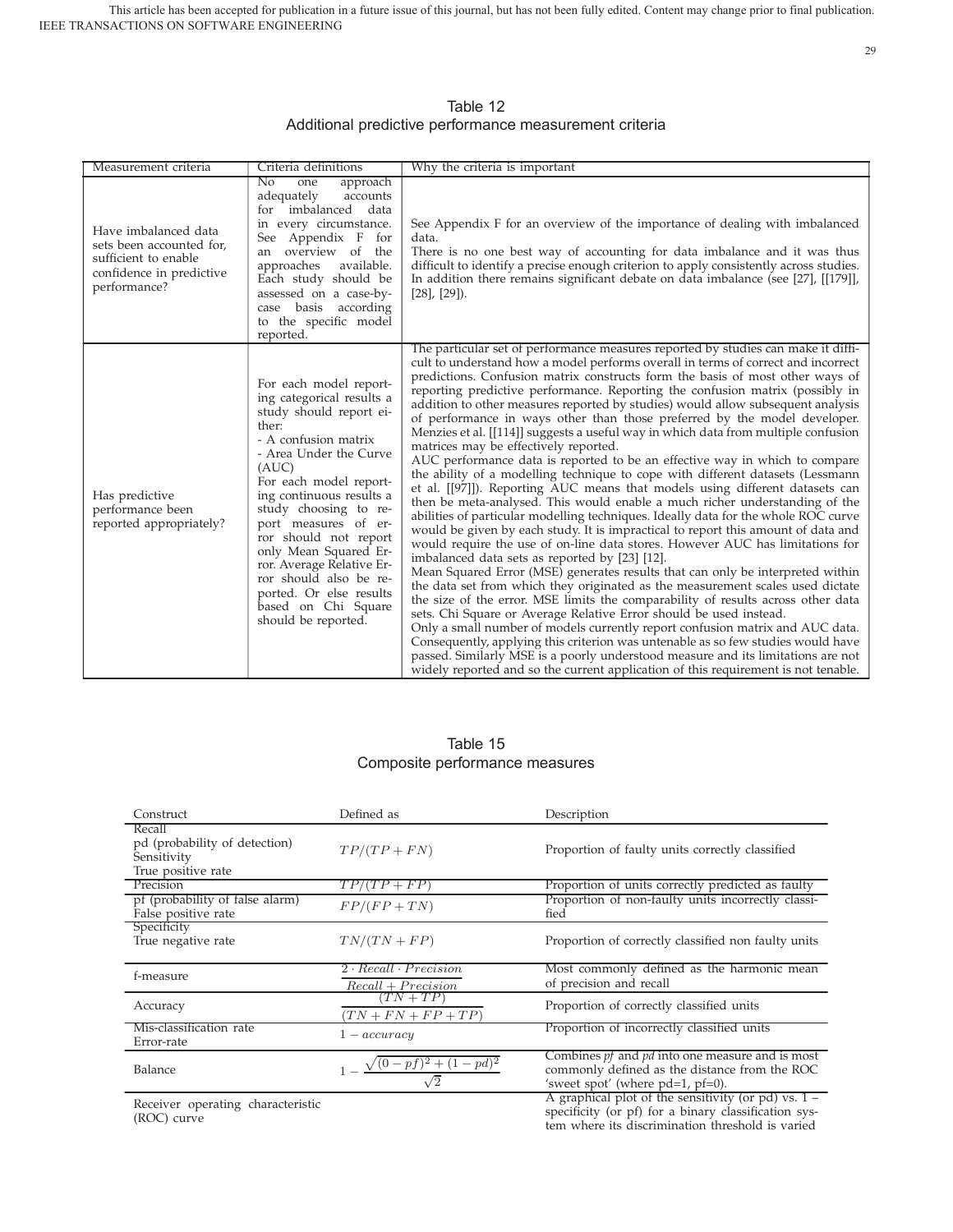## Table 16 Performance indicators defined

Measure **Constructs** and Definitions

error, error rate.

Significance of difference

Error measures

Significance of difference<br>between predicted and observed Spearmans, Pearsons, Chi Square

$$
TP = \frac{(1 - t2)(pf - 1 + 1)}{pf - t2} \tag{15}
$$

$$
FN = 1 - TP - TN - FP \tag{16}
$$

Given  $FP$ ,  $FN$  and  $d$ 

$$
TP = d - FP \tag{17}
$$

which can then be used with (10)

The following values were extracted from [[83]]  $er = 0.3127$  pf = 0.3134 t2 = 0.2826 We compute  $d = 0.2842$ Giving:  $FN = 0.0884$   $TN = 0.4915$   $FP = 0.2243$   $TP = 0.1958$ Finally:  $Precision = 0.4661$   $Recall = 0.6891$  $F-measure = 0.5561$ 

# **APPENDIX F THE CLASS IMBALANCE PROBLEM**

Substantially imbalanced data sets are commonly used in binary fault prediction studies (i.e. there are usually many more non-faulty units than faulty units) [32] [27]. An extreme example of this is seen in NASA data set PC2, which has only 0.4% of data points belonging to the faulty class (23 out of 5589 data points). This distribution of faulty and non-faulty units - known as the class distribution, should be taken into account during any binary fault prediction task. This is because imbalanced data can strongly influence both: the training of a classification model, and the suitability of classifier performance metrics.

When training a classifier using imbalanced data, an algorithm can struggle to learn from the minority class. This is typically due to an insufficient quantity of minority class data. The most common symptom when this occurs is for a classifier to predict all data points as belonging to the majority class, which is of little practical worth. To avoid this happening, various approaches can be used, and are typically based around training-set sampling and/or learning algorithm optimisation. Note that these techniques are entirely optional, and may not be necessary. This is because learning techniques vary in their sensitivity to imbalanced data. For example: C4.5

decision trees have been reported to struggle with imbalanced data [16] and [17], whereas fuzzy based classifiers have been reported to perform robustly regardless of class distribution [33].

Average residual error, relative error, relative square error, standard error of estimate, root mean squared error, median relative error, mean square error, mean absolute error, mean absolute relative

> Sampling methods involve the manipulation of training data in order to reduce the level of imbalance, and therefore alleviate the problems associated with learning from imbalanced data. Under-sampling methods involve reducing the size of the majority class, whereas oversampling methods involve increasing the size of the minority class. Such techniques have been reported to be useful [11], however they do suffer from drawbacks. With under-sampling methods, the main problem is deciding which majority class data points should be removed. With over-sampling methods, there is a risk of the learning algorithm over-fitting the over-sampled data. This will probably result in good training data performance, but low performance when the classifier is presented with unseen data (data independent from that used during training) [11].

> Many learning algorithms can have their various parameters adjusted in order to boost performance on imbalanced data. This can be very effective, as many algorithms by default assume an equal class distribution during training. By increasing the misclassification cost of the minority class, it is possible to construct models that are better suited to imbalanced domains. Such methods can be difficult and/or time consuming to approximate appropriate misclassification costs.

> Additional problems caused by imbalanced data are that selecting appropriate classifier performance measures is more difficult. This is because measures which favour the majority class (such as accuracy and error rate) are no longer sufficient [11]. More appropriate measures in imbalanced domains include: precision, recall, f-measure (see Appendix D) and g-mean [11].

> In contrast to the training data, the balance of test data should representative of that which will be encountered in the the real world.

> There remains significant debate on data imbalance in fault prediction (see [12], [27], [[179]], [28], [29]).